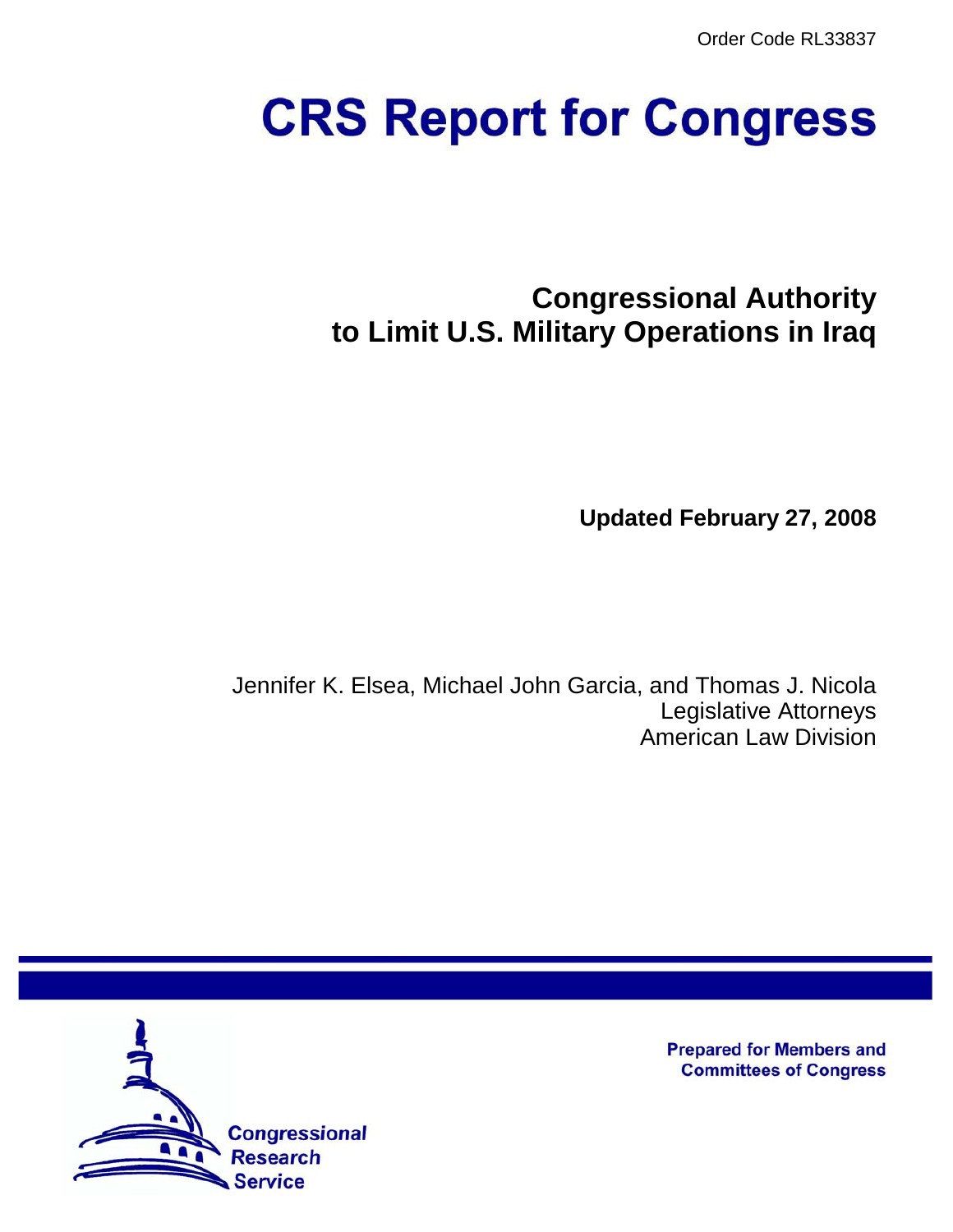## Congressional Authority to Limit U.S. Military Operations in Iraq

## **Summary**

On October 16, 2002, President Bush signed the Authorization for Use of Military Force Against Iraq Resolution of 2002. Since the March 2003 invasion of Iraq, Congress has enacted appropriation bills to fund the continuation of the Iraq war, including military training, reconstruction, and other aid for the government of Iraq. In April, 2007, however, Congress passed a supplemental appropriations bill to fund the war that contained conditions and a deadline for ending some military operations. The President vetoed the bill, arguing in part that some of its provisions are unconstitutional. The current dispute is centered on whether Congress has the constitutional authority to legislate limits on the President's authority to conduct military operations in Iraq, even though it did not initially provide express limits. Specific issues include whether Congress may, through limitations on appropriations, set a ceiling on the number of soldiers or regulate which soldiers the President may assign to duty in Iraq, and whether an outright repeal or expiration of the authorization for use of military force (AUMF) against Iraq would have any effect.

It has been suggested that the President's role as Commander in Chief of the Armed Forces provides sufficient authority for his deployment of troops, and any efforts on the part of Congress to intervene could represent an unconstitutional violation of separation-of-powers principles. While even proponents of strong executive prerogative in matters of war appear to concede that it is within Congress's authority to cut off funding entirely for a military operation, it has been suggested that spending measures that restrict but do not end financial support for the war in Iraq would amount to an "unconstitutional condition." The question may turn on whether specific proposals involve purely operational decisions committed to the President in his role as Commander in Chief, or whether they are instead valid exercises of Congress's authority to allocate resources using its war powers and power of the purse.

This report begins by providing background, discussing constitutional provisions allocating war powers between Congress and the President, and presenting a historical overview of relevant court cases. It discusses Congress's power to rescind prior military authorization, concluding, in light of relevant jurisprudence and the War Powers Resolution, that the repeal of the AUMF, absent the further denial of appropriations or the establishment of a specific deadline for troop withdrawal, would likely have little, if any, legal effect on the continuation of combat operations. The report discusses Congress's ability to limit funding for military operations in Iraq, examining relevant court cases and prior measures taken by Congress to restrict military operations, as well as possible alternative avenues to fund operations if appropriations are cut. There follows a summary of relevant measures included in the vetoed FY2007 supplemental appropriations bill, H.R. 1591, and the enacted act, H.R. 2206. The report provides historical examples of measures that restrict the use of particular personnel, and concludes with a brief analysis of arguments that might be brought to bear on the question of Congress's authority to limit the availability of troops to serve in Iraq. Although not beyond debate, such a restriction appears to be within Congress's authority to allocate resources for military operations.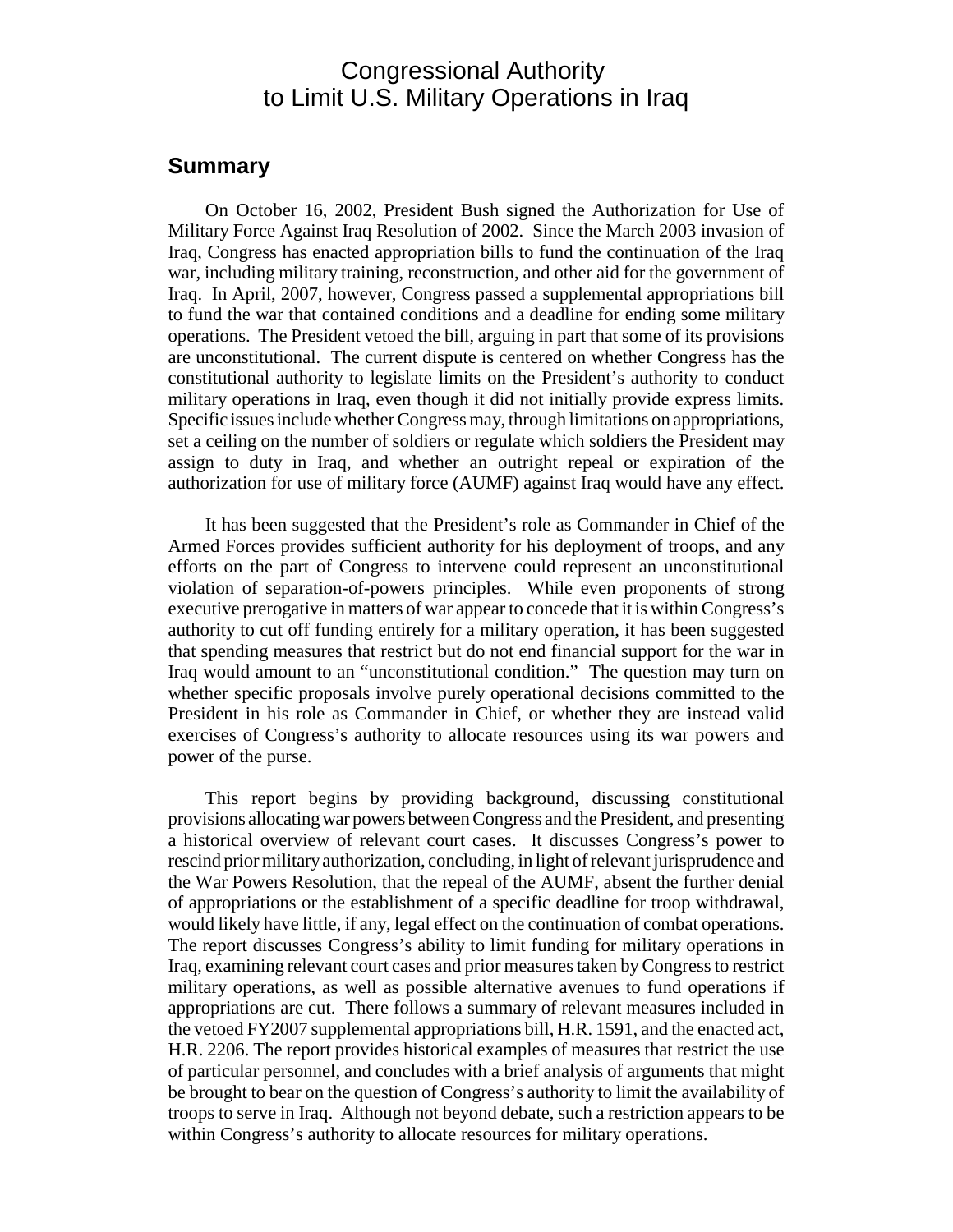## **Contents**

| II. Repeal of Prior Authorization to Use Military Force  16                                                                    |
|--------------------------------------------------------------------------------------------------------------------------------|
| Rescinding Military Authorization Versus Cutting Appropriations:<br>Legal Consequences of Congressional Rescission of Military |
| Authorization, Absent Additional Congressional Action  21                                                                      |
| Inherent Presidential Authority to Use Military Force                                                                          |
|                                                                                                                                |
|                                                                                                                                |
| Redeployment from Iraq: Provisions in the Vetoed Supplemental 36                                                               |
| Benchmarks for Iraqi Government and Dates for Redeployment  37                                                                 |
|                                                                                                                                |
| Provisions from the Consolidated Appropriations Act, P.L. 110-161  40                                                          |
| IV. Limiting Deployment of Military Personnel  41                                                                              |
|                                                                                                                                |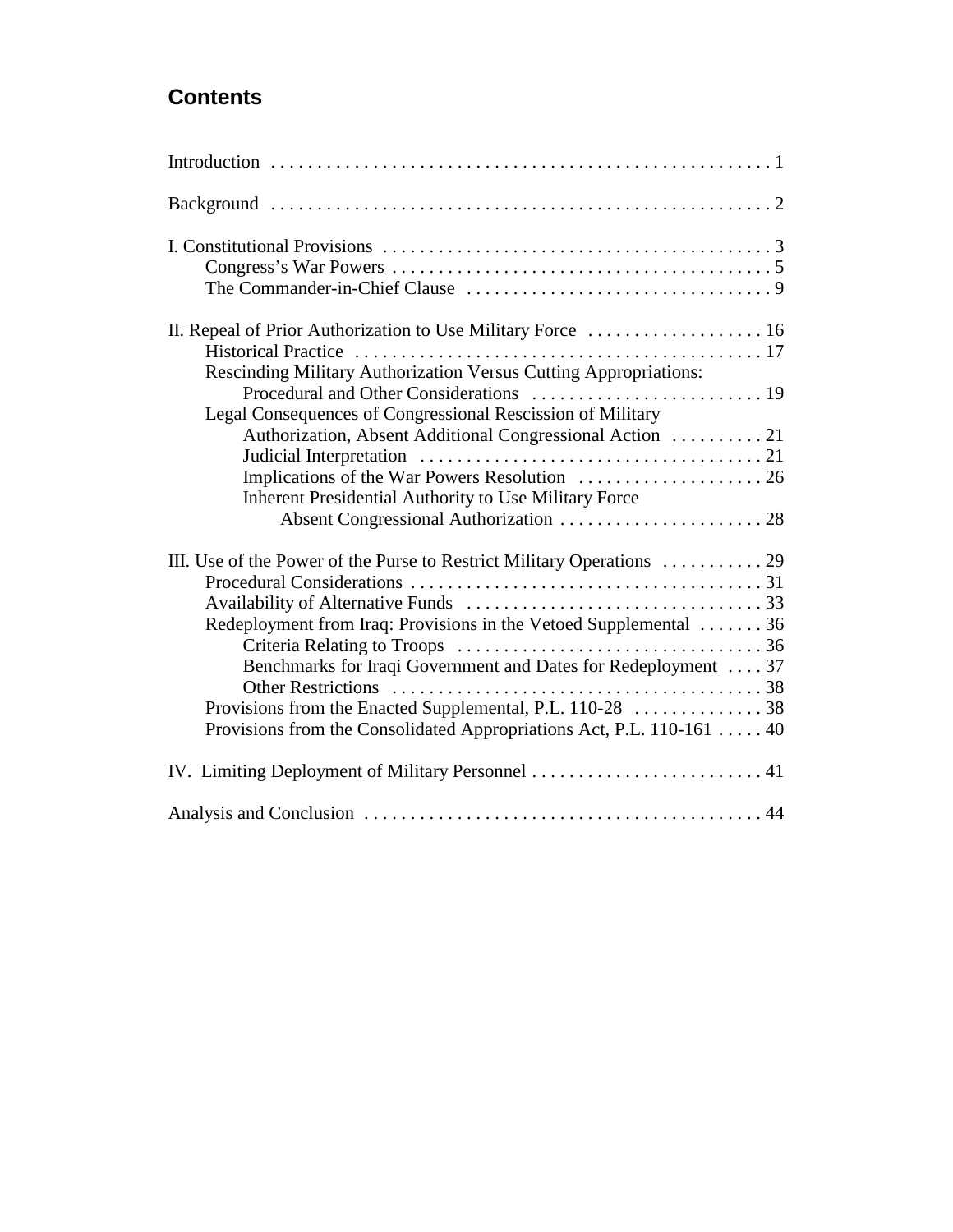## Congressional Authority to Limit U.S. Military Operations in Iraq

## **Introduction**

On May 1, 2007, President George W. Bush vetoed the U.S. Troop Readiness, Veterans' Care, Katrina Recovery, and Iraq Accountability Appropriations Act, H.R. 1591, in part because of measures designed to limit the U.S. military role in Iraq. He called the bill "unconstitutional because it purports to direct the conduct of operations of war in a way that infringes upon the powers vested in the presidency by the Constitution, including as commander in chief of the Armed Forces."<sup>1</sup> The next day, the House of Representatives voted to approve the bill by a vote of 222 to 203, failing to muster the two-thirds majority necessary to override the veto.<sup>2</sup> Congress then passed a new version of the supplemental appropriations bill, H.R. 2206 (P.L. 110-128), without providing timetables for withdrawal from Iraq, but conditioning the release of reconstruction assistance to Iraq on achievement of certain benchmarks by the Iraqi government, unless the President waives the requirements.<sup>3</sup> The House of Representatives agreed to vote on a withdrawal deadline when it takes up FY2008 supplemental appropriations, which is expected in September.

As Congress considers defense authorization and appropriations bills for FY2008, there may be a renewed focus on whether or to what extent Congress has the constitutional authority to legislate limits on the President's authority to conduct military operations in Iraq. Congress may consider measures, for example, to repeal the authorization to use force in Iraq, to set deadlines for the withdrawal of most troops from Iraq, to set requirements for unit rotations into Iraq, or to make other requirements that could affect the deployment of armed forces to Iraq.

It has been suggested that the President's role as Commander in Chief of the Armed Forces provides sufficient authority for his deployment of additional troops, and any efforts on the part of Congress to intervene could represent an unconstitutional violation of separation-of-powers principles. While even proponents of strong executive prerogative in matters of war appear to concede that it is within Congress's authority to cut off funding entirely for a military operation, it has been suggested that spending measures that restrict but do not end financial support for the

<sup>1</sup> 153 CONG. REC. H4315 (daily ed. May 2, 2007) (President's veto message), *also available at* [http://www.whitehouse.gov/news/releases/2007/05/20070502-1.html].

<sup>2</sup> *Id.* at H4326.

<sup>&</sup>lt;sup>3</sup> For a detailed analysis of the FY2007 supplemental appropriations bills, see CRS Report RL33900, *FY2007 Supplemental Appropriations for Defense, Foreign Affairs, and Other Purposes*, by Stephen Daggett *et al*.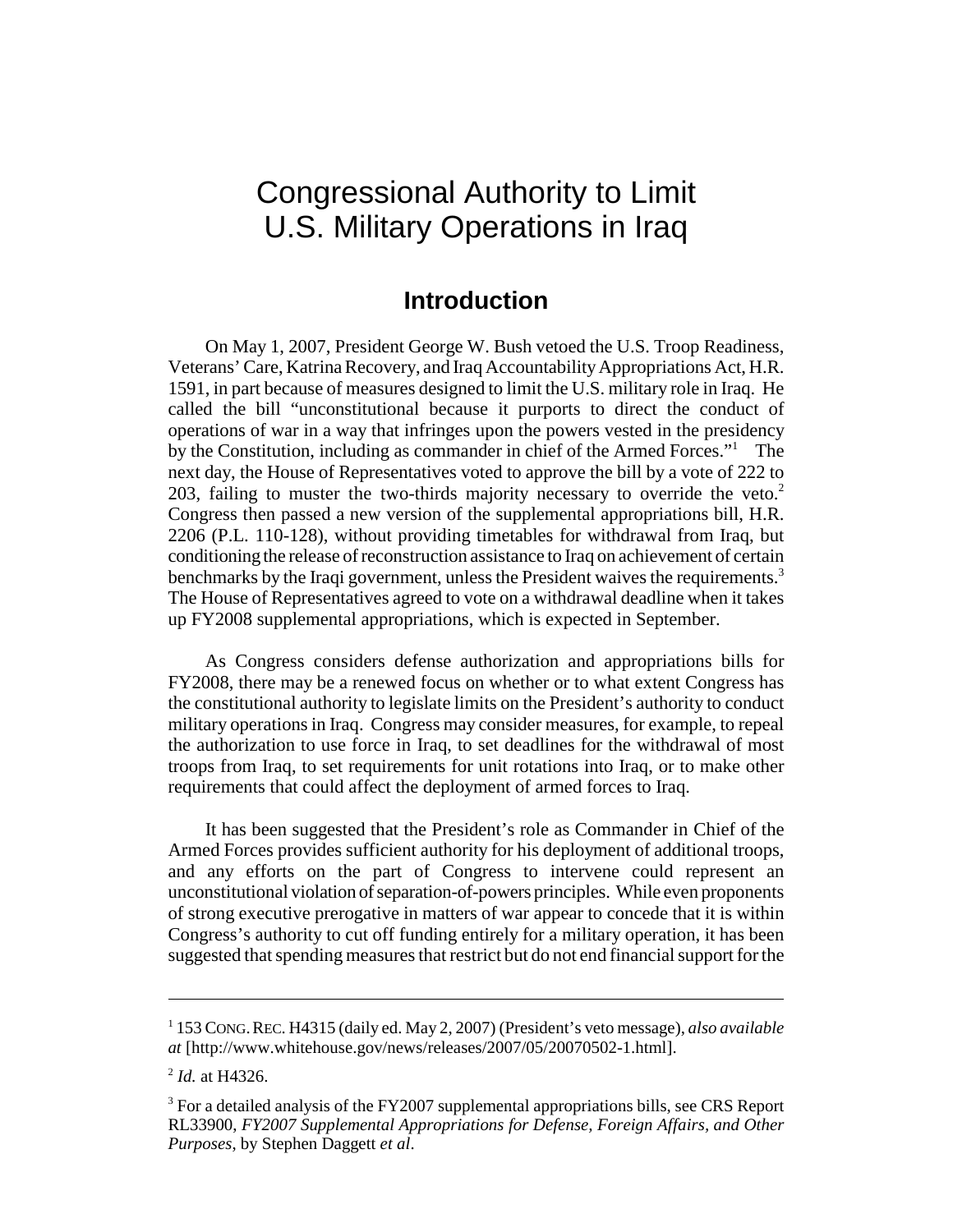war in Iraq would amount to an "unconstitutional condition."<sup>4</sup> The question may turn on whether the President's decisions on troop deployment and mission assignment are purely operational decisions committed to the President in his role as Commander in Chief, or whether congressional action to limit the availability of troops and the missions they may perform is a valid exercise of Congress's authority to allocate resources using its war powers and power of the purse.

## **Background**

On October 16, 2002, Congress passed and President Bush signed the Authorization for Use of Military Force Against Iraq Resolution of 2002.<sup>5</sup> While the President noted he had sought a "resolution of support" from Congress to use force against Iraq, and appreciated receiving that support, he also stated that:

... my request for it did not, and my signing this resolution does not, constitute any change in the long-standing positions of the executive branch on either the President's constitutional authority to use force to deter, prevent, or respond to aggression or other threats to U.S. interests or on the constitutionality of the War Powers Resolution.<sup>6</sup>

The President indicated he would continue to consult with Congress and to submit written reports to Congress every 60 days on matters relevant to the resolution to use force,<sup>7</sup> which authorizes the President to use the armed forces of the United States

as he determines to be necessary and appropriate in order to (1) defend the national security of the United States against the continuing threat posed by Iraq; and (2) enforce all relevant United Nations Security Council resolutions regarding Iraq.

The statute required certain conditions to be met prior to the initiation of military operations and made periodic reports to Congress mandatory, but did not set a timetable or any criteria for determining when to withdraw troops from Iraq. It appears to incorporate future UN Security Council resolutions concerning Iraq that may be adopted by the Security Council as well as those adopted prior to its enactment, effectively authorizing military force not only to compel disarmament but to carry out other functions necessary for achieving the goals adopted or that may be adopted by the Security Council. Thus, it appears that the resolution authorizes force

<sup>4</sup> *See, e.g.,* David B. Rivkin Jr. and Lee A. Casey, *What Congress Can (And Can't) Do on Iraq*, WASH. POST (January 16, 2007) at A19; *see also* Charles Tiefer, *Can Appropriation Riders Speed Our Exit from Iraq?*, 42 STAN.J.INT'LL. 291(2006)(predicting arguments that would be made to oppose congressional funding restrictions).

<sup>5</sup> P.L. 107-243; 116 Stat. 1498. For more background, see CRS Report RL31133, *Declarations of War and Authorizations for the Use of Military Force: Historical Background and Legal Implications*, by Richard F. Grimmett and Jennifer K. Elsea.

<sup>6</sup> *See* President's Statement on Signing H.J.Res. 114, October 16, 2002, *available at* [http://usinfo.state.gov/dhr/Archive/2003/Oct/09-906028.html].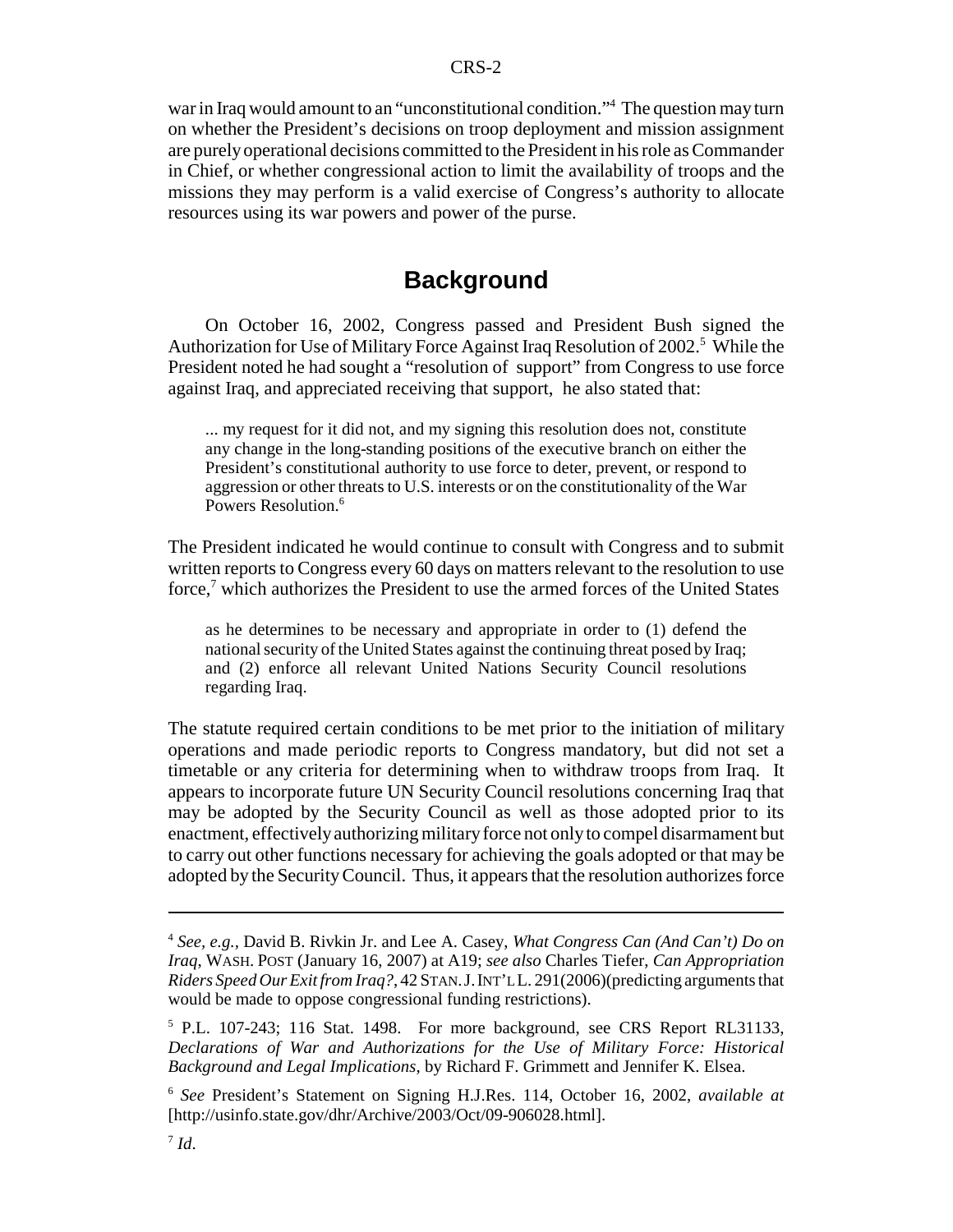deemed necessary by the President for so long as Iraq poses a continuing threat to the United States and the U.S. military presence is not inconsistent with relevant U.N. resolutions.

The resolution does not itself stipulate limitations with respect to the amount of force that may be used or the resources that may be expended to accomplish the authorized objectives; however, Congress may set limits by means of legislation or the budgeting process. The Department of Defense has some latitude regarding how it allocates funds for various operations, and may have additional statutory authority to obligate funds without additional prior express authorization from Congress.

## **I. Constitutional Provisions**

At least two arguments support the constitutionality of Congress's authority to limit the President's ability to increase or maintain troop levels in Iraq. First, Congress's constitutional power over the nation's armed forces provides ample authority to legislate with respect to how they may be employed. Under Article I, § 8, Congress has the power "To lay and collect Taxes ... to ... pay the Debts and provide for the common Defence,""To raise and support Armies," "To provide and maintain a Navy," "To make Rules for the Government and Regulation of the land and naval Forces," and "To declare War, grant letters of Marque and Reprisal, and make Rules concerning Captures on Land and Water," as well as "To provide for calling forth the Militia to execute the Laws of the Union, suppress Insurrections and repel Invasions" and "To provide for organizing, arming, and disciplining, the Militia, and for governing such Part of them as may be employed in the Service of the United States." Further, Congress is empowered "To make all Laws which shall be necessary and proper for carrying into Execution the foregoing Powers ..." as well as "all other Powers vested by this Constitution in the Government of the United States, or in any Department or Officer thereof."

Secondly, Congress has virtually plenary constitutional power over appropriations, one that is not qualified with reference to its powers in section 8. Article I, § 9 provides that "No Money shall be drawn from the Treasury, but in Consequence of Appropriations made by Law." It is well established, as a consequence of these provisions, that "no money can be paid out of the Treasury unless it has been appropriated by an act of Congress"<sup>8</sup> and that Congress can specify the terms and conditions under which an appropriation may be used, $9$  so long as it does not impose an unconstitutional condition on the use of the funds.<sup>10</sup>

<sup>8</sup> Cincinnati Soap Co. v. United States, 301 U.S. 308, 321 (1937).

<sup>9</sup> Fullilove v. Klutznick, 448 U.S. 448, 474 (1980); South Dakota v. Dole, 483 U.S. 203, 206-07 (1987). For a scholarly treatment of the Appropriations Clause, see Kate Stith, *Congress' Power of the Purse*, 97 YALE L. J. 1343 (1988).

 $10$  United States v. Klein, 80 U.S. (8 Wall.) 128 (1872) (holding invalid an appropriations proviso that effectively nullified some effects of a presidential pardon and that appeared to prescribe a rule of decision in court cases); United States v. Lovett, 328 U.S. 303 (continued...)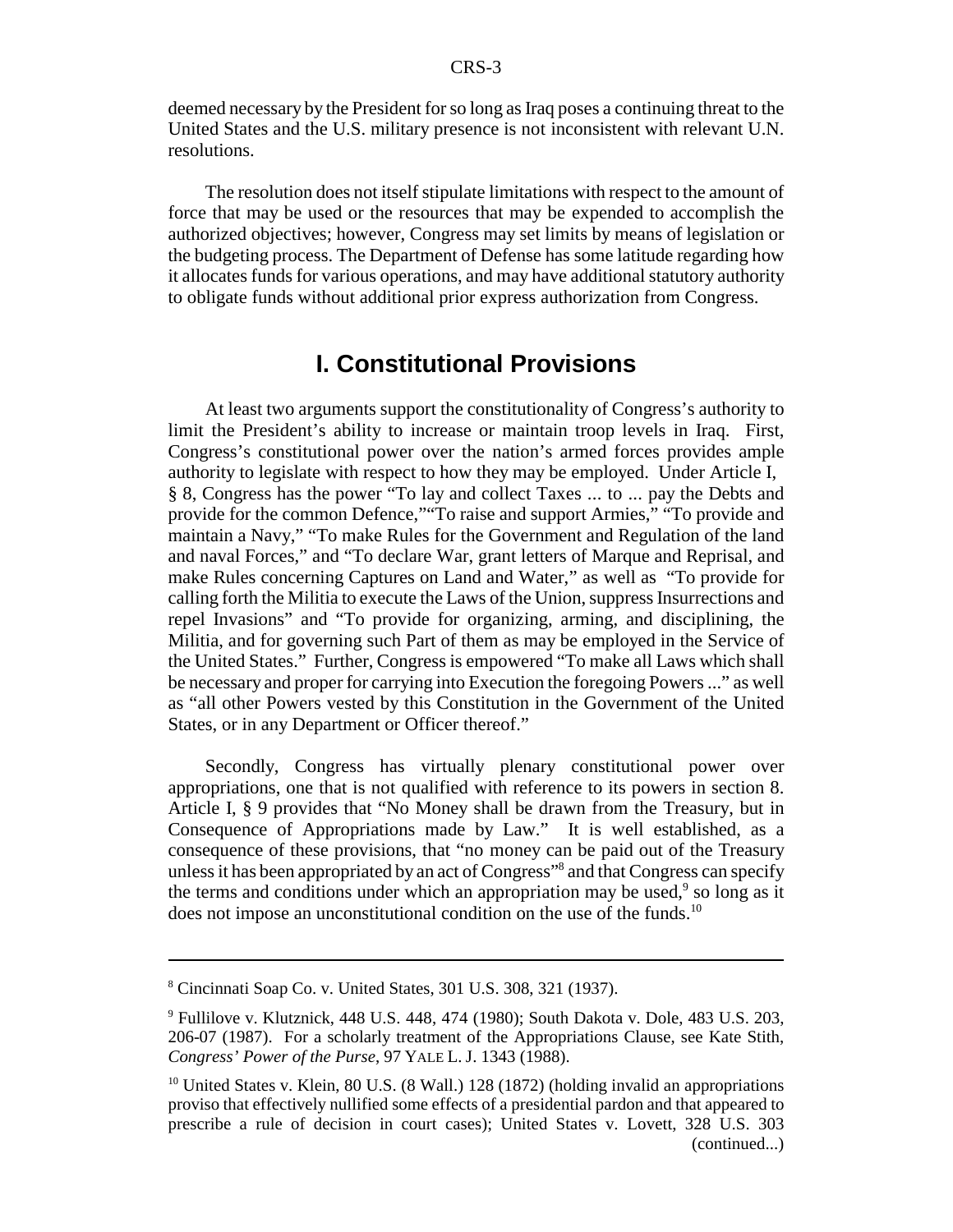On the executive side, the Constitution vests the President with the "executive Power," Article II, § 1, cl. 1, and appoints him "Commander in Chief of the Army and Navy of the United States," *id*., § 2, cl. 1. The President is empowered, "by and with the Advice and Consent of the Senate, to make Treaties," authorized "from time to time [to] give to the Congress Information on the State of the Union, and [to] recommend to their Consideration such Measures as he shall judge necessary and expedient," and bound to "take Care that the Laws be faithfully executed." *Id*., § 3. He is bound by oath to "faithfully execute the Office of President of the United States," and, to the best of his "Ability, preserve, protect and defend the Constitution of the United States." *Id*., § 1, cl. 8.

It is clear that the Constitution allocates powers necessary to conduct war between the President and Congress. While the ratification record of the Constitution reveals little about the meaning of the specific war powers clauses, the importance of preventing all of those powers from accumulating in one branch appears to have been well understood,<sup>11</sup> and vesting the powers of the sword and the purse in separate hands appears to have been part of a careful design.<sup>12</sup>

 It is generally agreed that some aspects of the exercise of those powers are reserved to the Commander in Chief, and that Congress could conceivably legislate beyond its authority in such a way as to intrude impermissibly into presidential power. The precise boundaries separating legislative from executive functions, however, remain elusive. There can be little doubt that Congress would exceed its bounds if it were to confer exclusive power to direct military operations on an officer not subordinate to the President, $13$  or to purport to issue military orders directly to subordinate officers.<sup>14</sup> At the same time, Congress's power to make rules for the

<sup>12</sup> *See* WILLIAM C. BANKS AND PETER RAVEN-HANSEN, NATIONAL SECURITY LAW AND THE POWER OF THE PURSE 27-32(1994).

 $10$  (...continued)

<sup>(1946)(</sup>invalidating as a bill of attainder an appropriations provision denying money to pay salaries of named officials).

<sup>11</sup> *See* LOUIS FISHER, PRESIDENTIAL WAR POWER 7 (2d ed. 2004)(noting that allocation of war powers to Congress was a break with monarchial theories, under which all such powers belonged to the executive); *id*. at 8-12.

<sup>&</sup>lt;sup>13</sup> Congress has by statute provided that the President must issue orders to subordinate military commands through the appropriate chain of command rather than directly. *See* FRANCIS D. WORMUTH AND EDWIN B. FIRMAGE, TO CHAIN THE DOG OF WAR: THE WAR POWER OF CONGRESS IN HISTORY AND LAW 93(2<sup>nd</sup> ed. 1989)(citing the Command of the Army Act of 1867, 14 Stat. 485, 486-87, which required that "all orders and instructions relating to military operations" be "issued through the General of the Army," and made orders issued contrary to the provision punishable by prison sentence from two to twenty years). Congress has also authorized judges to issue orders directed to military commanders requiring them to provide military aid to marshals for the arrest of persons accused of crimes against the United States who were on board foreign ships in U.S. harbors. 2 Stat. 339 (1805).

<sup>&</sup>lt;sup>14</sup> *But see id.* at 93-94 (asserting that during the Reconstruction period following the Civil War, the "army was given its orders directly by Congress," and that President Andrew (continued...)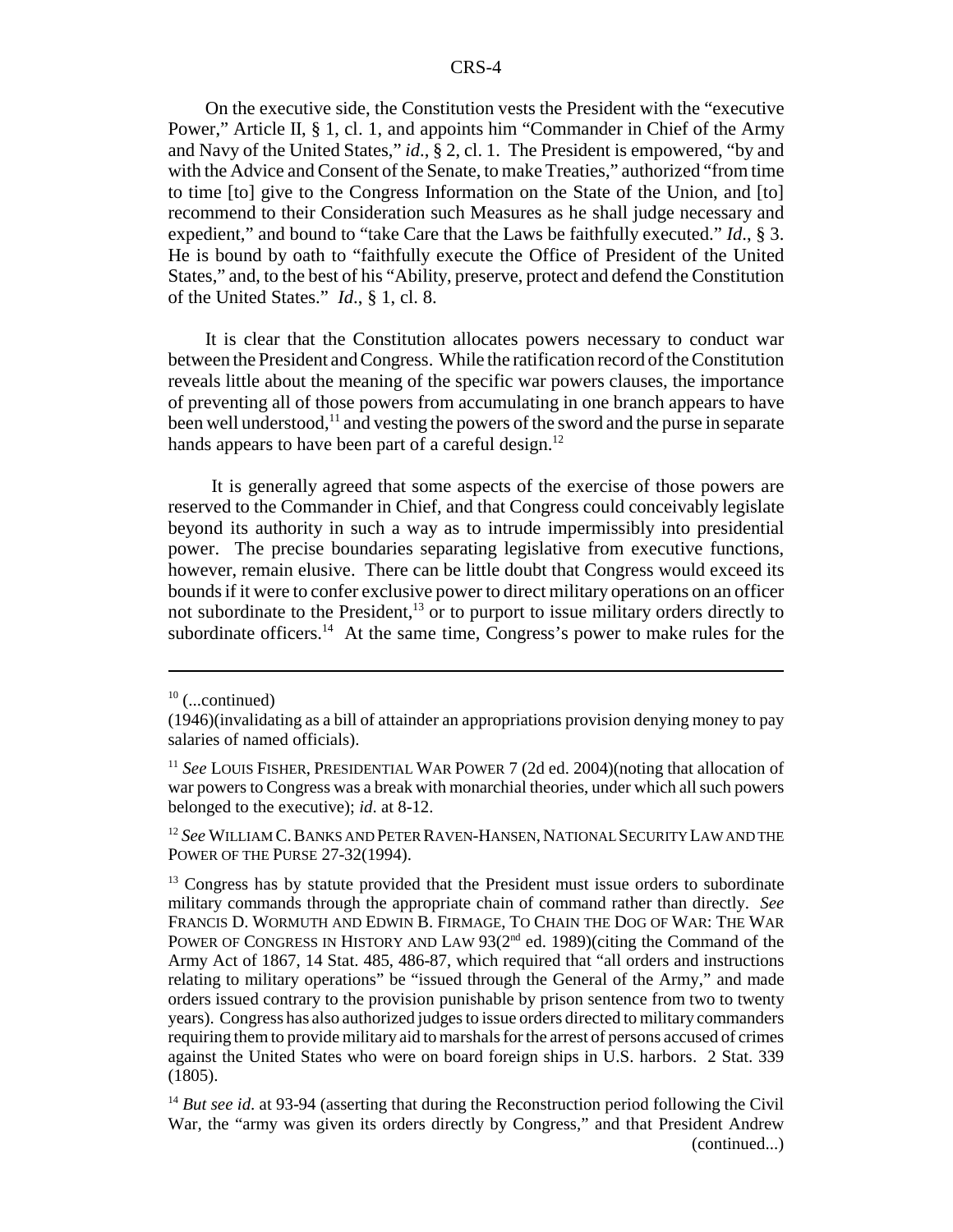government and regulation of the armed forces provides it wide latitude for restricting the nature of orders the President may give. Congress's power of appropriations gives it ample power to supply or withhold resources, even if the President deems them necessary to carry out planned military operations.<sup>15</sup>

## **Congress's War Powers**

The power "To Declare War" has long been construed to mean not only that Congress can formally take the nation into war but also that it can authorize the use of the armed forces for military expeditions that may not amount to war.16 While a restrictive interpretation of the power "To declare War" is possible, for example, by viewing the Framers' use of the verb "to declare" rather than "to make"<sup>17</sup> as an indication of an intent to limit Congress's ability to affect the course of a war once it is validly commenced,<sup>18</sup> Congress's other powers over the use of the military would likely fill any resulting void. In practice, courts have not sought to delineate the boundaries of each clause relating to war powers or identify gaps between them to find specific powers that are denied to Congress.19

Early exercises of Congress's war powers may shed some light on the original understanding of how the war powers clauses might empower Congress to limit the President's use of the armed forces. In the absence of a standing army, early presidents were constrained to ask Congress for support in advance of undertaking

16 Bas v. Tingy, 4 U.S. 37 (1800).

<sup>17</sup> The Framers' decision to substitute "declare" for "make" has generally been interpreted to allow the President the authority to repel sudden attacks. 2 MAX FARRAND, THE RECORDS OF THE FEDERAL CONVENTION OF 1787, 318-19 (rev. ed. 1937)(explanation of James Madison and Elbridge Gerry on their motion to amend text).

<sup>18</sup> *Cf.* John C. Yoo, *War and the Constitutional Text*, 69 U. CHI. L. REV. 1639, 1669-71 (2002)(arguing that "to declare" means to formally recognize rather than to authorize or commence).

 $14$  (...continued)

Johnson's efforts to circumvent the statute were cited in the ninth article of impeachment against him, although no proof was offered at trial).

<sup>&</sup>lt;sup>15</sup> For a discussion of theories asserting the presidential prerogative to spend without appropriations when necessary for military operations, see generally Colonel Richard D. Rosen, *Funding "Non-traditional" Military Operations: The Alluring Myth of a Presidential Power of the Purse*, 155 MIL. L. REV. 1 (1998); *see also* Major Brian A. Hughes, *Uses and Abuses of O&M Funded Construction: Never Build on a Foundation of Sand*, 2005-AUG ARMY LAW. 1 (describing how fiscal law constrains military spending, sometimes impeding military operations).

<sup>&</sup>lt;sup>19</sup> See 3 JOSEPH STORY, COMMENTARIES ON THE CONSTITUTION §§ 1170 - 71 (1833) (stating that the powers to issue letters of marque and reprisal and to authorize captures are incidental to the power to declare war, implying their express mention was unnecessary, but noting that these "incidental" powers may also be employed during peace). *But see, e.g.*, J. Terry Emerson, *War Powers Legislation*, 74 W. Va. L. Rev. 53, 62 (1972)(arguing that early opinions related to the Quasi-War with France, often advanced for the proposition that Congress is empowered to regulate military operations that do not amount to war, should be read as strict interpretations of Congress's power to make rules for captures).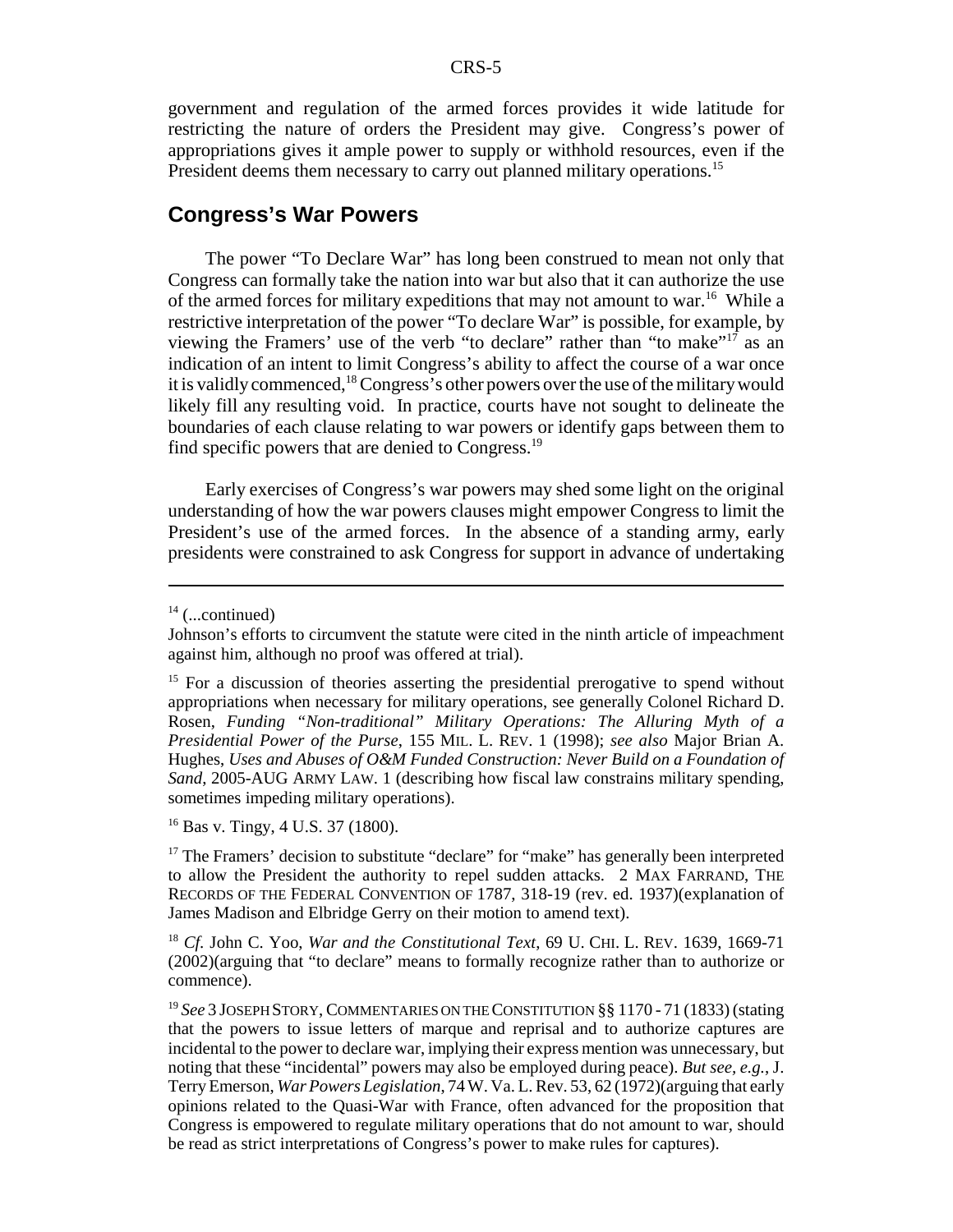any military operations.<sup>20</sup> Congress generally provided the requested support and granted the authority to raise the necessary troops to defend the frontiers from deprivations by hostile Indians<sup>21</sup> and to build a navy to protect U.S. commerce at sea.<sup>22</sup> Congress, in exercising its authority to raise the army and navy, sometimes raised forces for specific purposes, which may be viewed as both an implicit authorization to use the forces for such purposes and as an implicit limitation on their use.<sup>23</sup> On the other hand, Congress often delegated broad discretion to the President within those limits, and appears to have acquiesced to military actions that were not explicitly authorized.<sup>24</sup>

In several early instances, Congress authorized the President to use military forces for operations that did not amount to a full war. Rather than declaring a formal war with France, Congress authorized the employment of the naval forces for limited hostilities. The Third Congress authorized the President to lay and enforce embargoes of U.S. ports, but only while Congress was not in session (and embargo orders were to expire 15 days after the commencement of the next session of Congress).25 The Fifth Congress authorized the President to issue instructions to the

<sup>20</sup> *See* ABRAHAM SOFAER, WAR, FOREIGN AFFAIRS AND CONSTITUTIONAL POWER 116-17 (1976) (describing President Washington's efforts to obtain support for military efforts, including a build-up of military strength to preserve peace and maintain U.S. stature among nations).

<sup>21</sup> *See*, *e.g.*, Act of March 3d, 1791, for raising and adding another Regiment to the Military Establishment of the United States, and for making further provision for the protection of the frontier, 1 Stat. 222; Act of March 5, 1792, 1 Stat. 241 (adding three regiments for three years or until peace with Indian tribes was established); Act of July 16, 1798, 1 Stat. 604 (authorizing the President to raise twelve additional regiments of infantry and six troops of light dragoons during the continuance of differences with the French Republic).

<sup>22</sup> *See*, *e.g.,* Act of March 27, 1794, To provide a naval armament, 1 Stat. 351 ("Whereas the depredations committed by Algerine corsairs render it necessary..." authorizing the building and manning of six ships of specific types, until the establishment of peace with the Regency of Algiers)(amended in 1796 to remove restrictions so that vessels could be used for other purposes, 1 Stat. 453); Act of April 27, 1798, To provide an additional Armament for the protection of the Trade of the United States..., 1 Stat. 552; Act of June 22, 1798, 1 Stat. 569 (authorizing the President "to increase the strength of any revenue cutter, for the purposes of defence, against hostilities near the sea coast" by manning the vessels with up to 70 seamen and marines).

<sup>&</sup>lt;sup>23</sup> Some proposals explicitly to limit how the vessels could be employed were stricken prior to enactment, but the congressional debates left unclear whether the majority of members thought the restrictions unconstitutional or merely unwise, or whether the absence of specific authority was meant to be a limitation. *See* SOFAER, *supra* note 20, at 147-54. The John Adams Administration interpreted the legislation restrictively, and instructed naval commanders accordingly that their authority was to be "partial and limited." *See id.* at 156.

<sup>&</sup>lt;sup>24</sup> *See id.* at 129 (noting that offensive actions against Wabash Indians and against a British fort may have exceeded express statutory authorization but were authorized by implication through appropriations).

<sup>25</sup> Act of June 4, 1794, 1 Stat. 372. *See also* Act of June 5, 1794 §§ 7- 8, 1 Stat. 381, 384 (authorizing the President to use armed forces to detain violators and compel foreign ships (continued...)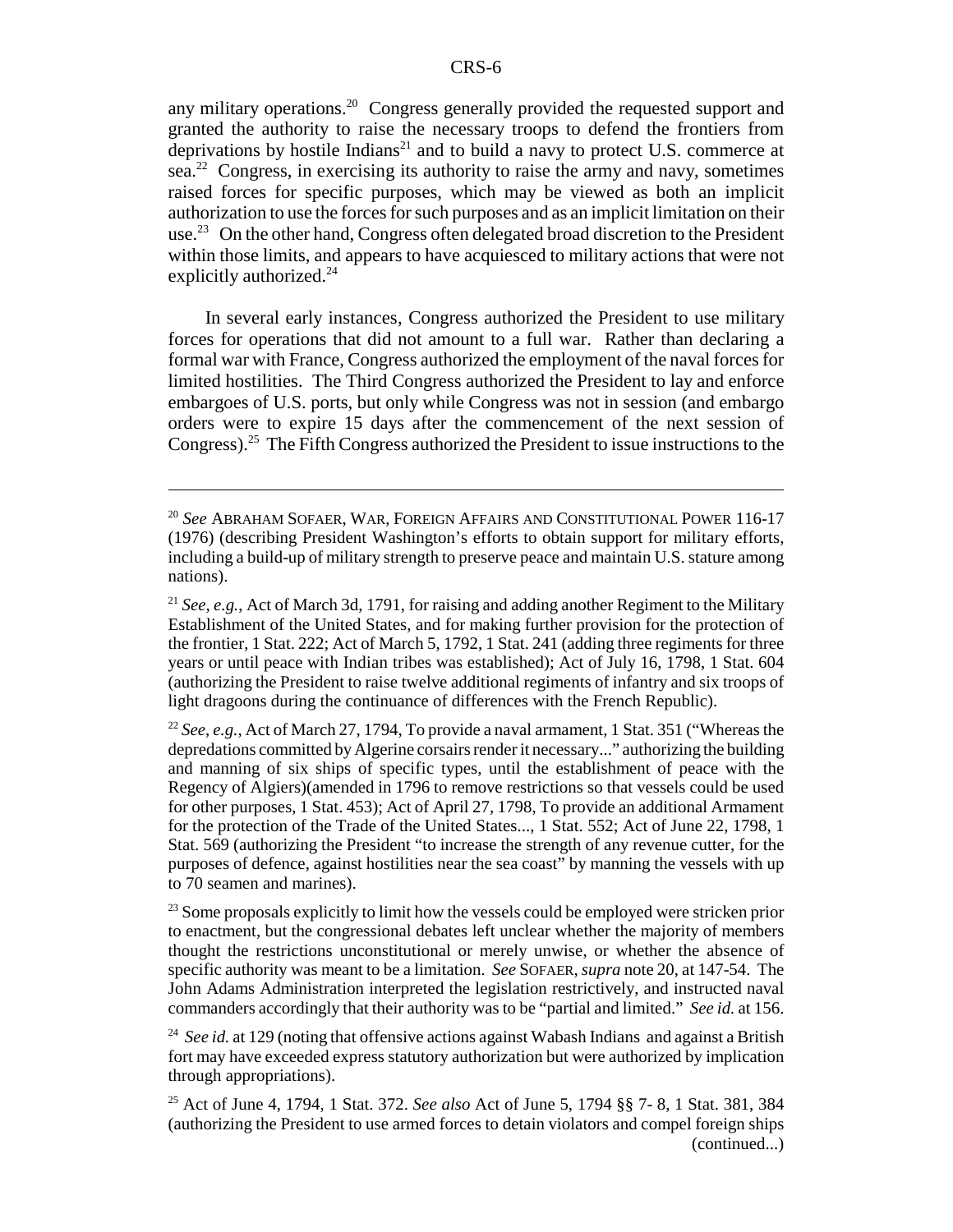commanders of public armed ships to capture certain French armed vessels and to recapture ships from them,<sup>26</sup> and to retaliate against captured French citizens who had seized U.S. citizens and subjected them to mistreatment.<sup>27</sup> Congress also authorized U.S. merchant vessels to defend themselves against French vessels.<sup>28</sup> The Supreme Court treated these statutes as authorizing a state of "partial war" between the United States and France.<sup>29</sup> Such an undeclared war was described as an "imperfect" war, as distinguished from a "Solemn" or "perfect" war, declared as such, in that, in the first case, all members of one nation are at war with all members of the other nation; in the second case, those who are authorized to commit hostilities act "under special authority."30 This suggests an early understanding that Congress's war powers extend to establishing the scope of hostilities to be carried out by the armed forces.

In the majority of cases, however, it appears that Congress has given broad deference to the President to decide how much of the armed forces to employ in a given situation. After Tripoli declared war against the United States in 1801 and U.S. vessels were already engaged in defensive actions against them, Congress did not enact a full declaration of war. Rather, it issued a sweeping authorization for the commissioning of privateers, captures, and other actions to "equip, officer, man, and employ *such of the armed vessels of the United States as may be judged requisite by the President of the United States*, for protecting effectually the commerce and seamen thereof on the Atlantic ocean, the Mediterranean and adjoining seas," as well as to "cause to be done *all such other acts of precaution or hostility as the state of war will justify, and may, in his opinion, require*."31 In declaring war against Great Britain in 1812, Congress authorized the President to "use the whole land and naval force of the United States to carry the same into effect, and to issue to private armed vessels of the United States commissions or letters of marque and general reprisal, in such form as he shall think proper...."<sup>32</sup>

That Congress has traditionally left it up to the President to decide how much of the armed forces to employ in a given conflict need not imply that such deference is constitutionally mandated. The fact that Congress has seen fit to include such

29 Bas v. Tingy, 4 U.S.(Dall.) 37 (1800).

<sup>30</sup> *Id*. at 40. *See also* Talbot v. Seeman, 5 U.S.(Cranch) 1, 28 (1801)("Congress may authorize general hostilities ... or partial hostilities'").

 $25$  (...continued)

to depart).

<sup>26</sup> Act of May 28, 1798, 1 Stat. 561. *See also* Act of July 9, 1798, 1 Stat. 578.

<sup>&</sup>lt;sup>27</sup> Act of March 3, 1799, 1 Stat. 743 (empowering and requiring the President to "cause the most rigorous retaliation to be executed on [French suspects who] have been or hereafter may be captured in pursuance of any of the laws of the United States").

<sup>28 1</sup> Stat. 572.

<sup>&</sup>lt;sup>31</sup> Act of February 6, 1802, 2 Stat.129 (emphasis added). For more examples of authorizations to use force and declarations of war, see CRS Report RL31133, *Declarations of War and Authorizations for the Use of Military Force: Historical Background and Legal Implications*, by Richard F. Grimmett and Jennifer K. Elsea.

<sup>32</sup> Act of June 18, 1812, ch. 102, 2 Stat 755.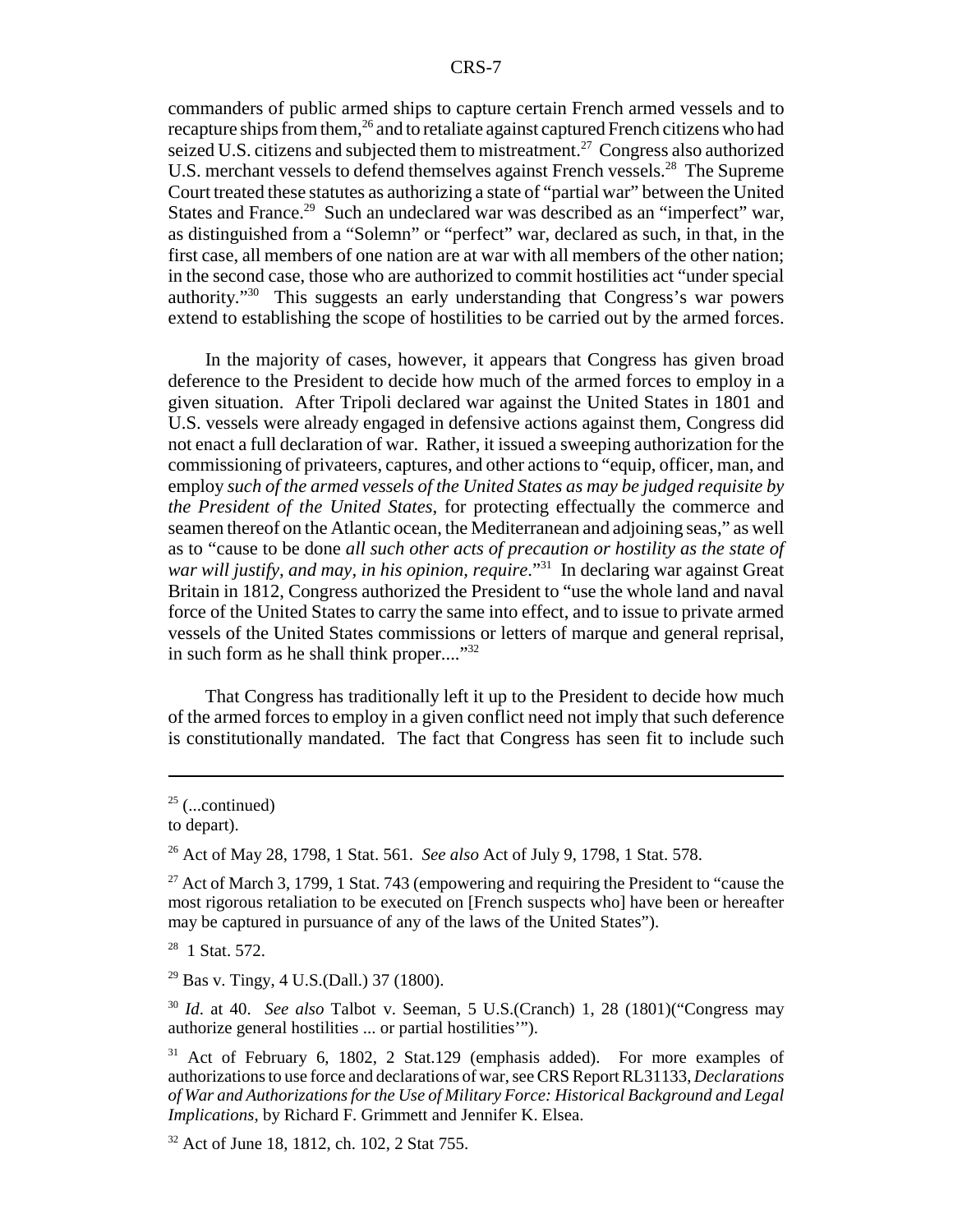language may just as easily be read as an indication that Congress believes that the decision is its to delegate. Under this view, even in the case of a declaration of war, Congress retains the power to authorize the President to use only a portion of the armed forces to engage in a particular conflict. On the other hand, some have argued that the President is authorized to deploy all of the armed forces as he sees fit, with or without an express authorization to use force or a declaration of war.<sup>33</sup> According to this theory, in essence, Congress can stop the deployment of military forces only by cutting appropriations and discharging the troops.

Congress has also used its authority to provide for the organization and regulation of the armed forces to regulate how military personnel are to be organized and employed. The earliest statutes prescribed in fairly precise terms how military units were to be formed and commanded. For example, the 1798 act establishing the Marine Corps mandated the raising of a corps to consist of "one major, four captains, sixteen first lieutenants, twelve second lieutenants, forty-eight sergeants, forty-eight corporals, thirty-two drums and fifes, and seven hundred and twenty privates...."34 Congress authorized the President to appoint certain other officers as necessary if he were to assign the Marine Corps or any part of it to shore duty, and to assign the detachment to duty in "forts and garrisons of the United States, on the sea-coast, or any other duty on shore." Officers of the Marine Corps could be detached to serve on board frigates and other armed vessels. The Marine Corps was increased in size and reorganized in 1834 to be commanded by a colonel, with the proviso that no Marine Corps officer could be placed in command of a navy yard or vessel of the United States.<sup>35</sup>

It appears to have been understood that personnel and units authorized to perform certain duties could not be assigned to perform other duties without authorization from Congress. In 1808, when Congress authorized eight new regiments of specific types and composition, it felt compelled to include language making members of the light dragoon regiment liable to "serve on foot as light infantry" until sufficient horses and other accouterments could be provided.<sup>36</sup> The Supreme Court later interpreted an 1802 statute providing for the establishment of the Corps of Engineers, although broadly worded to permit the President to direct that its members serve such duty in such places as he saw fit, to authorize only engineering duties:

<sup>33</sup> *See*, *e.g.*, Bradley Larschan, *The War Powers Resolution: Conflicting Constitutional Powers, The War Powers, and U.S. Foreign Policy,* 16 DENVER J. INT'L L. & POL'Y 33, 45 (1987) (arguing that once Congress has raised an army and appropriated funds for it, "it falls to the President to use the armed forces in his capacity to conduct foreign policy in situations short of war"). The author states that it is "clear that the Congress may prohibit the use of U.S. forces in certain areas by statute," but that "it is the President who orders deployment of the troops." *Id*. at 49.

<sup>34 1</sup> Stat. 594, 595 (1798).

<sup>35 4</sup> Stat. 712, 713 (1834).

<sup>36 2</sup> Stat. 481, 483 (1808).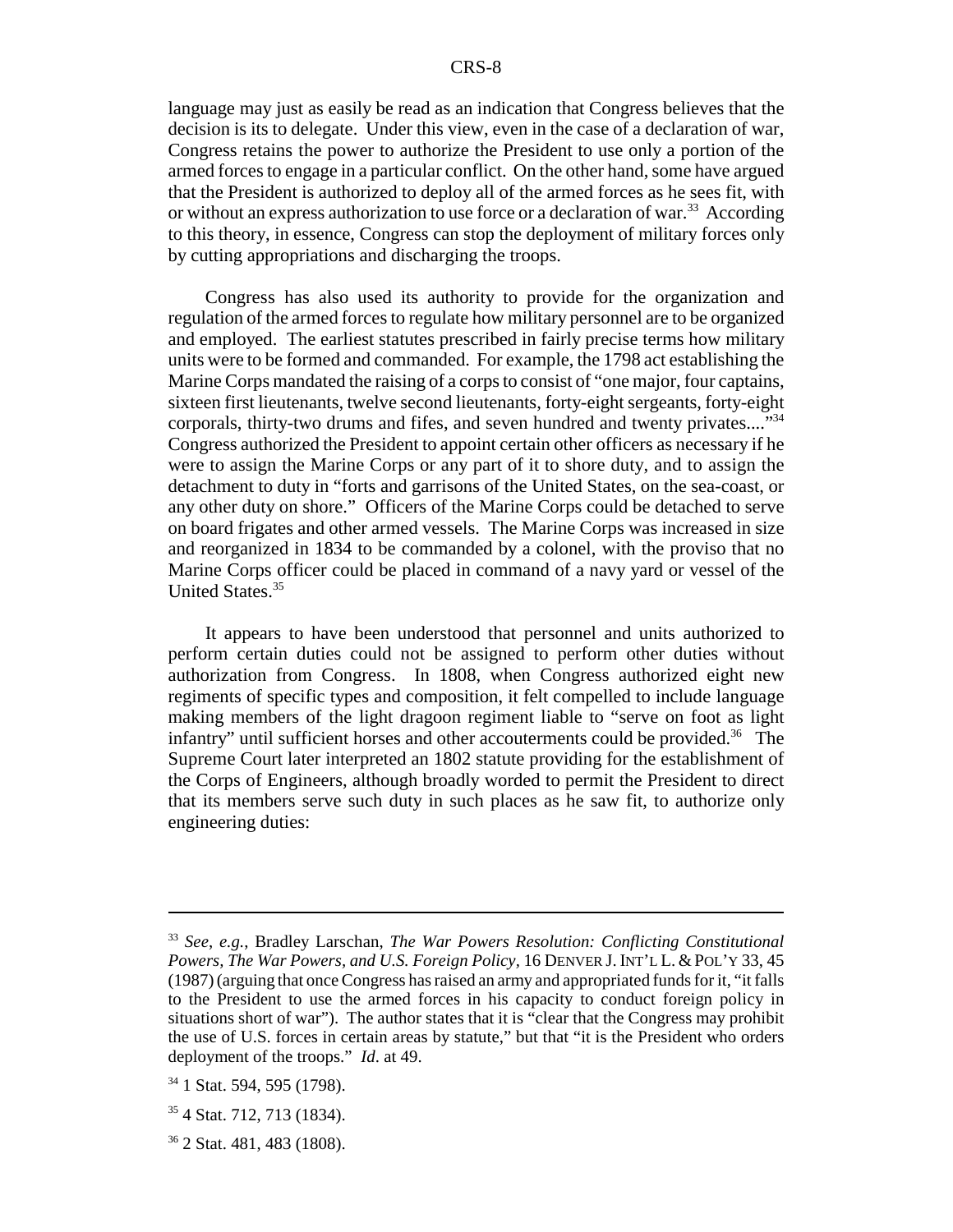But, however broad this enactment is in its language, it never has been supposed to authorize the President to employ the corps of engineers upon any other duty, except such as belongs either to military engineering, or to civil engineering.<sup>37</sup>

## **The Commander-in-Chief Clause**

Early in the nation's history, the Commander-in-Chief power was understood to connote "nothing more than the supreme command and direction of the military and naval forces, as first general and admiral of the confederacy."38 Concurring in that view in 1850, Chief Justice Taney stated:

[The President's] duty and his power are purely military. As Commander-in-Chief, he is authorized to direct the movements of the naval and military forces placed by law at his command, and to employ them in the manner he may deem most effectual to harass and conquer and subdue the enemy.<sup>39</sup>

This formula, taken alone, provides only an approximate demarcation of the line separating Congress's role from the President's. Advocates of a strong role for Congress might characterize a legislative effort to limit the number of troops available in Iraq as placing troops "by law" under the President's command, while proponents of a strong executive would likely view it as a limitation on the President's ability to "employ them in the manner" he sees fit. With respect to the latter argument, however, it should be noted that the particular question before the *Fleming* Court did not call into question the extent to which Congress could restrict the manner of employing troops once placed at the command of the President.

Other early cases demonstrate Congress's authority to restrict the President's options for the conduct of war. In *Little v. Barreme*, 40 Chief Justice Marshall had occasion to recognize congressional war power and to deny the exclusivity of presidential power. There, after Congress had authorized limited hostilities with France, a U.S. vessel under orders from the President had seized what its commander believed was a U.S. merchant ship bound from a French port, allegedly carrying contraband material. Congress had, however, provided by statute only for seizure of such vessels bound *to* French ports.<sup>41</sup> Upholding an award of damages to the ship's owners for wrongful seizure, the Chief Justice said:

It is by no means clear that the president of the United States whose high duty it is to 'take care that the laws be faithfully executed,' and who is commander in chief of the armies and navies of the United States, might not, without any special authority for that purpose in the then existing state of things, have empowered the officers commanding the armed vessels of the United States, to seize and send into port for adjudication, American vessels which were forfeited

<sup>&</sup>lt;sup>37</sup> Gratiot v. United States, 40 U.S. (15 Pet.) 336, 371 (1841)(finding that the President could contract for other services but must pay an additional stipend for them from other funds)

<sup>38</sup> *The Federalist*, No. 69 (Alexander Hamilton).

<sup>39</sup> Fleming v. Page, 50 U.S. (9 How.) 603, 615 (1850).

 $40$  6 U.S. (2 Cr.) 170 (1804).

<sup>41 1</sup> Stat. 613 (1799).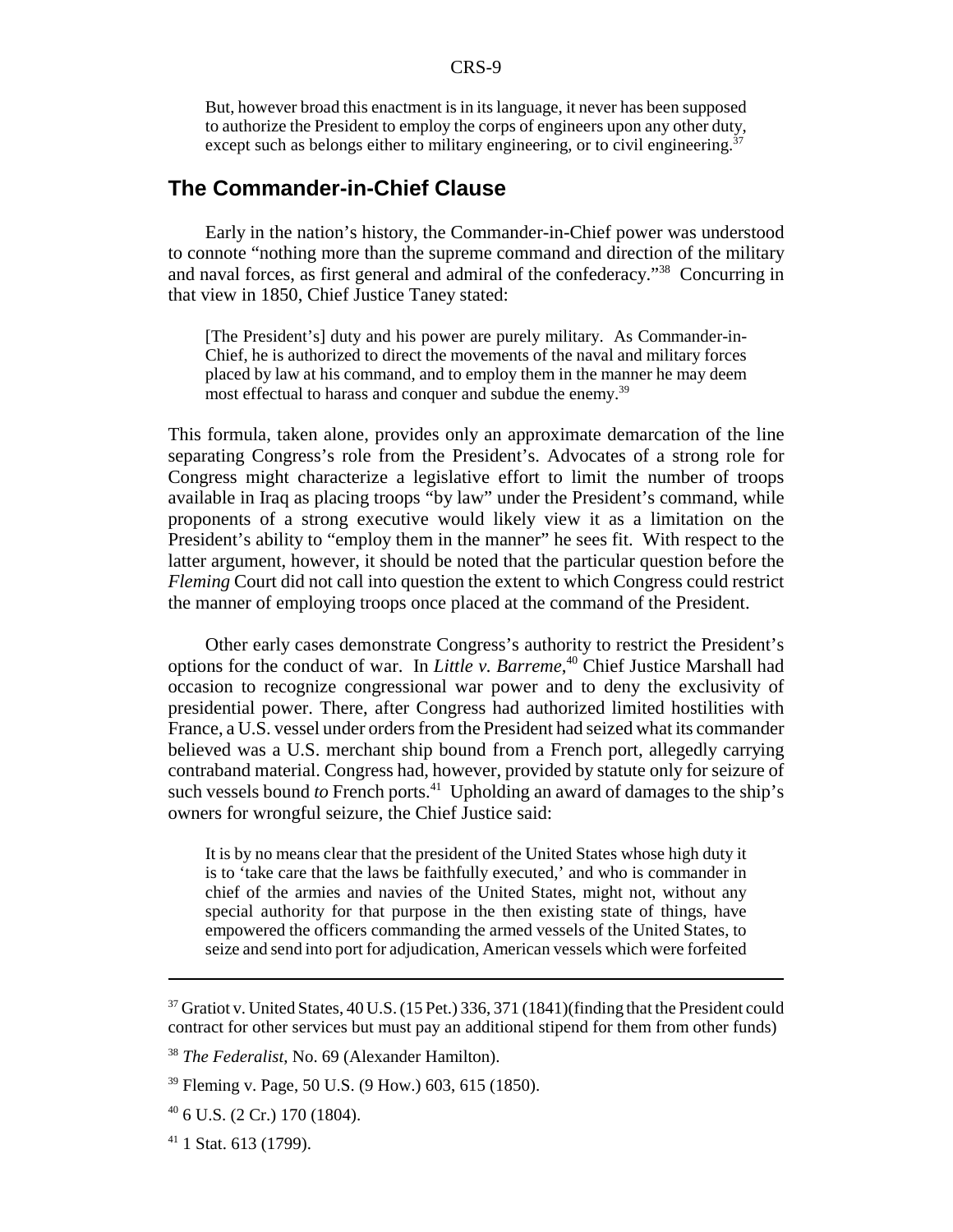by being engaged in this illicit commerce. But when it is observed that [an act of Congress] gives a special authority to seize on the high seas, and limits that authority to the seizure of vessels bound or sailing to a French port, the legislature seems to have prescribed that the manner in which this law shall be carried into execution, was to exclude a seizure of any vessel not bound to a French port.<sup>42</sup>

Accordingly, the Court held, the President's instructions exceeded the authority granted by Congress and were not to be given force of law, even in the context of the President's military powers and even though the instructions might have been valid in the absence of contradictory legislation.

In *Bas v. Tingy*<sup>43</sup>, the Court looked to congressional enactments rather than plenary presidential power to uphold military conduct related to the limited war with France. The following year, in *Talbot v. Seeman*,<sup>44</sup> the Court upheld as authorized by Congress a U.S. commander's capture of a neutral ship, saying that "[t]he whole powers of war being, by the constitution of the United States, vested in congress, the acts of that body can alone be resorted to as our guides in this inquiry." During the War of 1812, the Court recognized in *Brown v. United States*,<sup>45</sup> that Congress was empowered to authorize the confiscation of enemy property during wartime, but that absent such authorization, a seizure authorized by the President was void.

The onset of the Civil War provided some grist for later assertions of unimpeded presidential prerogative in matters of war. In the *Prize Cases*, 46 the Supreme Court sustained the blockade of Southern ports instituted by President Lincoln in April, 1861, at a time when Congress was not in session. Congress had at the first opportunity ratified the President's actions,  $47$  so that it was not necessary for the Court to consider the constitutional basis of the President's action in the absence of congressional authorization or in the face of any prohibition. Nevertheless, the Court approved the blockade five-to-four as an exercise of presidential power alone, on the basis that a state of war was a fact and that, the nation being under attack, the President was bound to take action without waiting for Congress.<sup>48</sup> The case has frequently been cited to support claims of greater presidential autonomy by reason of his role as Commander in Chief.

 $44$  5 U.S. (1 Cr.) 1, 28 (1801).

- 45 12 U.S. (8 Cr.) 110 (1814).
- 46 67 U.S. (2 Bl. ) 635 (1863).

 $47$  12 Stat. 326 (1861)(ratifying all "acts, proclamations, and orders" done by the President "respecting the army and navy ... and calling out or relating to the militia").

<sup>48</sup> 67 U.S. (2 Bl.) at 668 ("The President] does not initiate war, but is bound to accept the challenge without waiting for any special legislative authority."). The minority argued that only congressional authorization could stamp an insurrection with the character of war. Later, a unanimous Court adopted the majority view. The Protector, 79 U.S. (12 Wall.) 700 (1872).

 $42$  6 U.S. (2 Cr.) at 177-178.

<sup>43 4</sup> U.S. (4 Dall. ) 37 (1800).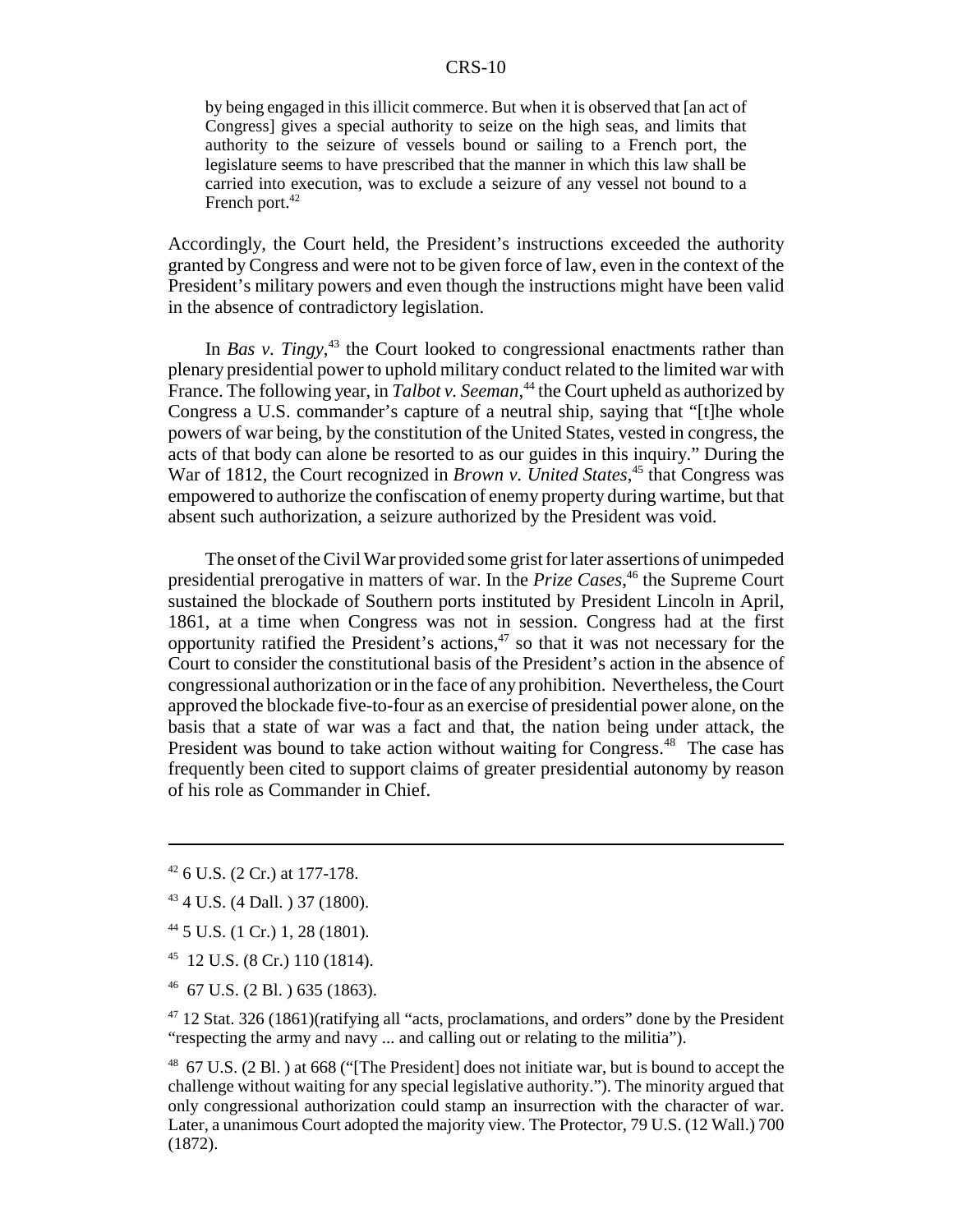However, it should be recalled that where Lincoln's suspension of the Writ of Habeas Corpus varied from legislation enacted later to ratify it, the Court looked to the statute<sup>49</sup> rather than to the executive proclamation<sup>50</sup> to determine the breadth of its application.51 The Chief Justice described the allocation of war powers as follows:

The power to make the necessary laws is in Congress; the power to execute in the President. Both powers imply many subordinate and auxiliary powers. Each includes all authorities essential to its due exercise. But neither can the President, in war more than in peace, intrude upon the proper authority of Congress, nor Congress upon the proper authority of the President....<sup>52</sup>

The Chief Justice described the Commander-in-Chief power as entailing "the command of the forces and the conduct of campaigns,"53 but nevertheless agreed that military trials of civilians accused of violating the law of war in Union states were invalid without congressional approval, despite the government's assertion that the "[Commander in Chief's] power to make an effectual use of his forces [must include the] power to arrest and punish one who arms men to join the enemy in the field against him."54

On the other hand, the Supreme Court has also suggested that the President has some independent authority to employ the armed forces, at least in the absence of contrary congressional action. In the 1890 case of *In re Neagle*, the Supreme Court suggested, in dictum, that the President has the power to deploy the military abroad to protect or rescue persons with significant ties to the United States. Discussing examples of the executive lawfully acting in the absence of express statutory authority, Justice Miller approvingly described the Martin Koszta affair, in which an American naval ship intervened to prevent a lawful immigrant from being captured by an Austrian vessel, despite the absence of clear statutory authorization.<sup>55</sup> Only one

<sup>49</sup> Act of March 3d, 1863, 12 Stat. 755 (authorizing the suspension of habeas corpus, but with limitations in Union states to those held as prisoners of war; all others were to be indicted or freed.)

<sup>&</sup>lt;sup>50</sup> Proclamation of September 15, 1863, 13 Stat. 734 (suspending habeas corpus with respect to those in federal custody as military offenders or "as prisoners of war, spies, or aiders and abettors of the enemy").

<sup>51</sup> *Ex parte* Milligan, 71 U.S. (4 Wall.) 2 (1866).

<sup>52</sup> *Id*. at 139 (Chase, C.J., concurring).

<sup>&</sup>lt;sup>53</sup> *Id.* at 139 ("Congress cannot direct the conduct of campaigns, nor can the President, or any commander under him, without the sanction of Congress, institute tribunals for the trial and punishment of offences, either of soldiers or civilians, unless in cases of a controlling necessity...").

<sup>&</sup>lt;sup>54</sup> *Id.* at 17 (government argument).

<sup>55</sup> *In re* Neagle, 135 U.S. 1, 64 (1890) (describing the incident and rhetorically asking, "Upon what act of congress then existing can any one lay his finger in support of the action of our government in this matter?"). For further discussion, see LOUIS HENKIN, FOREIGN AFFAIRS AND THE U.S.CONSTITUTION 347-348 (2nd ed. 2002);WORMUTH &FIRMAGE,*supra* note 13, at 154 (stating that the U.S. captain had acted against the President's orders, but (continued...)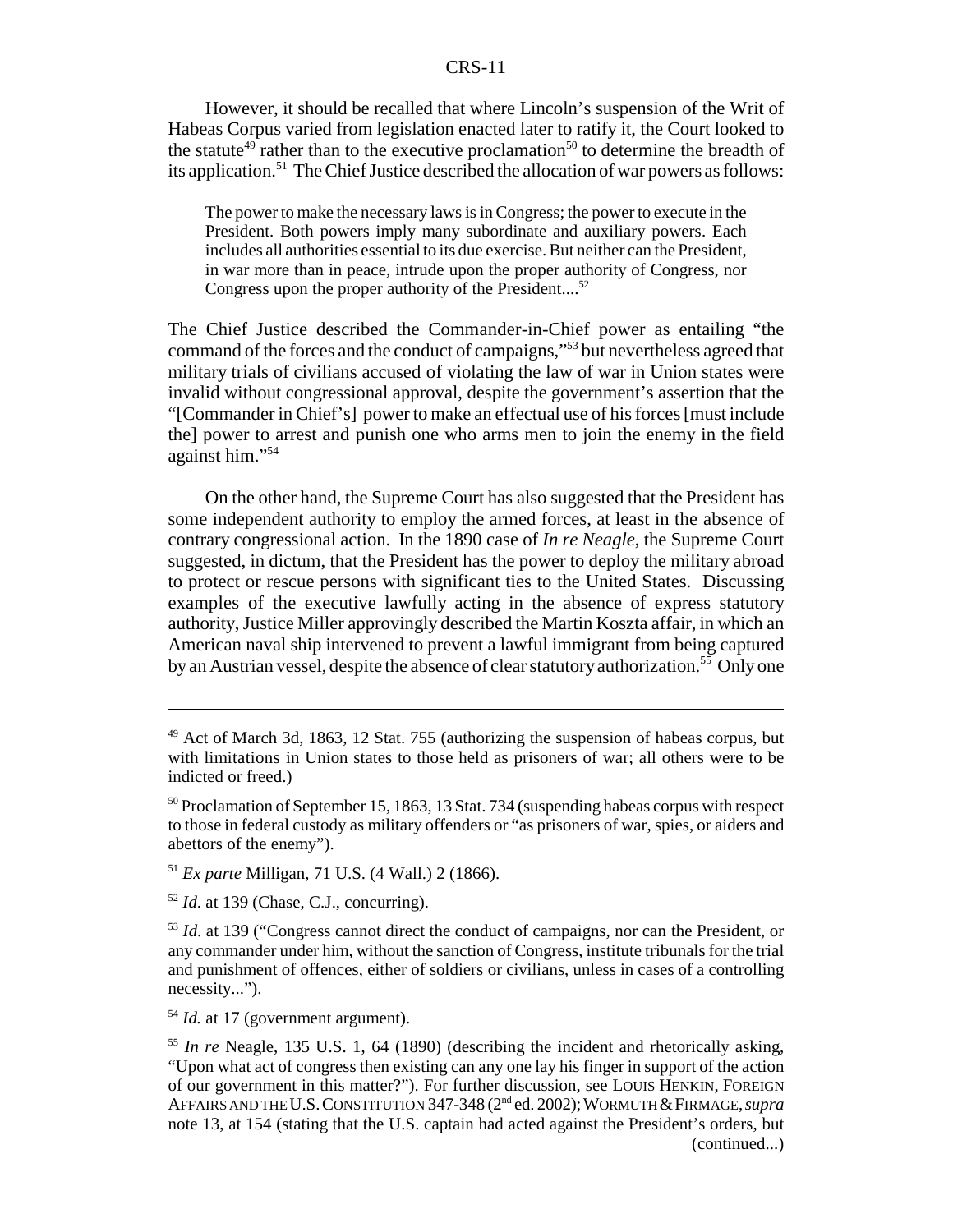federal court, in an 1860 opinion, has clearly held that in the absence of congressional authorization, the President has authority to deploy military forces abroad to protect U.S. persons (and property).<sup>56</sup> Nevertheless, there historically appears to be some support for this view by both the executive and legislative branches.<sup>57</sup> However, the

<sup>56</sup> Durand v. Hollins, 8 Fed. Cas. 111 (C.C.S.D.N.Y. 1860) (Nelson, Circuit Justice) (holding that a Navy commander was not civilly liable for damages caused by his forces during an 1854 action to protect U.S. citizens and property in Greytown, Nicaragua). In an opinion by Circuit Justice Nelson, the Court held that the Commander was not liable because the military action was pursuant to a valid exercise of federal authority to be exercised by the President:

...as it respects the interposition of the executive abroad, for the protection of the lives or property of the citizen, the duty must, of necessity, rest in the discretion of the president. Acts of lawless violence, or of threatened violence to the citizen or his property, cannot be anticipated and provided for; and the protection, to be effectual or of any avail, may, not unfrequently, require the most prompt and decided action. Under our system of government, the citizen abroad is as much entitled to protection as the citizen at home. *Id.* at 112.

<sup>57</sup> *See* GAO, Office of Compt. Gen., *President - Authority - Protection of American Lives and Property Abroad*, 55 Comp. Gen. 1081 (1975) (describing historical practice and the weight of scholarly authority as supporting the power of the President to order military rescue operations in the absence of congressional authorization); Dept. of Justice, Office of Legal Counsel, 4A U.S. OP. OFF. LEGAL COUNSEL 185, *Presidential Power to Use the Armed Forces Abroad Without Statutory Authorization* (1980) (alleging presidential authority to deploy forces to protect, and retaliate for injuries suffered by, U.S. persons and property). For discussion of the deployment of military forces to protect U.S. persons or property, see FISHER,*supra* note 11, at 57-58 (describing historical practice, and noting mid-20th century study listing 148 examples of this occurrence); ARTHURM. SCHLESINGER, JR., THE IMPERIAL PRESIDENCY 54-57 (rev. ed. 2004)(discussing mid-nineteenth century instances where presidents unilaterally committed forces to protect U.S. persons or property). The number and degree to which these actions occurred without congressional authorization is the subject to some debate. *See* WORMUTH & FIRMAGE, *supra* note 13, at 135-51(discussing and disputing validity of various lists of military actions compiled to demonstrate historical prevalence of presidential war-making). For example, some argue that President Jefferson's ordering of the Navy to protect American shipping from Barbary pirates was done without congressional approval, while others view these orders as having been issued pursuant to legislation providing for a "naval peace establishment." *Compare* Dept. of Justice, Off. of Legal Counsel, *supra*, at 187 (describing Jefferson's use of the Navy as a "famous early example" of President's acting without congressional authorization to protect U.S. interests) *with* FISHER, *supra* note 11, at 35-36 (characterizing the orders as (continued...)

 $55$  (...continued)

that President Pierce justified the action to Congress, which later awarded the captain a medal). In an earlier opinion, the Court had also stated in dictum that one of the privileges of a U.S. citizen is "to demand the care and protection of the Federal government over his life, liberty, and property when on the high seas or within the jurisdiction of a foreign government." *Slaughter-House Cases*, 83 U.S. 36, 79 (1872). It should be noted that Koszta was not a U.S. citizen, but a legal immigrant who had declared an intention to apply for citizenship. Accordingly, an 1868 statute authorizing the use of any means "not amounting to acts of war" to obtain the release of U.S. *citizens* was likely inapplicable. Expatriation Act of July 27, 1868, 15 Stat. 223.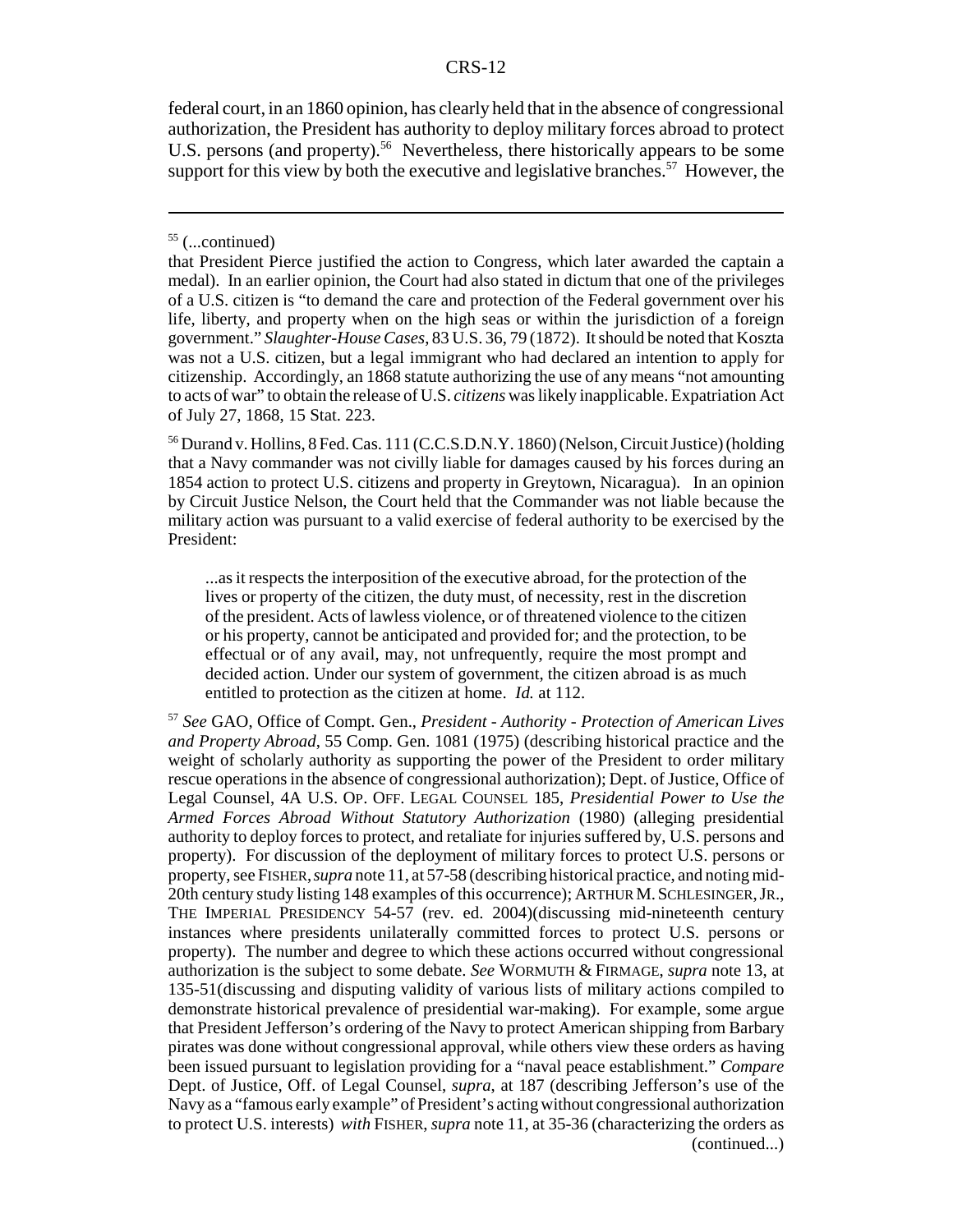scope of any such authority remains unclear, as does the degree to which it may be limited by an act of Congress.

The expansion of presidential power related to war, asserted as a combination of Commander-in-Chief authority and the President's inherent authority over the nation's foreign affairs, began in earnest in the twentieth century. In *United States v. Curtiss-Wright Export Corp*, 58 the Supreme Court confirmed that the President enjoys greater discretion when acting with respect to matters of foreign affairs than may be the case when only domestic issues are involved. In that case, Congress, concerned with the outside arming of the belligerents in the war between Paraguay and Bolivia, had authorized the President to proclaim an arms embargo if he found that such action might contribute to a peaceful resolution of the dispute. President Franklin Roosevelt issued the requisite finding and proclamation, and Curtiss-Wright and associate companies were indicted for violating the embargo. They challenged the statute, arguing that Congress had failed adequately to elaborate standards to guide the President's exercise of the power thus delegated.59 Justice Sutherland concluded that the limitations on delegation in the domestic field were irrelevant where foreign affairs are involved, a result he based on the premise that foreign relations is exclusively an executive function combined with his constitutional model positing that internationally, the power of the federal government is not one of enumerated but of inherent powers, emanating from concepts of sovereignty rather than the Constitution. The Court affirmed the convictions, stating that:

It is important to bear in mind that we are here dealing not alone with an authority vested in the President by an exertion of legislative power, but with such an authority plus the very delicate, plenary and exclusive power of the President as the sole organ of the federal government in the field of international relations — a power which does not require as a basis for its exercise an act of Congress, but which, of course, like every other governmental power, must be exercised in subordination to the applicable provisions of the Constitution. It is quite apparent that if, in the maintenance of our international relations, embarrassment — perhaps serious embarrassment — is to be avoided and success for our aims achieved, congressional legislation which is to be made effective through negotiation and inquiry within the international field must often accord to the President a degree of discretion and freedom from statutory restriction which would not be admissible were domestic affairs alone involved. Moreover, he, not Congress, has the better opportunity of knowing the conditions which prevail in foreign countries, and especially is this true in time of war. $60$ 

 $57$  (...continued)

being issued pursuant to congressional authorization, and noting that Jefferson denied having inherent authority to commit such acts). Whether such usage would legitimate the authority is also subject to debate. *See* WORMUTH & FIRMAGE, *supra* note 13, at 135.

<sup>58 299</sup> U.S. 304 (1936).

<sup>&</sup>lt;sup>59</sup> The Supreme Court had recently held that the Constitution required Congress to elaborate standards when delegating authority to the President. Schechter Poultry Corp. v. United States, 295 U.S. 495 (1935).

<sup>60 299</sup> U.S. at 319-20.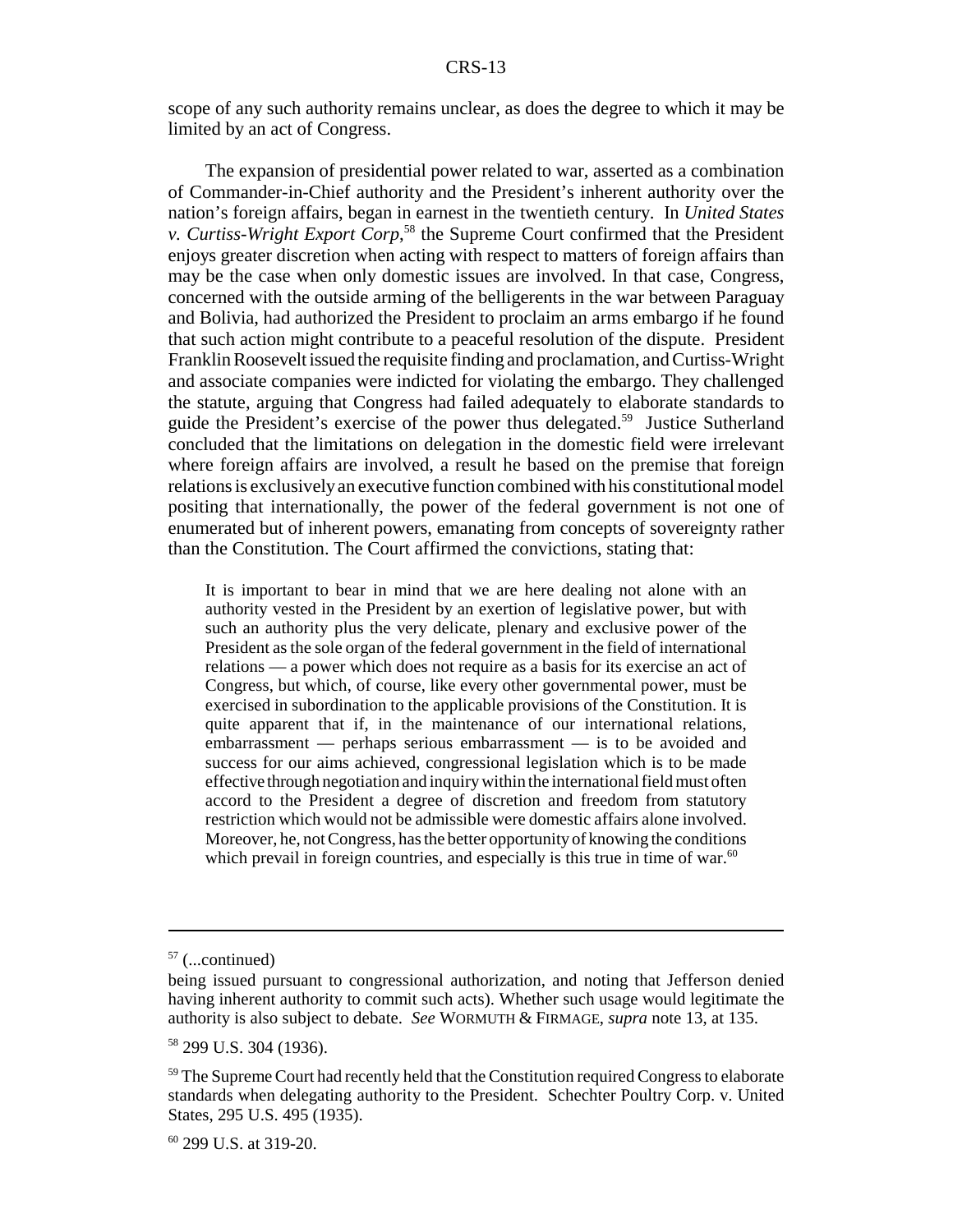The case is cited frequently to support a theory of presidential power not subject to restriction by Congress, although the case in fact involved an exercise of authority delegated by Congress. *Curtiss-Wright* remains precedent admonishing courts to show deference to the President in matters involving international affairs, including by interpreting ambiguous statutes in such a manner as to increase the President's discretion.<sup>61</sup> The case has also been cited in favor of broad presidential discretion to implement statutes related to military affairs. $62$  To the extent, however, that Justice Sutherland interpreted presidential power as being virtually plenary in the realms of foreign affairs and national defense, the case has not been followed to establish that Congress lacks authority in these areas.

The constitutional allocation of war powers between the President and Congress, where Congress had not delegated the powers exercised by the President, was described by Justice Jackson, concurring in the *Steel Seizure* Case<sup>63</sup>:

The Constitution expressly places in Congress power "to raise and support Armies" and "to provide and maintain a Navy." This certainly lays upon Congress primary responsibility for supplying the armed forces. Congress alone controls the raising of revenues and their appropriation and may determine in what manner and by what means they shall be spent for military and naval procurement....

There are indications that the Constitution did not contemplate that the title Commander in Chief of the Army and Navy will constitute him also Commander in Chief of the country, its industries and its inhabitants. He has no monopoly of "war powers," whatever they are. While Congress cannot deprive the President of the command of the army and navy, only Congress can provide him any army or navy to command.

The Jackson opinion is commonly understood to establish that whatever powers the President may exercise in the absence of congressional authorization, the President may act contrary to an act of Congress only in matters involving exclusive presidential prerogatives.<sup>64</sup>

(continued...)

<sup>61</sup> *See* Haig v. Agee, 453 U.S. 280, 291, 293-294 & n. 24, 307-308 (1981); Sale v. Haitian Centers Council, Inc., 509 U.S. 155 (1993)(construing treaty and statutory provisions as not limiting presidential discretion in interdicting refugees on high seas in the light of the President's "unique responsibility" in foreign and military affairs, citing *Curtiss-Wright*).

<sup>62</sup> *See* Loving v. United States, 517 U.S. 748 (1996).

<sup>&</sup>lt;sup>63</sup> Youngstown Sheet and Tube Co. v. Sawyer, 343 U.S. 579, 641 (1952).

<sup>64</sup> Justice Jackson's concurrence took note of the fact that *Curtiss-Wright* did not involve a case in which the President took action contrary to an act of Congress. *Id*. at 635-36 &n.2. *Curtiss-Wright*, he said

involved, not the question of the President's power to act without congressional authority, but the question of his right to act under and in accord with an Act of Congress. The constitutionality of the Act under which the President had proceeded was assailed on the ground that it delegated legislative powers to the President. Much of the Court's opinion is *dictum*, but the *ratio decidendi* is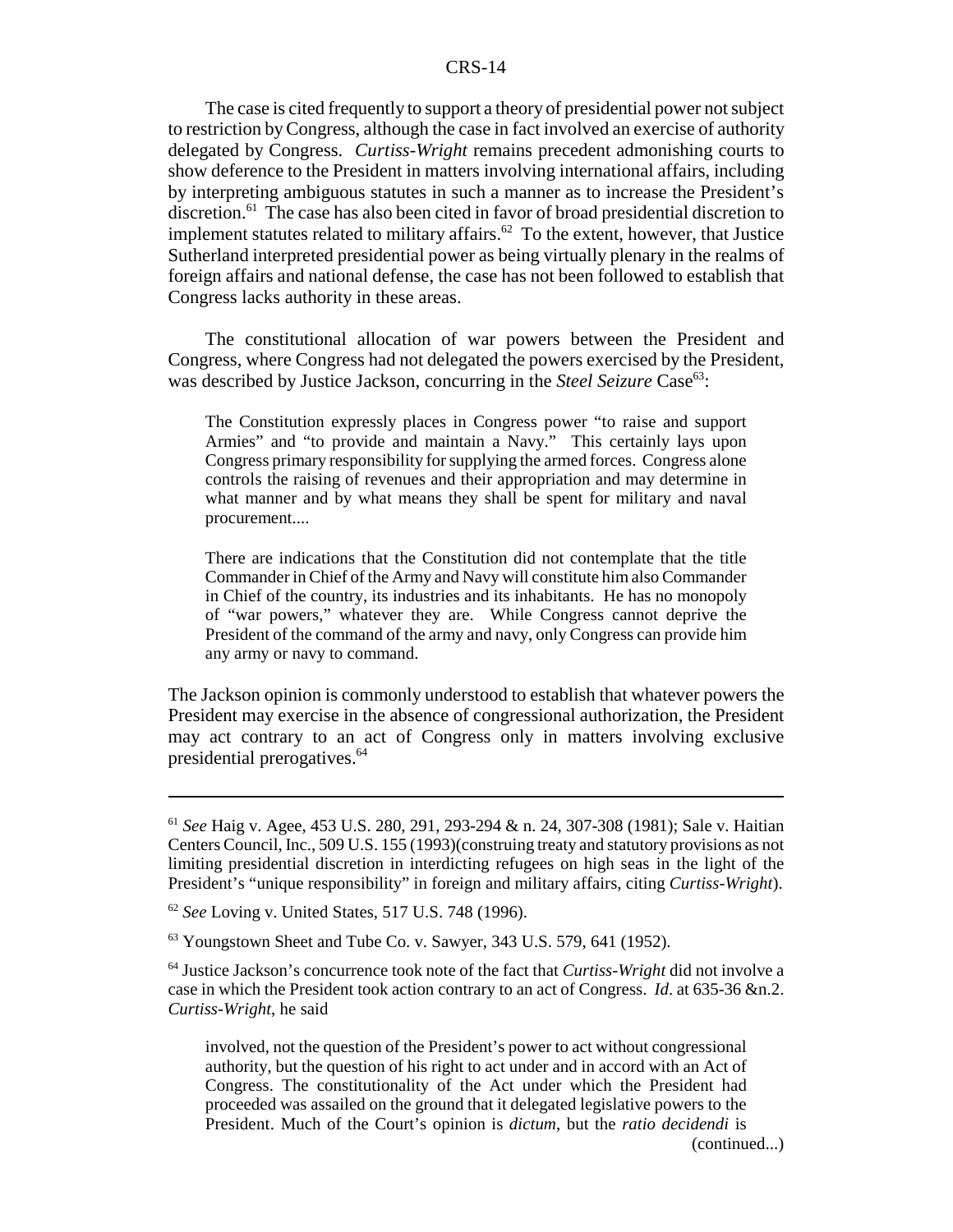Presidents from Truman to George W. Bush have claimed independent authority to commit U.S. armed forces to involvements abroad absent any Congressional participation other than consultation and after-the-fact financing. In 1994, for example, President Clinton based his authority to order the participation of U.S. forces in NATO actions in Bosnia-Herzegovina on his "constitutional authority to conduct U.S. foreign relations" and as his role as Commander in Chief,<sup>65</sup> and protested efforts to restrict the use of military forces there and elsewhere as an improper and possibly unconstitutional limitation on his "command and control" of U.S. forces.<sup>66</sup> Ever since Congress passed the War Powers Resolution over President Nixon's veto, all Presidents have regarded it as an unconstitutional infringement on presidential powers.67

In the context of what it terms the "Global War on Terror," the Bush Administration has claimed that the President's commander-in-chief authority entails inherent authority with respect to the capture and detention of suspected terrorists,

contained in the following language:

When the President is to be authorized by legislation to act in respect of a matter intended to affect a situation in foreign territory, the legislator properly bears in mind the important consideration that the form of the President's action - or, indeed, whether he shall act at all - may well depend, among other things, upon the nature of the confidential information which he has or may thereafter receive, or upon the effect which his action may have upon our foreign relations. This consideration, in connection with what we have already said on the subject, discloses the unwisdom of requiring Congress in this field of governmental power to lay down narrowly definite standards by which the President is to be governed. As this court said in Mackenzie v. Hare, 239 U.S. 299, 311 , 'As a government, the United States is invested with all the attributes of sovereignty. As it has the character of nationality it has the powers of nationality, especially those which concern its relations and intercourse with other countries. *We should hesitate long before limiting or embarrassing such powers*.' (Italics supplied [by Justice Jackson]) *Id.*, at 321-322.

That case does not solve the present controversy. It recognized internal and external affairs as being in separate categories, and held that the strict limitation upon congressional delegations of power to the President over internal affairs does not apply with respect to delegations of power in external affairs. It was intimated that the President might act in external affairs without congressional authority, but not that he might act contrary to an Act of Congress.

65 30 WEEKLY COMP. PRES. DOC. 406 (March 2, 1994).

<sup>66</sup> *See* Interview with Radio Reporters, 1993 PUB. PAPERS 1763-64; *see also* FISHER, *supra* note 11, at 184.

67 P.L. 93-148, 87 Stat. 555, codified at 50 U.S.C. § 1541 *et seq. See* CRS Report RL33532, *The War Powers Resolution: Presidential Compliance*, by Richard F. Grimmett.

 $64$  (...continued)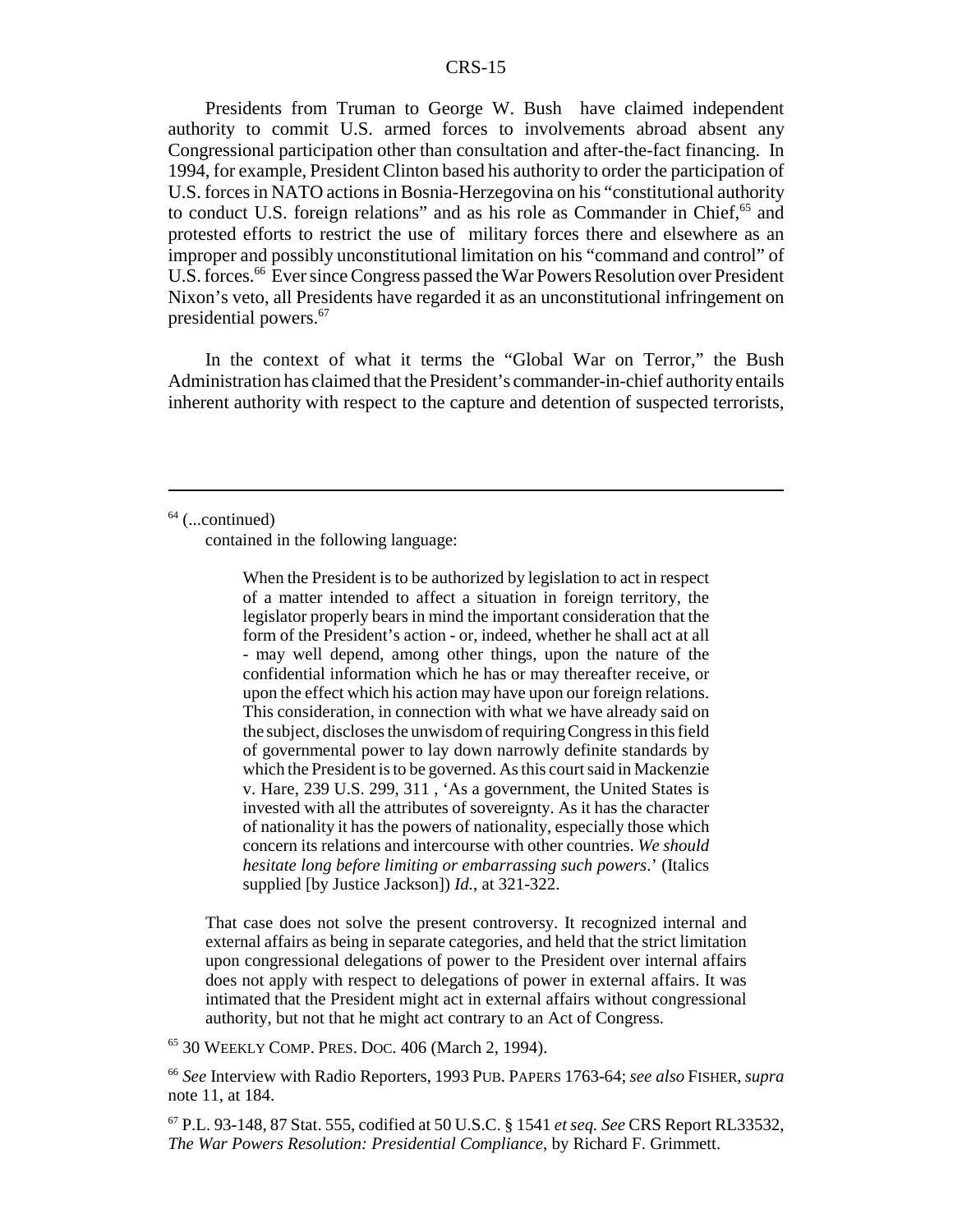authority he has claimed cannot be infringed by legislation.<sup>68</sup> In 2004, the Supreme Court avoided deciding whether Congress could pass a statute to prohibit or regulate the detention and interrogation of captured suspects, which the Administration had asserted would unconstitutionally interfere with core commander-in-chief powers, by finding that Congress had implicitly authorized the detention of enemy combatants when it authorized the use of force in the aftermath of the September 11, 2001, terrorist attacks.<sup>69</sup> However, the Supreme Court in 2006 invalidated President Bush's military order authorizing trials of aliens accused of terrorist offenses by military commission, finding that the regulations promulgated to implement the order did not comply with relevant statutes.<sup>70</sup> The Court did not expressly pass on the constitutionality of any statute or discuss possible congressional incursion into areas of exclusive presidential authority, which was seen by many as implicitly confirming Congress's authority to legislate in such a way as to limit the power of the Commander in Chief.<sup>71</sup>

## **II. Repeal of Prior Authorization to Use Military Force**

While it is well-established that Congress and the President each possess authority on ending a military conflict, issues may arise if the political branches are in disagreement as to whether or how to end a military conflict. Inter-branch disagreement regarding the cessation of hostilities has been a rare occurrence, but it is not unprecedented. In the  $110<sup>th</sup>$  Congress, a number of proposals have been introduced that would repeal or establish an expiration date for the Authorization for Use of Military Force against Iraq Resolution of  $2002<sup>72</sup>$  The following sections

<sup>68</sup> *See, e.g. Oversight of the Department of Justice: Hearing Before the Senate Judiciary Committee*, 107<sup>th</sup> Cong. (2002) (testimony of Attorney General John Ashcroft)(arguing that Congress has no constitutional authority to interfere with the President's decision to detain enemy combatants); *see also* Reid Skibell*, Separation-of-Powers and the Commander in Chief — Congress's Authority to Override Presidential Decisions in Crisis Situations*, 13 GEO. MASON L. REV. 183 (2004)(documenting Bush Administration claims with respect to Congress's lack of power to legislate in matters related to the conduct of the war and arguing that these represent an expansion over prior administrations' claims).

<sup>69</sup> *See* Hamdi v. Rumsfeld, 542 U.S. 507, 517 (2004).

<sup>70</sup> Hamdan v. Rumsfeld, 126 S.Ct. 2749 (2006).

<sup>71</sup> The Court adopted Chief Justice Chase's formulation for allocating war powers, *see id.* at 2773, and Justice Jackson's framework for determining separation-of-powers disputes between the President and Congress, *see id*. at 2774 n.24 ("Whether or not the President has independent power, absent congressional authorization, to convene military commissions, he may not disregard limitations that Congress has, in proper exercise of its own war powers, placed on his powers. The Government does not argue otherwise.")(citation omitted).

<sup>72</sup> *See* H.R. 1460 (repealing 2002 resolution); H.R. 1262 (same); S. 679 (declaring that objectives of 2002 resolution have been achieved, and requiring redeployment of forces from Iraq); S.J. Res. 3 (establishing expiration date for 2002 resolution); S. 670 (requiring (continued...)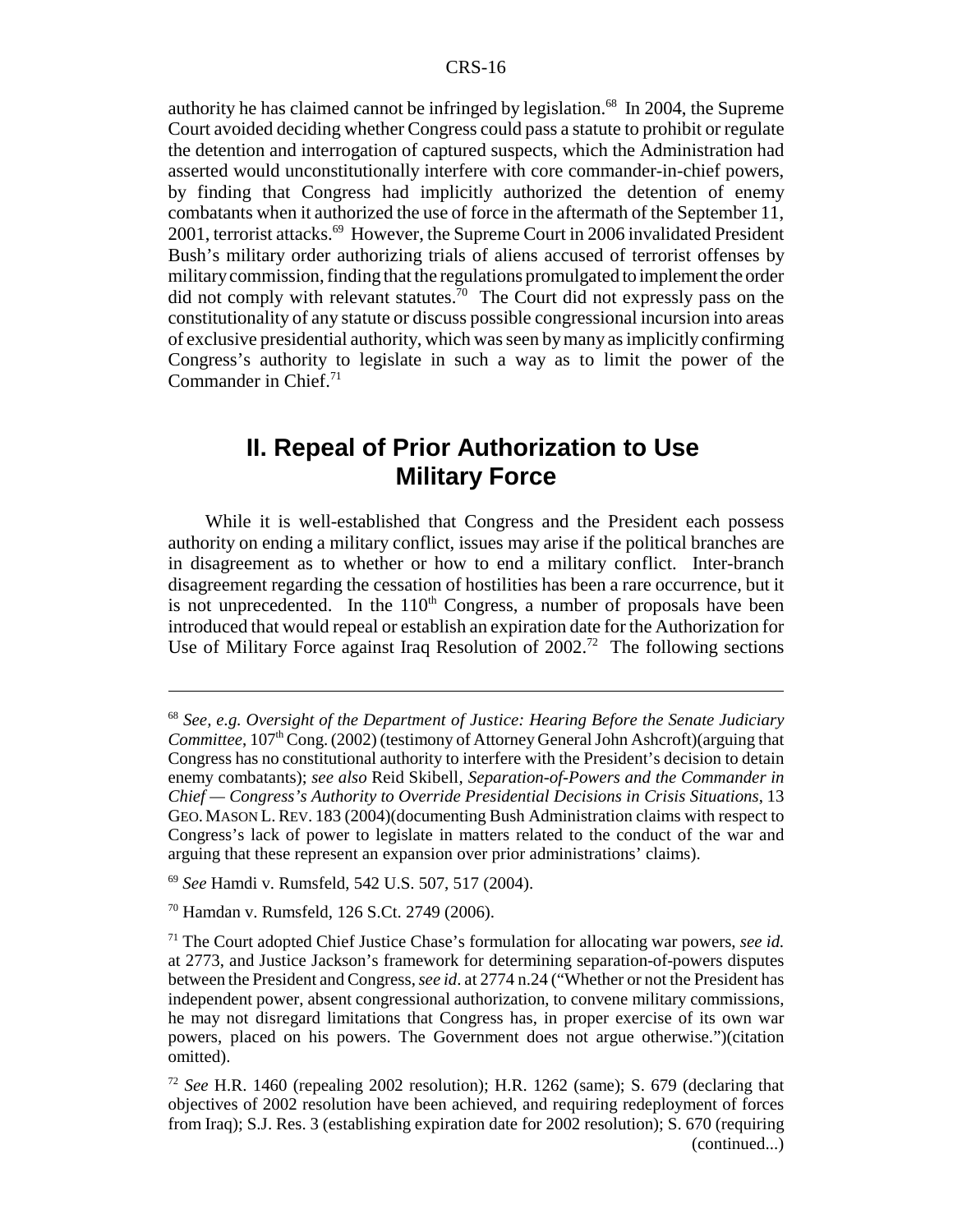discuss the constitutional authority implicated by a repeal of military authorization, procedural, and other considerations involved in rescinding prior military authorization as compared to limiting appropriations, and the legal effect that a repeal would have on continuing hostilities.

## **Historical Practice**

Although the U.S. Constitution expressly empowers Congress to declare war, it is notably silent regarding which political body is responsible for returning the United States to a state of peace. Some evidence suggests that this omission was not accidental.73 During the Constitutional Convention, a motion was made by one of the delegates to modify the draft document by adding the words "and peace" after the words "to declare war."<sup>74</sup> This motion, however, was unanimously rejected. Convention records do not clearly evidence the framers' intent in rejecting the motion.

Some early constitutional commentators suggested that the motion failed because the framers believed that the power to make peace more naturally belonged to the treaty-making body, as conflicts between nations were typically resolved through treaties of peace.<sup>75</sup> Although the framers did not specifically empower Congress to make peace, they also did not expressly locate the power with the treatymaking body, perhaps because of a recognition that peace might sometimes be more easily achieved through means other than treaty.<sup>76</sup>

(continued...)

 $72$  (...continued)

new military authorization unless certain objectives are met); H.R. 930 (repealing 2002 resolution); H.R. 508 (same); H.R. 413 (same).

 $<sup>73</sup>$  Up to that point, the shared American and English tradition suggested that the institution</sup> with the power to instigate war was also the body with the power to end it. Blackstone believed that under the English system, "wherever the right resides of beginning a national war, there also must reside the right of ending it, or the power of making peace." 1 WILLIAM BLACKSTONE, COMMENTARIES ON THE LAWS OF ENGLAND 250 (1756). When America declared its independence, it also rejected the monarchial form of government. Nevertheless, the legal document that the Constitution was intended to replace, the Articles of Confederation, expressly accorded the national legislative body with "the sole and exclusive right and power of determining on peace and war." ARTICLES OF CONFEDERATION, art. IX, § 1. Under the Articles, there was neither a national executive nor judicial body.

<sup>74</sup> FARRAND, *supra* note 17, at 319; *see also* 3JAMES MADISON, THE PAPERS OF JAMES MADISON 1352 (Henry Gilpin, ed. 1840).

<sup>75 3</sup> JOSEPH STORY, COMMENTARIES ON THE CONSTITUTION § 1173 (1833); WILLIAM RAWLE, A VIEW OF THE CONSTITUTION OF THE UNITED STATES,  $110-111$  ( $2<sup>nd</sup>$  ed. 1929). It should be noted that at the time the proposal was rejected, the framers had designated the Senate as the treaty-making body. The President was made part of the treaty-making body several weeks later. FARRAND, *supra* note 17, at 538.

 $^{76}$  As a practical matter, a requirement that peace be achieved through a treaty between the warring parties would, in certain circumstances, lead to odd results:

The President, who is the Commander-in-Chief...and a majority of both branches of Congress, which declares war and maintains the forces necessary for its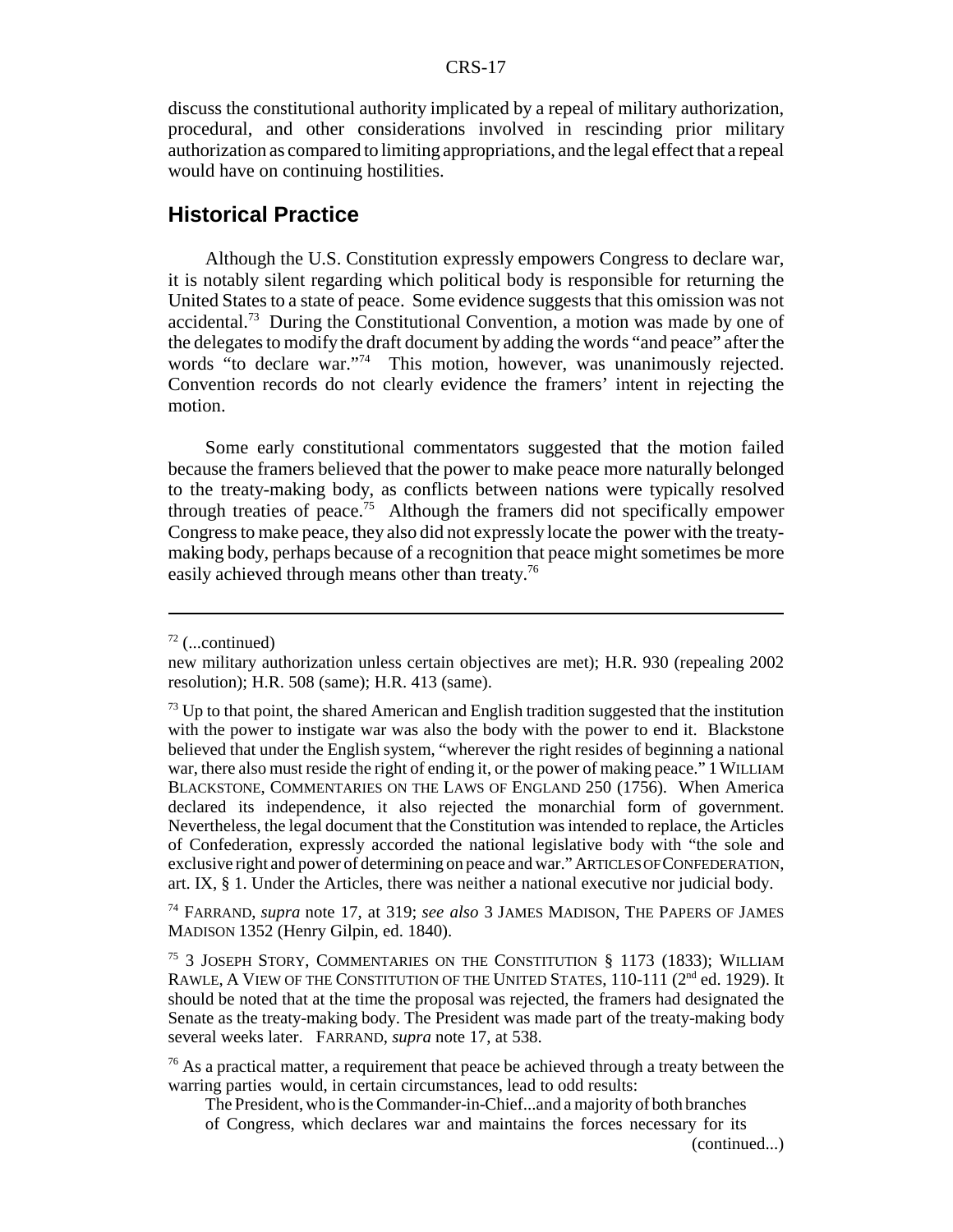It has been suggested that the framers did not allocate an exclusive body with peace-making authority because they believed "it should be more easy to get out of a war than into it."<sup>77</sup> Given the framers' failure to designate a single political branch responsible for returning the country from a state of war to a state of peace, the power to make peace was likely understood to be a shared power, with each branch having the authority on terminating a military conflict.<sup>78</sup> The executive could return the country to a state of peace through a treaty with the warring party, subject to the Senate's advice and consent. Congress could declare peace or rescind a previous authorization to use military force pursuant to its plenary authority to repeal prior enactments, its power to regulate commerce with foreign nations, or its power to make laws "necessary and proper" to effectuate its constitutional powers.<sup>79</sup>

Regardless of the framers' intent, the legislative and executive branches have historically treated peace-making as a shared power. Peace has been declared in one of three ways: (1) via legislation terminating a conflict, (2) pursuant to a treaty negotiated and signed by the executive and ratified following the advice and consent of the Senate, and (3) through a presidential proclamation.<sup>80</sup> All three methods have been recognized as constitutionally legitimate by the Supreme Court, $81$  including most clearly in the 1948 case of *Ludecke v. Watkins*, where the Court plainly stated, "The state of war may be terminated by treaty or legislation or Presidential

Edward S. Corwin, *Power of Congress to Declare Peace*, 18 MICH. L. REV. 669, 672-673 (1920).

<sup>77</sup> *Id.* at 669. *See also* MADISON, *supra* note 74, at 1352 (quoting delegate Oliver Ellsworth in debate to give Congress the power to "make war").

<sup>78</sup> *See* Corwin, *supra* note 76, at 673.

<sup>79</sup> *Id*. at 674.

 $76$  (...continued)

prosecution, might desire peace yet be unable to obtain it because a third of the Senate plus one Senator were contrary minded. Or our erstwhile antagonist might be the contrary minded one. Or the war might have resulted in the extinction of said antagonist. Such, in fact, was the situation at the close of the Civil War, which accordingly could not be brought to an end in the legal sense by a treaty of peace....

<sup>&</sup>lt;sup>80</sup> A listing of all instances where the U.S. has formally declared war or authorized the use of military force, along with the date and means by which peace was declared or military authorization was terminated, can be found in CRS Report RL31133, *Declarations of War and Authorizations for the Use of Military Force: Historical Background and Legal Implications*, by Richard F. Grimmett and Jennifer K. Elsea.

 $81$  *E.g.*, Hijo v. United States, 194 U.S. 315 (1904) (recognizing state of war with Spain as ending with ratification of peace treaty); The Protector, 79 U.S. 700 (1871) (relying on presidential proclamations to determine the beginning and ending date of the Civil War); Commercial Trust v. Miller, 262 U.S. 51, 57 (1923) (recognizing congressional act as ending war with Germany). It should be noted that the Civil War is the only "war" which was ended by presidential proclamation. It could be argued that the methods by which the political branches may signal the termination of a domestic insurrection are different than those by which they may end a conflict with a foreign nation.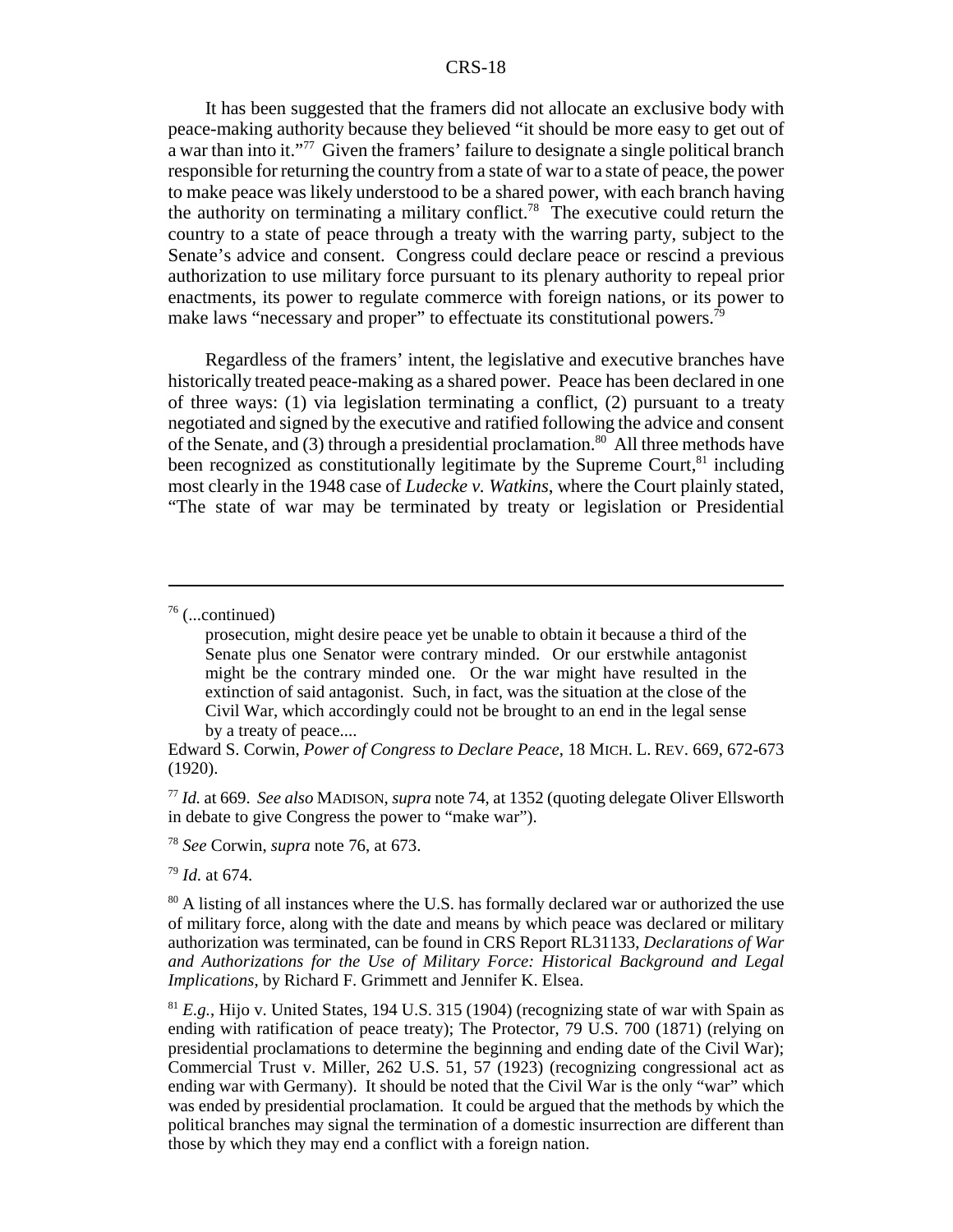proclamation."82 Notably, the Court has recognized that the termination of a military conflict is a "political act,"<sup>83</sup> and it has historically refused to review the political branches' determinations of when a conflict has officially ended.<sup>84</sup>

## **Rescinding Military Authorization Versus Cutting Appropriations: Procedural and Other Considerations**

As a procedural matter, it is more difficult for Congress to terminate authorization for a military conflict than to limit appropriations necessary for the continuation of hostilities. As in the case of ordinary legislation, congressional declarations of peace and rescissions of military authorization have historically taken the form of a bill or joint resolution passed by both Houses and presented to the President for signature.<sup>85</sup> Like other legislation, such measures are subject to presidential veto, which Congress may override only with a two-thirds majority of each House.<sup>86</sup>

In contrast, Congress's ability to deny funds for the continuation of military hostilities is not contingent upon the enactment of a positive law, though such a denial may take the form of a positive enactment.<sup>87</sup> Although the President has the power to veto legislative proposals, he cannot compel Congress to pass legislation, including bills to appropriate funds necessary for the continuation of a military

86 U.S. CONST., art. I, § 7, cl. (2)-(3).

 $82$  335 U.S. 160, 168 (1948) (internal quotations omitted). There are potentially other ways in which peace could be made that were not contemplated by the *Ludecke* Court. *See* CLINTON ROSSITER, THE SUPREME COURT AND THE COMMANDER IN CHIEF 79-80 (1970) (suggesting that a war could also be ended by, among other things, an executive agreement with or without specific congressional authorization).

<sup>83</sup> *Ludecke*, 335 U.S. at 168-169.

<sup>84</sup> Baker v. Carr, 369 U.S 186, 213-214 (1962) (describing the Court's refusal to review the political branches' determination of when or whether a war has ended). *See generally* ROSSITER, *supra* note 82, at 83-89 (discussing Supreme Court jurisprudence upholding political branches' determinations as to the official end of a war, including in cases where actual hostilities ceased several years beforehand).

<sup>85</sup> *See* CRS Report RL31133, *Declarations of War and Authorizations for the Use of Military Force: Historical Background and Legal Implications*, by Richard F. Grimmett and Jennifer K. Elsea; *see also* J. Gregory Sidak, *To Declare War*, 41 DUKE L.J. 27, 81-86 (discussing historical operation of bicameralism and presentment in the war-making context, along with scholarly views concerning whether presentment is necessary).

<sup>87</sup> *See, e.g.,* P.L. 91-652, § 7(a) (1971) (prohibiting funds appropriated from being used to introduce U.S. ground troops into Cambodia); P.L. 93-50, § 307 (1973) (prohibiting appropriated funds from being used in U.S. combat activities in Indochina after August15, 1973) ; P.L. 103-139, § 8135 (1993) (barring appropriations from being used for combat forces in Somalia after March 31, 1994). For additional examples, see CRS Report RS20775,*Congressional Use of Funding Cutoffs Since 1970 Involving U.S. Military Forces and Overseas Deployments*, by Richard F. Grimmett, and CRS Report RL33803, *Congressional Restrictions on U.S. Military Operations in Vietnam, Cambodia, Laos, Somalia, and Kosovo: Funding and Non-Funding Approaches*, by Amy Belasco, Lynn J. Cunningham, Hannah Fischer, and Larry A. Niksch.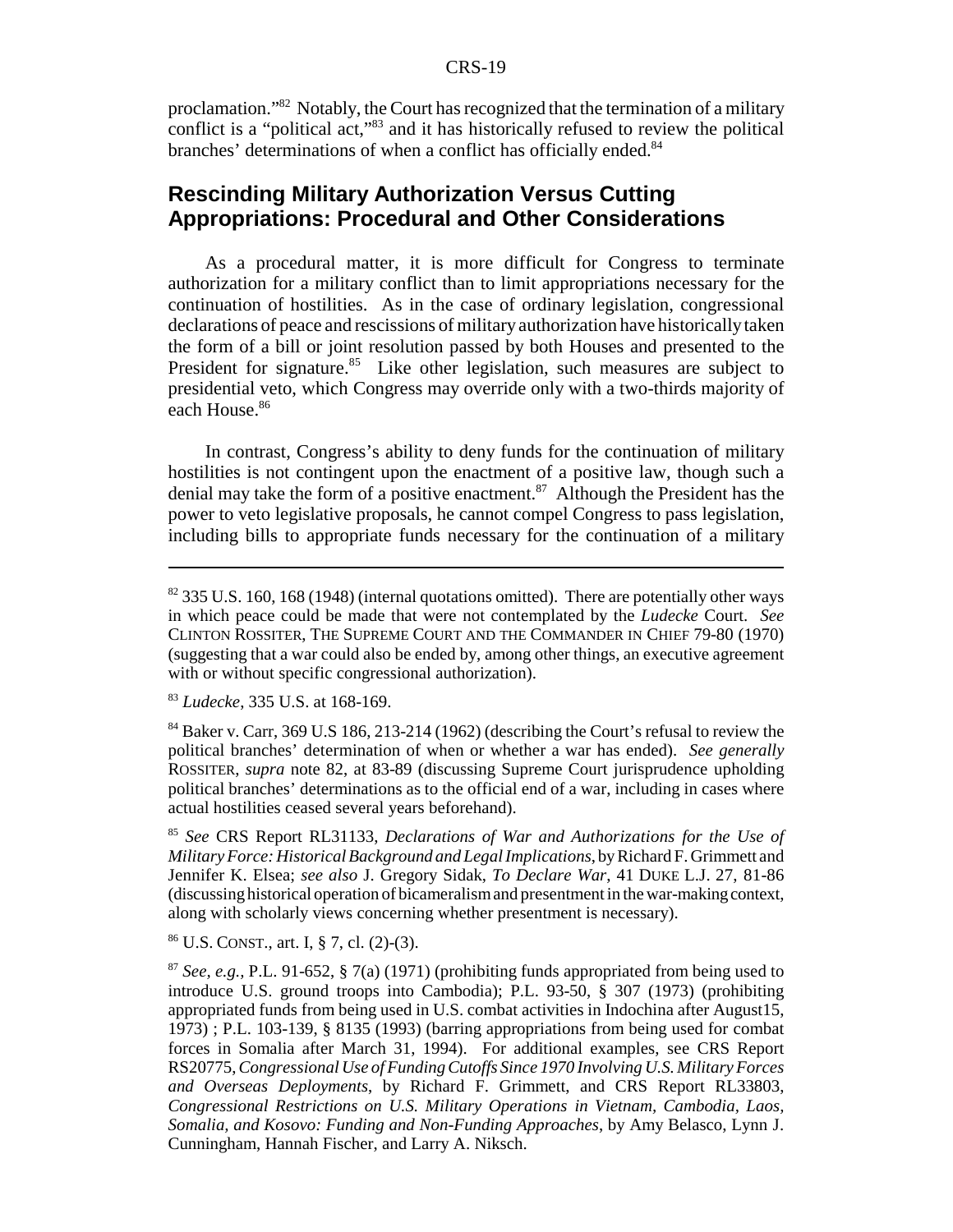conflict. Thus, while a majority of both Houses would be necessary to terminate military authorization, and a super-majority of both Houses would be required to override a presidential veto, a simple majority of a single House could prevent the appropriation of funds necessary for the continuation of a military conflict.  $88\text{ H}$ should be noted, however, that legislation probably would be required to prevent the President from exercising statutory authority to transfer certain funds appropriated to other operations for use in support of the military conflict that Congress was attempting to limit. Like other positive legislation, such a measure would be subject to presidential veto.

While it may be procedurally easier for Congress to refuse appropriations for a military conflict than to rescind military authorization, policy considerations may sometimes make the latter option more appealing. For example, some Members of Congress who support the winding down of a military operation might nevertheless be reluctant to reduce the funds for troops on the battlefield. There might also be concerns over potential effects that a denial of appropriations might have on unrelated military operations. Although appropriations legislation can be crafted to effectively terminate hostilities while permitting funding of force protection measures during the orderly redeployment of troops from the battlefield, such legislation, like other positive enactments, would be subject to presidential veto.

In certain circumstances, a President may be more willing to agree to a rescission of military authorization than to an appropriations bill that limits the funding of military operations, particularly if the rescission does not include a deadline for troop withdrawal. Indeed, during the Vietnam War, Congress was able to rescind military authorization at an earlier date than it was able to cut off appropriations. In 1971, Congress passed and President Nixon signed a measure rescinding the 1964 Gulf of Tonkin resolution, which had provided congressional authorization for U.S. military operations against North Vietnam.<sup>89</sup> The Mansfield Amendment, enacted later that year, called for the "prompt and orderly" withdrawal of U.S. troops from Indochina at the "earliest possible date."90 However, these measures did not include a deadline for troop withdrawal. Although U.S. troop presence in South Vietnam diminished considerably pursuant to the Nixon Administration's "Vietnamization" strategy even prior to these enactments, the United States continued significant air bombing campaigns in the years following the rescission of military authorization. During this same period, President Nixon vetoed or threatened to veto a number of appropriations bills that would have either prohibited funds from being used for certain military operations in Southeast Asia or required a complete withdrawal of U.S. troops from Vietnam. In 1973, two years after rescinding military authorization, Congress was finally able to enact appropriations limitations, signed by the President, that barred combat operations in Indochina. $91$  These appropriations measures were approved only after the signing

<sup>88</sup> *See* Sidak, *supra* note 85, at 104-105.

<sup>89</sup> P.L. 91-672, § 12 (1971).

<sup>90</sup> P.L. 92-156, § 601(a) (1971).

<sup>91</sup> *E.g.,* P.L. 93-50, §§ 304-307 (1973) (preventing funding expenditures from being used (continued...)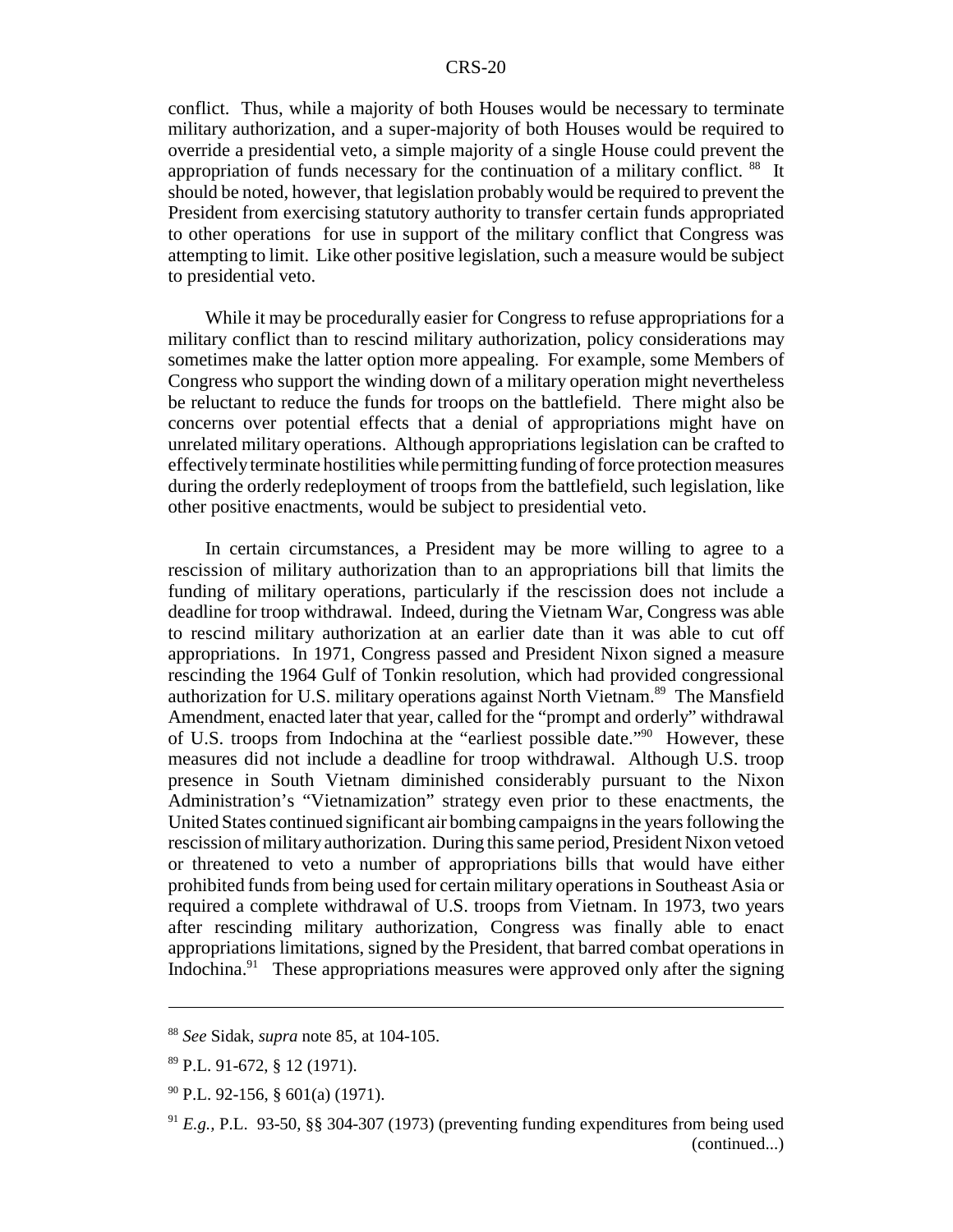of a cease-fire agreement with North Vietnam and the withdrawal of U.S. troops from South Vietnam, and served primarily to end the aerial bombing campaign in Cambodia and prevent U.S. forces from being reintroduced into hostilities.

In sum, in situations where Congress seeks to prevent the executive's continuation of military combat operations, it may be procedurally easier for Congress to deny appropriations than it would be to statutorily compel a withdrawal from hostilities. However, past experience suggests that, at least in certain circumstances, policy considerations may cause the two branches to view the rescission of military authorization as a more appealing alternative — postponing an inter-branch conflict on appropriations for a later date, enabling Congress to signal its interest in winding down a conflict, and (at least temporarily) preserving the President's discretion as to how the conflict is waged.

## **Legal Consequences of Congressional Rescission of Military Authorization, Absent Additional Congressional Action**

Although Congress has the power to rescind authorization of a military conflict or enact a declaration of peace, the practical effect that such an action might have on the President's ability to continue a military conflict may nevertheless remain difficult to predict. Historically, courts have been unwilling to interpret a congressional rescission of military authorization as barring the executive from continuing to wage a military campaign, *at least so long as Congress continues to appropriate money in support of such operations*. Although the War Powers Resolution establishes procedures by which Congress may direct the withdrawal of U.S. troops from military conflicts that lack statutory authorization, the constitutionality and practical effects of these requirements have been questioned. Finally, even in the absence of express congressional authorization, the President may possess some inherent or implied power as Commander in Chief to continue to engage in certain military operations. The following sections explain these points in greater detail.

**Judicial Interpretation.** Jurisprudence suggests that courts would not necessarily view a repeal of prior authorization, by itself, as compelling the immediate withdrawal of U.S. forces. As an overarching matter, courts have been highly reluctant to act in cases involving national security, especially when they require a pronouncement as to the legality of a military conflict or the strategies used therein.<sup>92</sup> Many such cases have been dismissed without reaching the merits of the

 $91$  (...continued)

<sup>&</sup>quot;in or over . . . or off the shores of" Cambodia, Laos, North Vietnam and South Vietnam after August 15, 1973). For further background and examples of funding restrictions proposed and enacted, see CRS Report RS20775, *Congressional Use of Funding Cutoffs Since 1970 Involving U.S. Military Forces and Overseas Deployments*, by Richard F. Grimmett, and CRS Report RL33803, *Congressional Restrictions on U.S. Military Operations in Vietnam, Cambodia, Laos, Somalia, and Kosovo: Funding and Non-Funding Approaches*, by Amy Belasco, Lynn J. Cunningham, Hannah Fischer, and Larry A. Niksch.

 $92$  This is not to say that every legal challenge to a wartime activity is doomed to failure. In (continued...)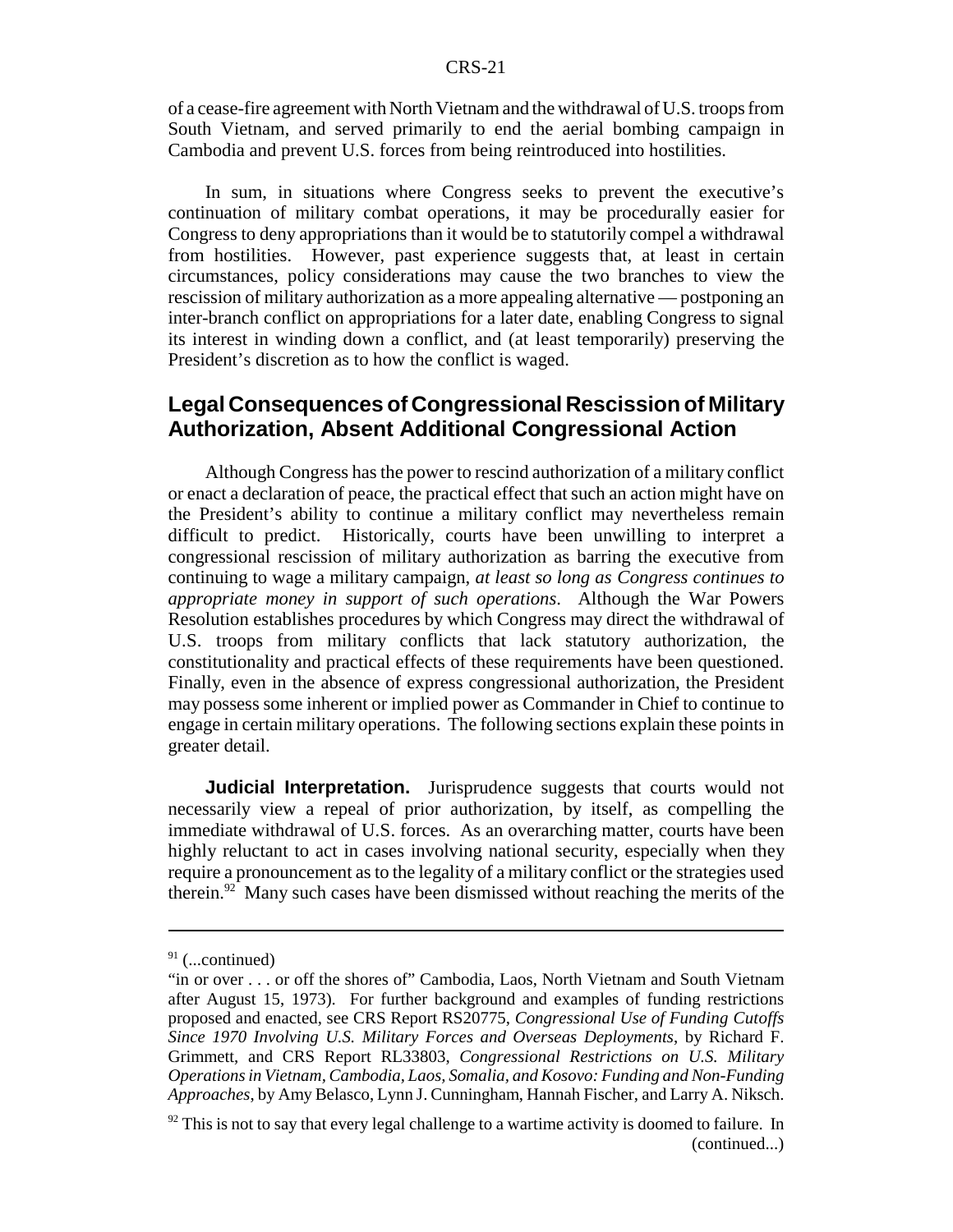arguments at issue, including when they involve a political question that the judiciary considers itself ill-suited to answer.93 Legal actions brought by Members of Congress challenging the lawfulness of military actions have had no greater success than suits brought by private citizens.<sup>94</sup> While the courts have suggested a willingness to intervene in disputes between the two branches that reach a legal (as opposed to political) impasse, they have yet to find an impasse on matters of war that has required judicial settlement. In other words, as long as Congress retains options for bringing about a military disengagement but has not exercised them, courts are unlikely to get involved. $95$ 

<sup>93</sup> In *Baker v. Carr*, 369 U.S. 186 (1962), the Supreme Court described situations where the political question doctrine was implicated:

It is apparent that several formulations which vary slightly according to the settings in which the questions arise may describe a political question, although each has one or more elements which identify it as essentially a function of the separation of powers. Prominent on the surface of any case held to involve a political question is found a textually demonstrable constitutional commitment of the issue to a coordinate political department; or a lack of judicially discoverable and manageable standards for resolving it; or the impossibility of deciding without an initial policy determination of a kind clearly for nonjudicial discretion; or the impossibility of a court's undertaking independent resolution without expressing lack of respect due coordinate branches of government; or an unusual need for unquestioning adherence to a political decision already made; or the potentiality of embarrassment from multifarious pronouncements by various departments on one question.

*Id.* at 217.

94 For background and examples, see CRS Report RL30352, *War Powers Litigation Initiated by Members of Congress Since the Enactment of the War Powers Resolution*, by David. M. Ackerman.

<sup>95</sup> *See, e.g,* Campbell v. Clinton, 52 F. Supp.2d 34 (D. D.C. 1999) (dismissing action seeking declaration that the President acted unlawfully in ordering air strikes in Kosovo and Yugoslavia without congressional authorization, because impasse had not been reached, as Congress had not barred introduction of U.S. forces or barred appropriations from being used for such purpose).

 $92$  (...continued)

some circumstances, the courts have found unlawful certain military activities involving the seizure of property or the detention of enemy combatants, at least in instances such action was deemed to lack sufficient congressional authorization. *See, e.g.,* Little v. Barreme, 6 U.S. (2 Cr.) 170 (1804) (upholding damage award to owners of U.S. merchant ship seized during quasi-war with France, when Congress had not authorized such seizures); Youngstown Sheet and Tube Co. v. Sawyer, 343 U.S. 579, 641 (1952) (finding unlawful the government seizure of property to settle labor dispute during Korean War); Rasul v. Bush, 542 U.S. 466 (2004) (finding that federal habeas statute applied to persons detained in Guantanamo Bay pursuant to the "war on terror"); Hamdi v. Rumsfeld, 542 U.S. 507 (2004) (persons deemed "enemy combatants" in the "war on terror" have right to challenge detention before a neutral decision-maker); Hamdan v. Rumsfeld, 126 S.Ct. 2749 (2006) (finding that military tribunals convened by presidential order did not comply with the Uniform Code of Military Justice).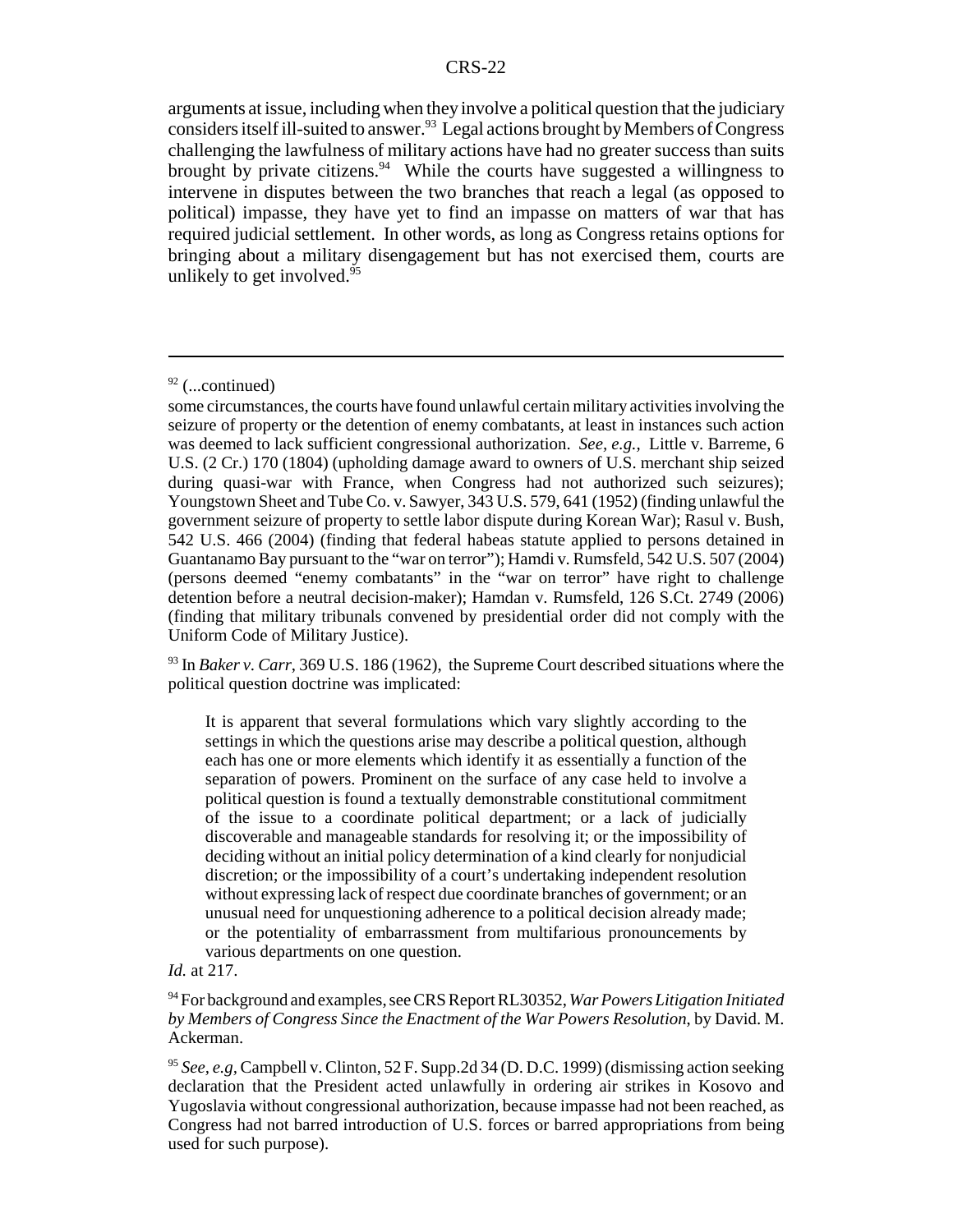The Vietnam conflict is the lone instance where Congress repealed military authorization while major combat operations were still ongoing. Although the Nixon Administration significantly decreased the number of U.S. troops present in South Vietnam following the repeal of the Gulf of Tonkin Resolution and enactment of the Mansfield Amendment in 1971,<sup>96</sup> major combat operations continued into 1973, when Congress cut off all funding for military operations in Indochina.

During this period, federal courts heard a number of suits challenging the legality of continued hostilities in the absence of congressional authorization. None of these challenges proved successful, in large part because Congress continued to appropriate money for military operations. It is a well-established principle that Congress's appropriation of funds may serve in some circumstances to confer authority for executive action.<sup>97</sup> Reviewing courts have found this principle no less applicable concerning matters of war. The appropriation of billions of dollars in support of U.S. combat operations in Indochina, even after the repeal of the Gulf of Tonkin resolution, was viewed as congressional authorization for continued U.S. participation in hostilities,<sup>98</sup> regardless of whether some Members of Congress had

<sup>&</sup>lt;sup>96</sup> In a statement upon signing into law legislation containing the Mansfield Amendment, President Nixon claimed that its instructions were non-binding and pledged to continue his own policies for ending the war. Courts reached different conclusions as to the binding nature of the Mansfield Amendment's instructions for withdrawal. In 1972, a district court in the Second Circuit concluded, in an opinion affirmed without opinion by the court of appeals, that the Amendment "had binding force and effect on every officer of the Government...[and] illegalized the pursuit of an inconsistent executive or administration policy." DaCosta v. Nixon, 55 F.R.D. 145 (E.D.N.Y., 1972), *aff'd without opinion*, 456 F.2d 1335 (2nd Cir. 1972). A year later, however, the Second Circuit Court of Appeals, while not deciding the issue, suggested that the binding nature of the Amendment was unsettled, and noted that "weighty constitutional considerations which support the President in his duties as Commander-in-Chief preclude too hasty an adoption of the view" that the Amendment was binding. DaCosta v. Laird, 471 F.2d 1146, 1156-1157 (2nd Cir. 1973).

<sup>97</sup> Fleming v. Mohawk Wrecking & Lumber Co., 331 U.S. 111, 116 (1947). *See also* Berk v. Laird 317 F. Supp. 715, 727-728 (D.C.N.Y. 1970) (discussing Supreme Court jurisprudence recognizing congressional appropriations as authorizing executive activity, and concluding that Congress's appropriations for ongoing military operations in Indochina constituted authorization of those activities). Dept. of Justice, Office of Legal Counsel, 2000 OLC LEXIS 16, *Authorization for Continuing Hostilities in Kosovo* (2000), at \* 14-33 (discussing judicial and scholarly recognition of appropriations statutes serving to authorize combat operations) [*hereinafter* "OLC Opinion on Hostilities in Kosovo"].

<sup>98</sup> *See* DaCosta v. Laird, 448 F.2d 1368, 1369 (2nd Cir. 1971), *cert. denied*, 405 U.S. 979 ("In other words, there was sufficient legislative action in extending the Selective Service Act and in appropriating billions of dollars to carry on military and naval operations in Vietnam to ratify and approve the measures taken by the Executive, even in the absence of the Gulf of Tonkin Resolution."); Orlando v. Laird, 443 F.2d 1039, 1043 (2nd Cir. 1971), *cert. denied*, 404 U.S. 869 ("The framers' intent to vest the war power in Congress is in no way defeated by permitting an inference of authorization from legislative action furnishing the manpower and materials of war for the protracted military operation in Southeast Asia."); Massachusetts v. Laird, 451 F.2d 26, 34 ( $1<sup>st</sup>$  Cir. 1971) (finding that Constitution had not been breached when President acted with support of Congress, including through the appropriation of billions of dollars to support ongoing combat operations); *see also* Berk (continued...)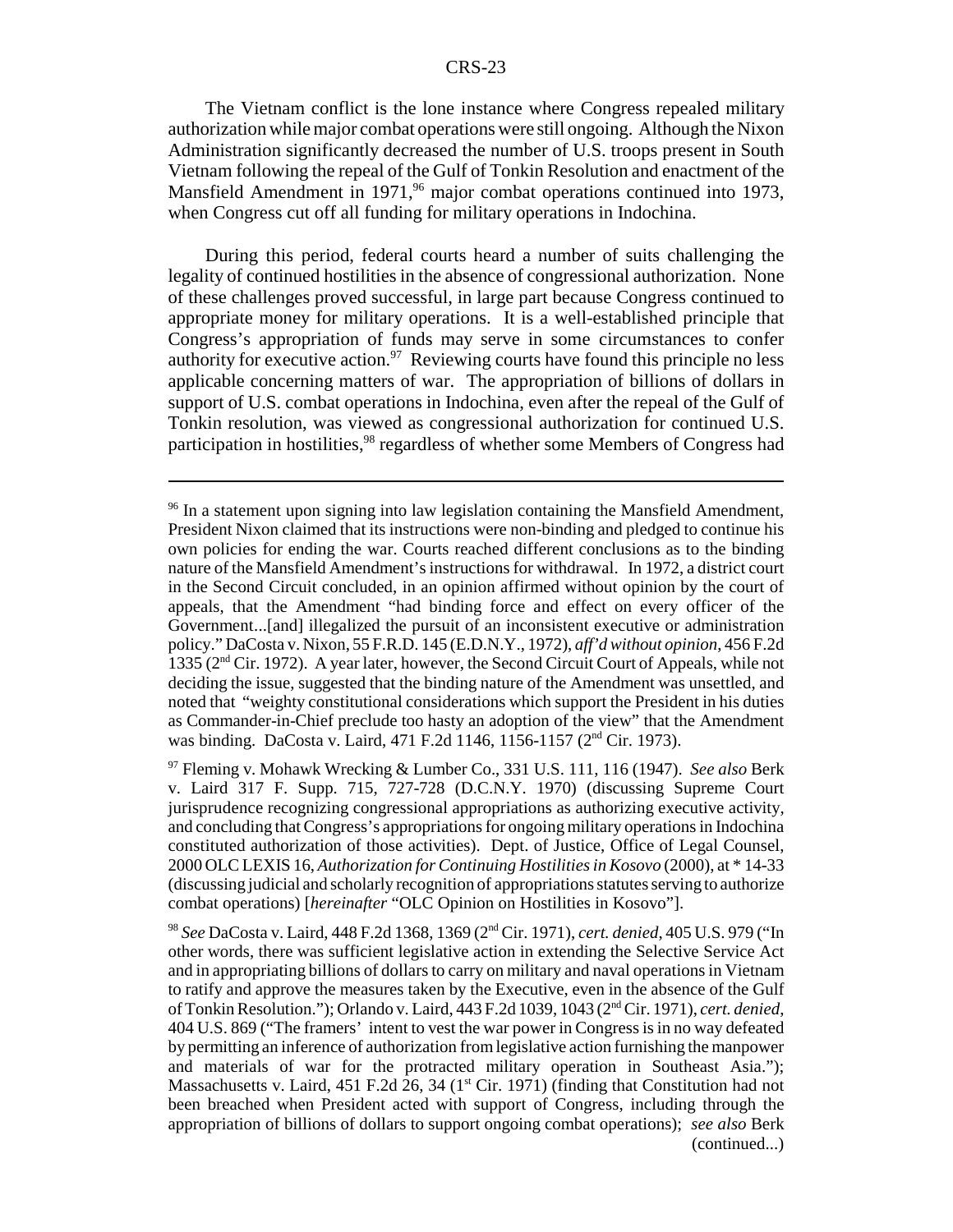a motivation for approving continued appropriations other than that reflected in the express language of the enacted legislation. $\frac{99}{9}$ 

Courts have also declined on political question grounds to examine the motives of Congress in choosing to appropriate funds after rescinding direct authorization for U.S. military activities.<sup>100</sup> In the words of one court, any attempt to assess Congress's intentions in appropriating funds, and determining whether such appropriations were truly meant to further continuing hostilities, would necessarily "require the interrogation of members of Congress regarding what they intended by their votes, and then synthesization of the various answers. To do otherwise would call for gross speculation in a delicate matter pertaining to foreign relations."<sup>101</sup> Such an examination of Congress's motivations was deemed beyond the scope of appropriate judicial scrutiny.<sup>102</sup>

Some argued that Congress's termination of statutory authorization for ongoing hostilities and instruction that the conflict end at the soonest practical date barred the President, at the very least, from "escalating" hostilities. Though the Court of Appeals for the Second Circuit suggested in a 1971 case that this argument might be valid, $103$  subsequent rulings indicated that the court would only be willing to consider this argument in very limited circumstances. Notably, in the 1973 case of *DaCosta v. Laird*, 104 the Second Circuit Court of Appeals dismissed a challenge to the President's order to mine the harbors of North Vietnam, where it was argued that this order represented an unlawful escalation of hostilities in light of congressional

<sup>98 (...</sup>continued)

v. Laird, 317 F. Supp. 715 (E.D.N.Y.1970) (decided prior to repeal of Gulf of Tonkin resolution, but recognizing that continued appropriation of funds as authorization of conflict's continuation).

<sup>99</sup> *See* Holtzman v. Schlesinger, 484 F.2d 1307, 1313-1314 (2nd Cir. 1973), *cert. denied*, 416 U.S. 936 (1974) (finding appropriations legislation gave President sufficient authority to order the bombing of Cambodia, despite claim by some Members of Congress that legislation was "coerced" by presidential veto of appropriations bills that would have immediately cut off funding of such acts); Drinan v. Nixon, 364 F. Supp. 854 (D.C.Mass. 1973) (same).

<sup>100</sup> *Orlando*, 443 F.2d at 1043 (the decision to endorse military action through appropriations rather than direct authorization was "committed to the discretion of the Congress and outside the power and competency of the judiciary, because there are no intelligible and objectively manageable standards by which to judge such actions"); Sarnoff v. Connally, 457 F.2d 809, 810 (9th Cir. 1972), *cert. denied*, 409 U.S. 929 ("Whether a plaintiff challenges the selective service system or the foreign aid and appropriations aspects of congressional cooperation in the present conflict, he presents a political question which we decline to adjudicate."); *Berk*, 317 F. Supp. at 728-729 (recognizing that method that Congress chooses to endorse or authorize action is a political question).

<sup>101</sup> Atlee v. Laird, 347 F.Supp. 689, 706 (D.C.Pa. 1972), *aff'd without opinion*, 411 U.S. 911 (1973).

<sup>102</sup> *Id.*; *Holtzman*, 484 F.2d at 1314 &n.4.

<sup>103</sup> *DaCosta*, 448 F.2d at 1370.

 $104$  DaCosta v. Laird, 471 F.2d 1146 ( $2<sup>nd</sup>$  Cir. 1973).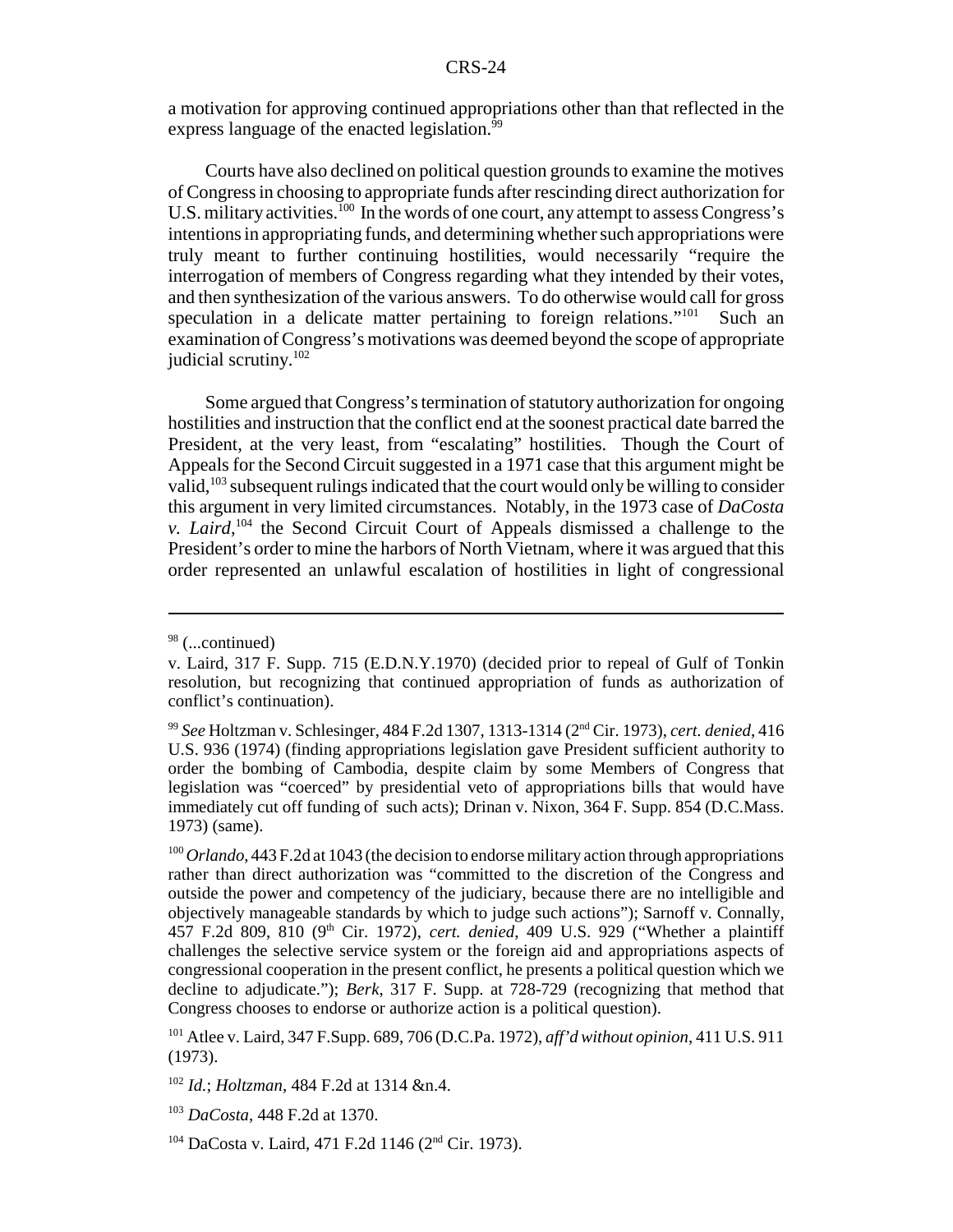enactments ordering the withdrawal of U.S. troops at the earliest practicable date. The circuit court dismissed this challenge because it raised a nonjusticiable political question. Deciding such a case would require the court to assess the strategy and tactics used by the executive to wind down a conflict, an assessment it was illequipped to make:

Judges, deficient in military knowledge, lacking vital information upon which to assess the nature of battlefield decisions, and sitting thousands of miles from the field of action, cannot reasonably determine whether a specific military operation constitutes an "escalation" of the war or is merely a new tactical approach within a continuing strategic plan. What if, for example, the war "de-escalates" so that it is waged as it was prior to the mining of North Vietnam's harbors, and then "escalates" again? Are the courts required to oversee the conduct of the war on a daily basis, away from the scene of action? In this instance, it was the President's view that the mining of North Vietnam's harbor was necessary to preserve the lives of American soldiers in South Vietnam and to bring the war to a close. History will tell whether or not that assessment was correct, but without the benefit of such extended hindsight we are powerless to know.<sup>105</sup>

Though the circuit court did not completely rule out the possibility that a further escalation of hostilities could be deemed unlawful, the court suggested it would be willing to consider such arguments only in the most limited of circumstances. For example, the court suggested that a "radical change in the character of war operations — as by an intentional policy of indiscriminate bombing of civilians without any military objective — *might* be sufficiently measurable judicially to warrant a court's consideration."106

In *Holtzman v. Schlesinger*, decided later that year, the Second Circuit Court of Appeals reversed a lower court decision that had declared unlawful the continued bombing of Cambodia following the removal of U.S. troops and prisoners of war from Vietnam. The circuit court held that it was a nonjusticiable political question as to whether the bombing violated the Mansfield Amendment's instruction that hostilities be terminated at the "earliest practicable date." Comparing the situation with that at issue in *DaCosta*, the court found that the challenge raised "precisely the questions of fact involving military and diplomatic expertise not vested in the judiciary."107 Further, even assuming *arguendo* that the military and diplomatic issues raised by the bombing were judicially manageable, the circuit court found that Congress had authorized the bombing through continued appropriations.<sup>108</sup>

<sup>105</sup> *Id.* at 1155.

<sup>&</sup>lt;sup>106</sup> *Id.* at 1156 (italics added).

<sup>107</sup> *Holtzman*, 484 F.2d at 1309-1310 (2nd Cir. 1973), *cert. denied*, 416 U.S. 936 (1974).

<sup>&</sup>lt;sup>108</sup> *Id.* at 1313. Specifically, the court noted the language of § 108 of the Joint Resolution Continuing Appropriations for Fiscal 1974, P.L. 93-52, which barred funding for military operations in and around Indochina after August 15, 1973. The Court inferred from this language that military activities at issue in the case before it, occurring before this deadline, were authorized.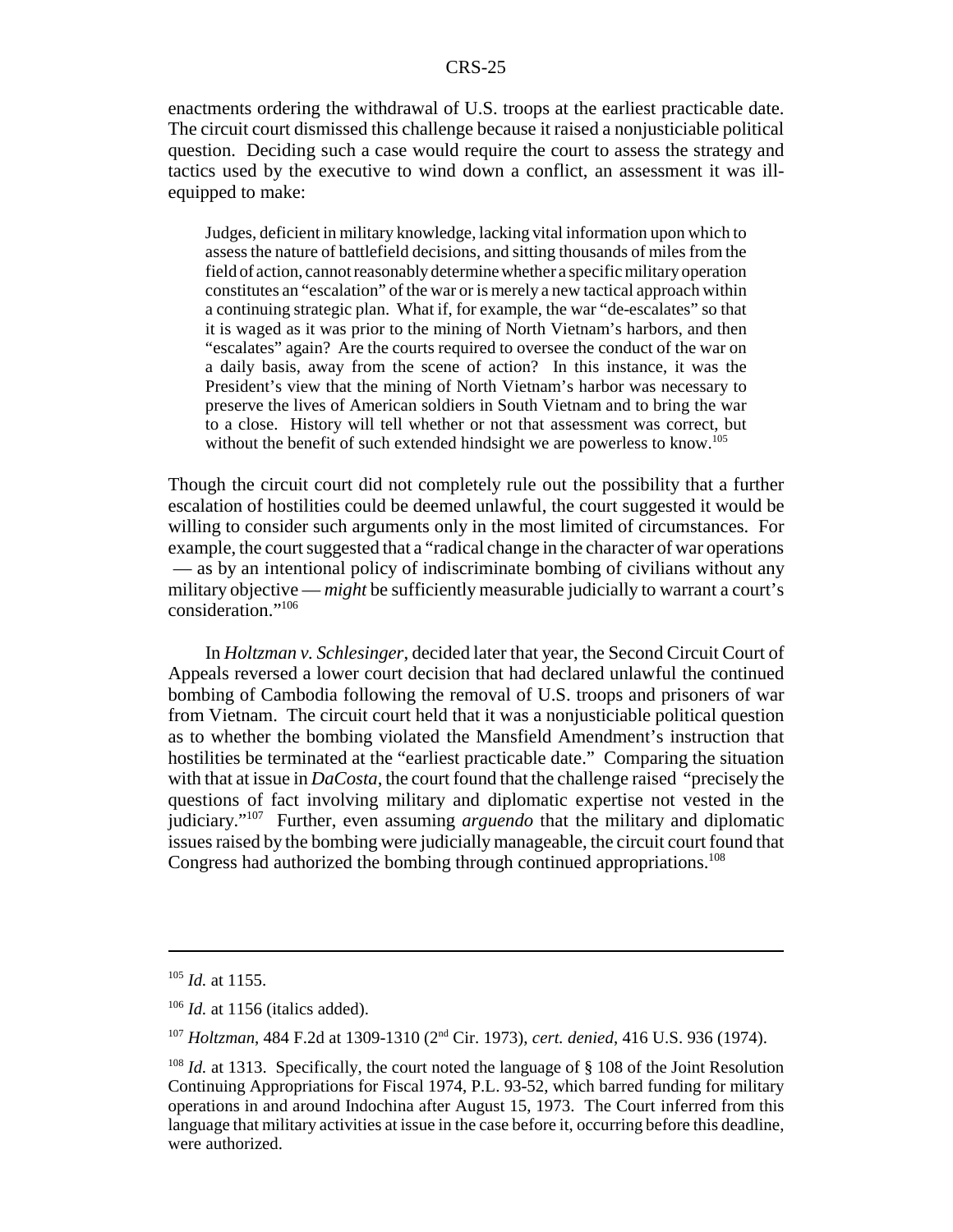Taken together, these cases suggest that a reviewing court would probably not interpret a repeal of prior military authorization as requiring the immediate withdrawal of U.S. forces from ongoing hostilities in Iraq. Further, courts may be reluctant to assess whether specific military tactics or strategies pursued by the executive constitute an impermissible "escalation" of a conflict in the aftermath of such a repeal.<sup>109</sup> Accordingly, it does not appear that the termination of direct authorization to use force, absent additional action such as the denial of appropriations or possibly the inclusion of an unambiguous deadline for troop withdrawal, would be interpreted by a reviewing court as constraining the executive's ability to continue U.S. combat operations.

**Implications of the War Powers Resolution.** The consequences of a repeal of an authorization to use military force were arguably made more significant with the enactment of the War Powers Resolution (WPR).<sup>110</sup> Enacted in 1973 over President Nixon's veto, the WPR was an effort by Congress to reassert its role in matters of war — a role that many Members believed had been allowed to erode during the Korean and Vietnam conflicts. Among other things, the WPR establishes a procedure by which Congress may (theoretically) compel the President to withdraw U.S. forces from foreign-based conflicts when a declaration of war or authorization to use military force has been terminated. Specifically, WPR § 5(c) provides that

at any time that United States Armed Forces are engaged in hostilities outside the territory of the United States, its possessions and territories without a declaration of war or specific statutory authorization, such forces shall be removed by the President if the Congress so directs by concurrent resolution.

While  $\S$  5(c) offers a mechanism by which Congress might compel presidential compliance with a law that had rescinded statutory authorization to use military force,<sup>111</sup> its constitutional validity is doubtful given the Supreme Court's ruling in the 1983 case of *INS v. Chadha*.<sup>112</sup> In *Chadha*, the Court held that for a resolution to become a law, it must go through the bicameral and presentment process in its

<sup>109</sup> *See, e.g.*, Mottola v. Nixon, 318 F. Supp. 538, 540 (1970) (characterizing the extension of the conflict in Vietnam into Cambodia as a "necessary incidental, tactical incursion ordered by the Commander in Chief" that would be authorized so long as the military operations in Vietnam were found to be authorized), *rev'd on other grounds*, 464 F.2d 178  $(9<sup>th</sup> Cir. 1972)$ (ordering district court to dismiss for lack of standing).

<sup>110</sup> P.L. 93-148 (1973) [*hereinafter* "War Powers Resolution" or "WPR"]. For further background and explanation of the War Powers Resolution, see CRS Report RL32267, *The War Powers Resolution: After Thirty Years*, by Richard F. Grimmett.

<sup>&</sup>lt;sup>111</sup> The wording of the War Powers Resolution makes clear that appropriations in support of military operations does not in itself constitute "specific statutory authorization" of those operations for purposes of WPR requirements. *See* WPR § 8(a) (noting that authorization is not to be inferred from provisions "contained in any appropriation Act, unless such provision specifically authorizes the introduction of United States Armed Forces into hostilities ... [and states] that it is intended to constitute specific statutory authorization...").

 $112$  462 U.S. 919 (1983).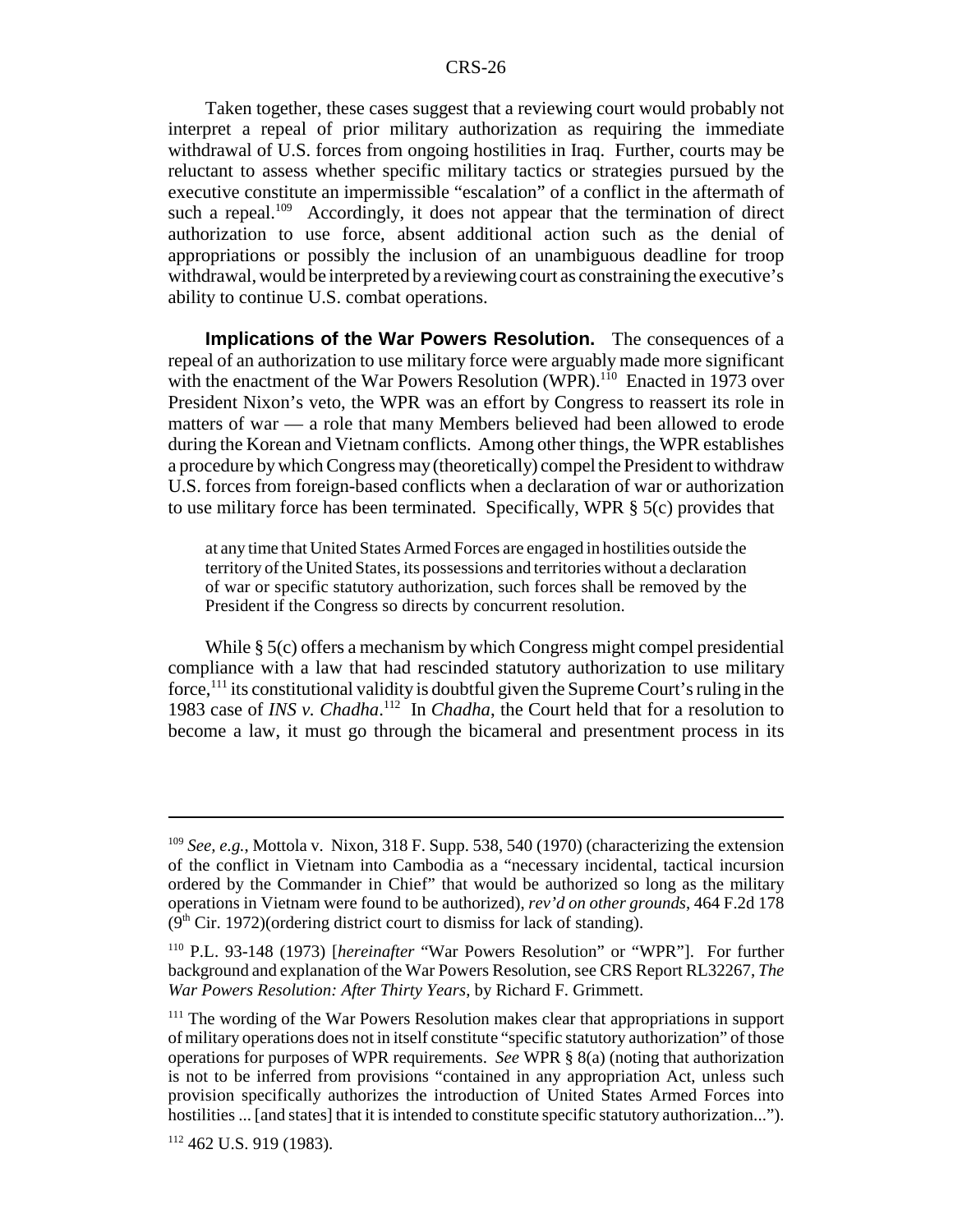entirety.<sup>113</sup> Accordingly, a concurrent or simple resolution could not be used as a "legislative veto" against executive action. Although the *Chadha* Court did not expressly find WPR § 5(c) to be unconstitutional, it was listed in Justice White's dissent as one of nearly 200 legislative vetoes for which the majority had sounded the "death knell,"<sup>114</sup> and most commentators have agreed with this assessment.<sup>115</sup> Thus, it seems highly unlikely that the WPR could be used to enforce a congressional repeal of an authorization to use military force in Iraq.

Section 5(b) of the WPR establishes a requirement for the withdrawal of U.S. troops 60 days after armed forces are *introduced* without congressional authorization into a situation where hostilities are imminent, unless Congress enacts legislation providing authority for the use of force or extends the deadline.<sup>116</sup> This provision would not appear to supply a means by which Congress could compel the withdrawal of U.S. forces from Iraq, as the introduction of those forces was done pursuant to congressional authorization.<sup>117</sup> Even if Congress were to rescind that authorization, the legality of actions taken pursuant to it would not be nullified.<sup>118</sup> Arguably,

<sup>116</sup> The requirement in § 5(b) does not apply in cases in which Congress "is physically unable to meet as a result of an armed attack upon the United States." 50 U.S.C. § 1554. The 60-day deadline is automatically extended for thirty days "if the President determines and certifies to the Congress in writing that unavoidable military necessity respecting the safety of United States Armed Forces requires the continued use of such armed forces in the course of bringing about a prompt removal of such forces."

<sup>117</sup> P.L. 107-243, § 5 (c) ("Congress declares that this section is intended to constitute specific authorization within the meaning of section 5(b) of the War Powers Resolution.").

<sup>118</sup> *See DaCosta*, 448 F.2d at 1369 (the repeal of Gulf of Tonkin resolution " did not wipe (continued...)

<sup>113</sup> *Id.* at 951.

<sup>114</sup> *Id.* at 967, 1003 (White, J., dissenting).

<sup>115</sup> *See, e.g.,* Senate Foreign Relations Comm. Rep., Persian Gulf and the War Powers Resolution, S.Rept. No. 106, 100<sup>th</sup> Cong., 1<sup>st</sup> Sess., at 6 (1987) (describing  $\S$  5(c) as being "effectively nullified" by the *Chadha* decision); HENKIN, *supra* note 55, at 126-127 (recognizing invalidation of § 5(c) by *Chadha* and describing arguments to the contrary as "plausible but not compelling"); WORMUTH AND FIRMAGE, *supra* note 13, at 222 (noting that the reasoning of *Chadha* "apparently invalidates secion 5(c) of the War Powers Resolution"); Ronald D. Rotunda, *the War Powers Act in Perspective,* 2MICH. L. & POL'Y REV. 1, 8 (1997) (claiming that most "scholars have concluded that...[§  $5(c)$ ] is unconstitutional ever since *INS v. Chadha*). In contrast, some have argued that neither a declaration of war nor a subsequent rescission of authorization to use force constitutes an "ordinary" act of legislation falling under the requirements of the Presentment Clause. *See* Stephen L. Carter, *The Constitutionality of the War Powers Resolution*, 70 VA. L. REV. 101, 130-132 (1984). The legitimacy of this argument is untested and highly controversial, as Congress has always presented a declaration of war or authorization to use military force to the president. Further, even assuming *arguendo* that a declaration of war does not need to be presented to the President, it is not necessarily clear that legislation ending hostilities would also not require presentment. *See* HENKIN, *supra* note 55, at 127, 379; Carter, *supra*, at 130-132 (describing weaknesses of argument against presentment requirement); *see also* Sidak, *supra* note 85, at 84-85 (discussing historical and scholarly view that presentment is necessary).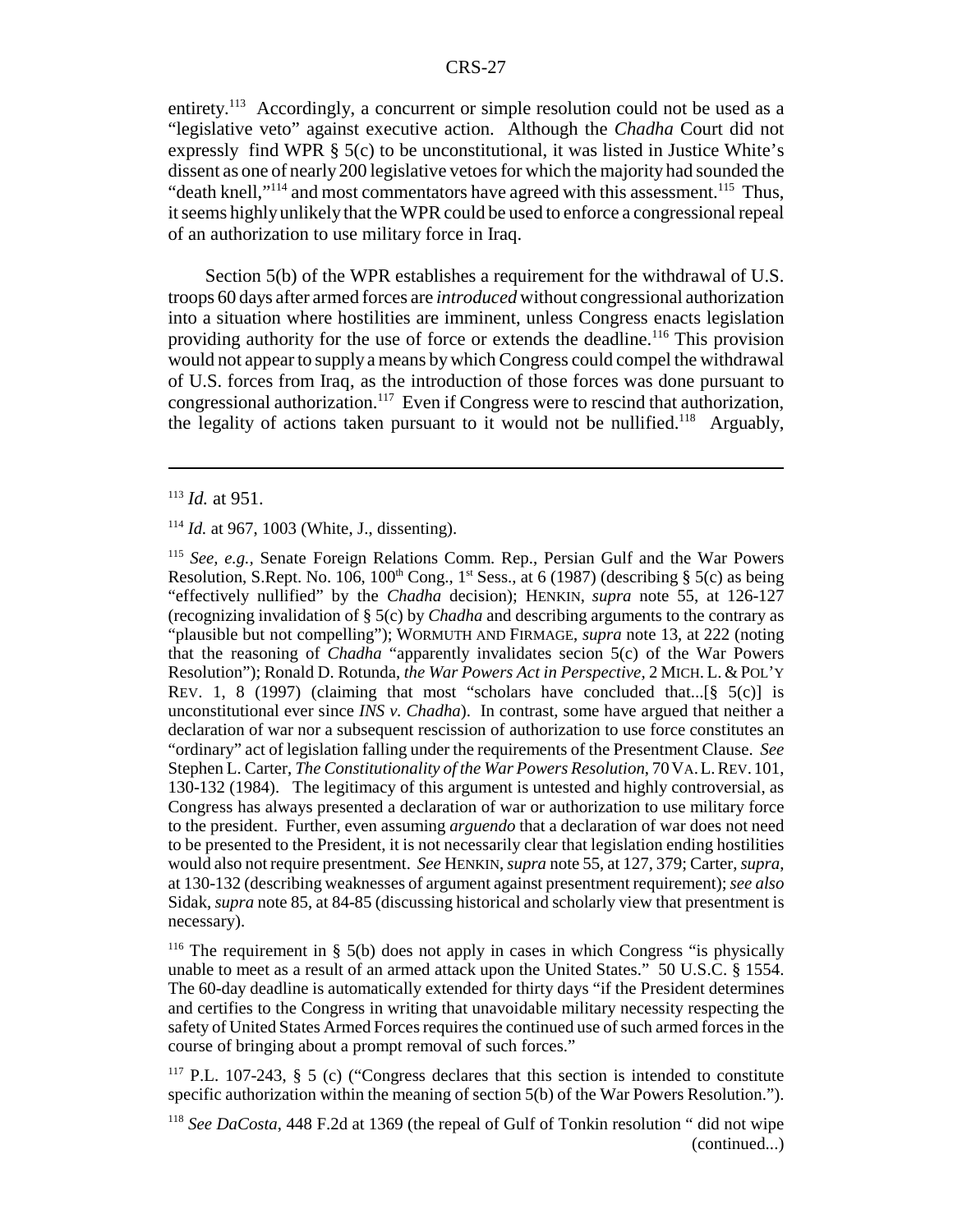however, a substantial increase in troop levels that takes place subsequent to any repeal of the authorization for use of military force against Iraq could trigger the requirements of WPR  $\S$  5(b),<sup>119</sup> although it is unclear how large such an increase would need to be before it would be sufficiently "substantial."<sup>120</sup> Congress has in the past enacted or considered legislation declaring the 60-day limit to have taken effect, although apparently with little practical effect.<sup>121</sup> In any case, it appears that WPR section 5(c), which permits Congress to compel the withdrawal of U.S. troops via concurrent resolution, was intended to address situations where Congress desired an end to previously authorized hostilities.

**Inherent Presidential Authority to Use Military Force Absent Congressional Authorization.** Even in the absence of express congressional authorization, it is well-recognized that the President may still employ military force in *some* circumstances pursuant to his powers as Commander in Chief and his inherent authority in the area of foreign affairs, $122$  at least so long as no statute stands in his way. A President would likely argue that this inherent authority would permit him to instruct U.S. forces to engage in certain military operations related to an ongoing conflict, even if statutory authorization for U.S. participation in that conflict had been rescinded. Further, even if Congress were to enact legislation requiring the cessation of military operations after a specified date, it is highly unlikely that this measure would be interpreted to prohibit any and all military operations, specifically

<sup>122</sup> *See supra* at 9-15.

 $118$  (...continued)

out its history nor could it have the effect of a *nunc pro tunc* action").

<sup>&</sup>lt;sup>119</sup> P.L. 93-148, §§ 4(a), 5(b). The reporting requirement in § 4(a), which begins the sixtyday withdrawal deadline, also comes into effect in the event troops are introduced in "numbers which substantially enlarge United States Armed Forces equipped for combat already located in a foreign nation." However, it appears that the deadline only applies if the report was made necessary due to circumstances described in  $\S 4(a)(1)$ , where troops are initially introduced into hostilities. *See* MICHAEL J. GLENNON, CONSTITUTIONAL DIPLOMACY 103 (1990)(explaining that the omission of a requirement for the President to specify whether a report is submitted pursuant to  $\S_4(a)(1)$  or  $\S_4(a)(2)$  or (3) makes it impossible to know whether the sixty-day time period has been triggered).

 $120$  In addition, it could be argued that even if Congress repealed the AUMF, the subsequent appropriation of funds in support of military operations would constitute legal authorization for such activity — at least in circumstances where Congress intended appropriations to support further hostilities, rather than simply to protect troops already in the field. *See* OLC Opinion on Hostilities in Kosovo, *supra* note 97, at \* 33-52 (discussing instances in which appropriations suggest a clear intent by Congress to authorize further hostilities, and arguing that the WPR " cannot be read to deny legal effect to...[the] clear intent" of Congress to use appropriations measures to authorize further hostilities).

<sup>&</sup>lt;sup>121</sup> See GLENNON, *supra* note 119, at 104 (noting efforts with respect to Lebanon in 1983, P.L. 98-119, and Grenada, in which case no such final triggering legislation emerged, despite both Houses having passed measures to that effect). The necessity for separate legislation to trigger the triggering provision, subject as it is to presidential veto, seems to defeat the purpose for § 5(b). *See id.* at 105 (opining that the provision's "central objective was to create a self-activating mechanism to control abuse of presidential discretion in the event Congress lacked the backbone to do so").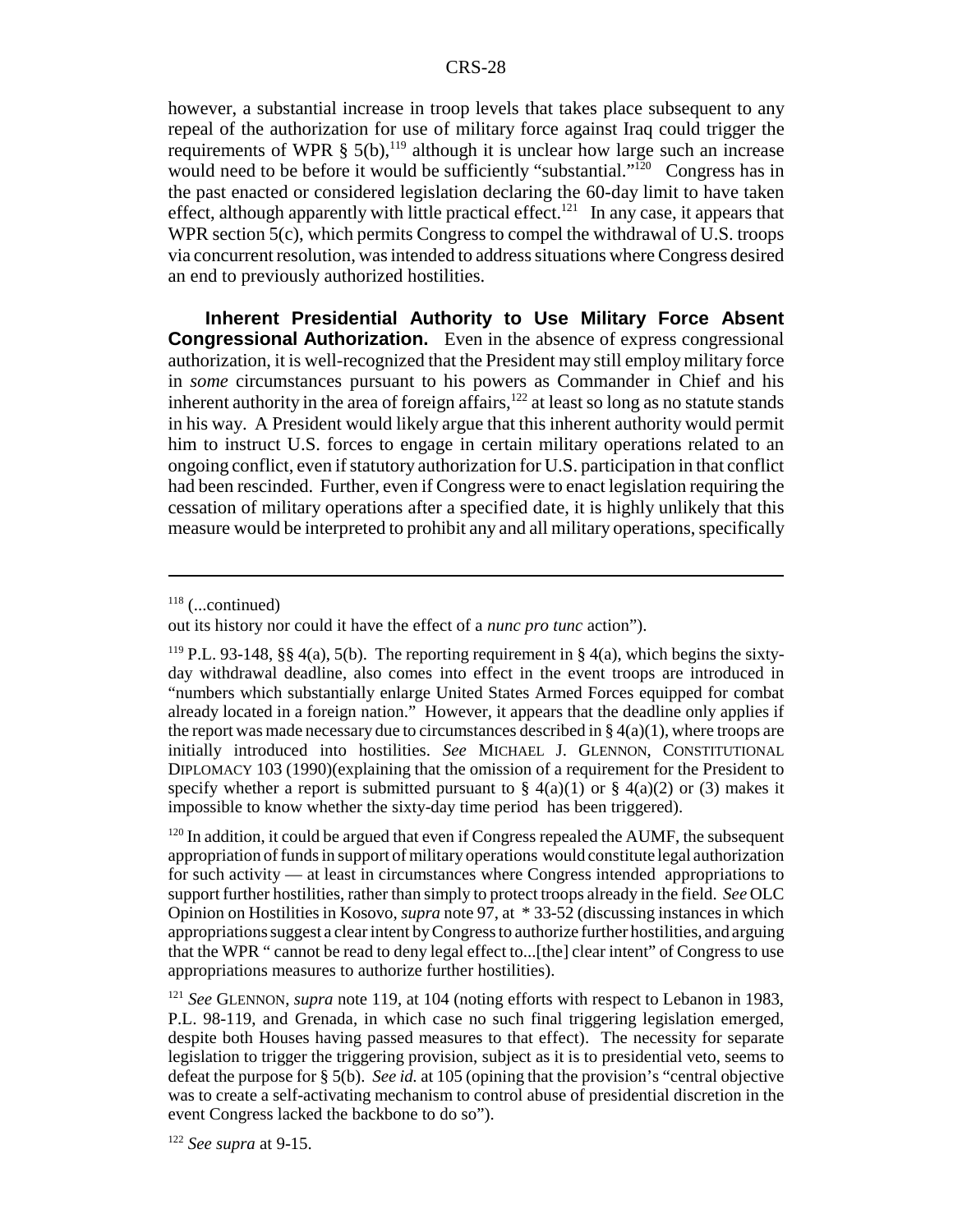as they relate to rescue and evacuation missions. It appears well-understood, at least as a matter of historical practice, that such missions are not intended to be covered under legislation otherwise barring future participation in hostilities.<sup>123</sup>

## **III. Use of the Power of the Purse to Restrict Military Operations**

Congress has used its spending power to restrict the deployment and use of the armed forces in the past.<sup>124</sup> In 1973, for instance, after other legislative efforts failed to draw down U.S. participation in combat operations in Indochina,<sup>125</sup> Congress effectively ended it by means of appropriations riders prohibiting use of funds. Section 307 of the Second Supplemental Appropriations Act for Fiscal Year 1973, P.L. 93-50 (1973), stated that, "None of the funds herein appropriated under this act may be expended to support directly or indirectly combat activities in or over Cambodia, Laos, North Vietnam, and South Vietnam, and after August 15, 1973, no other funds heretofore appropriated under any other act may be expended for such purpose." Section 108 of the Continuing Appropriations Resolution for Fiscal Year 1974, P.L. 93-52 (1973), provided that, "Notwithstanding any other provision of law, on or after August 15, 1973, no funds herein or heretofore appropriated may be obligated or expended to finance directly or indirectly combat activities by United States military forces in or over or from off the shores of North Vietnam, South Vietnam, Laos or Cambodia." A year later, Congress passed an authorizing statute, section 38(f)(1) of the Foreign Assistance Act of 1974, P.L. 93-559 (1974), which set

<sup>&</sup>lt;sup>123</sup> For example, even after Congress enacted legislation cutting off funding for all combat operations in Indochina, President Ford's subsequent use of military forces to evacuate U.S. citizens and third country nationals was not seriously questioned, nor was a subsequent authorization of an operation to rescue the crew of the *Mayaguez* from Cambodian territory (a mission which was reported to Congress following the procedures of the War Powers Resolution, but only after the operation was completed). For background on congressional attitudes towards these rescue missions, see FISHER, *supra* note 11, at 157-158. *See also* Rappenecker v. United States, 509 F.Supp. 1024, 1030 (D.C. Cal. 1980). The *Rappenecker* case involved a civil suit by former crewmen of the *Mayaguez* for injuries they received during their rescue. Although the President ordered their rescue in the absence of prior congressional authorization, the Court assumed that the order was constitutionally valid. *Id.*

 $124$  For examples of such measures and a discussion of the context in which they were enacted, see CRS Report RS20775, *Congressional Use of Funding Cutoffs Since 1970 Involving U.S. Military Forces and Overseas Deployments*, by Richard F. Grimmett, and CRS Report RL33803, *Congressional Restrictions on U.S. Military Operations in Vietnam, Cambodia, Laos, Somalia, and Kosovo: Funding and Non-Funding Approaches*, by Amy Belasco, Lynn J. Cunningham, Hannah G. Fischer, and Larry A. Niksch. *See also, e.g.*, Louis Fisher, *How Tightly Can Congress Draw the Purse Strings?*, 83 AM.J.INT'L. L. 758 (1989), and Tiefer*, supra* note 4.

<sup>125</sup> *See* P.L. 91-672, § 12, 84 Stat. 2053 (repealing Gulf of Tonkin Resolution); P.L. 92-156, § 601(a), 85 Stat. 423, 430 (Mansfield Amendment); *see also* P.L. 92-156, § 501(a), 85 Stat. 423, 427 (1971) (Fullbright proviso).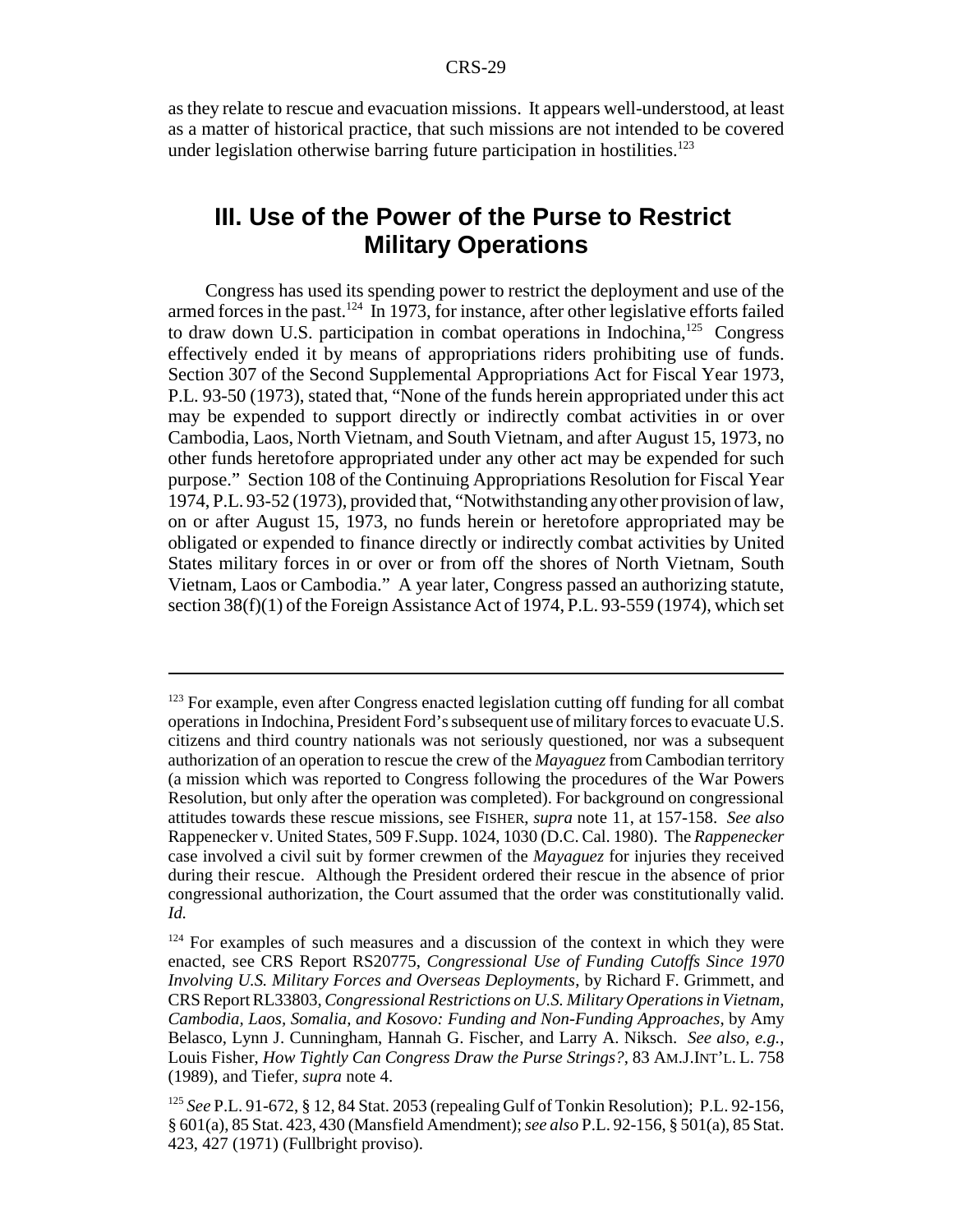a total ceiling of U.S. civilian and military personnel in Vietnam of 4,000 six months after enactment and a total ceiling of 3,000 within one year of enactment.

A provision of an authorization act, section 404 of the International Security Assistance and Arms Export Control Act of 1976, P.L. 94-329 (1976), comprehensively prohibited using funds for military and paramilitary operations in Angola. It stated that:

Notwithstanding any other provision of law, no assistance of any kind may be provided for the purpose, or which would have the effect, of promoting, augmenting, directly or indirectly, the capacity of any nation, group, organization, movement, or individual to conduct military or paramilitary operations in Angola, unless and until Congress expressly authorizes such assistance by law enacted after the date of enactment of this section.

This section added that if the President determined that the prohibited assistance to Angola should be furnished, he should submit to the Speaker of the House and the Senate Committee on Foreign Relations a report describing recommended amounts and categories of assistance to be provided and identities of proposed aid recipients. This report also was to include a certification of his determination that furnishing such assistance was important to U.S. national security interests and an unclassified detailed statement of reasons supporting it.

Section 109 of the Foreign Assistance and Related Programs Appropriations Act for Fiscal Year 1976, P.L. 94-330 (1976), signed the same day as P.L. 94-329, provided that, "None of the funds appropriated or made available pursuant to this act shall be obligated to finance directly or indirectly any type of military assistance to Angola."

In the 1980s, various versions of the Boland Amendment were enacted to prohibit using funds for various military activities in or around Nicaragua.<sup>126</sup> For example, section 8066 of the Department of Defense Appropriations Act included in the Continuing Appropriations Resolution for Fiscal Year, 1985, P.L. 98-473, 98 Stat. 1935 (1984), for example, stated that "During Fiscal Year 1985, no funds available to the Central Intelligence Agency, the Department of Defense, or any other agency or entity of the United States involved in intelligence activities may be obligated or expended for the purpose, or which would have the effect of supporting, indirectly or indirectly, military or paramilitary operation in Nicaragua by any nation, group, organization, movement or individual." This provision stated that after February 28, 1985, the President could expend \$14 million in funds if the President made a report to Congress which specified certain criteria, including the need to provide further assistance for military or paramilitary operations prohibited by the Boland Amendment, and if Congress passed a joint resolution approving such action.

In the 1990s, Congress enacted section 8151 of the DOD Appropriations Act for Fiscal Year 1994, P.L. 103-139 (1993), which approved using armed forces for certain purposes including combat in a security role to protect United Nations units

<sup>126</sup> *E.g.,* P.L. 98-473, § 8066, 98 Stat. 1904, 1935 (1984); *see* 133 Cong Rec. 15664-15701 (June 15, 1987) (detailing various forms of the Boland Amendment that were enacted).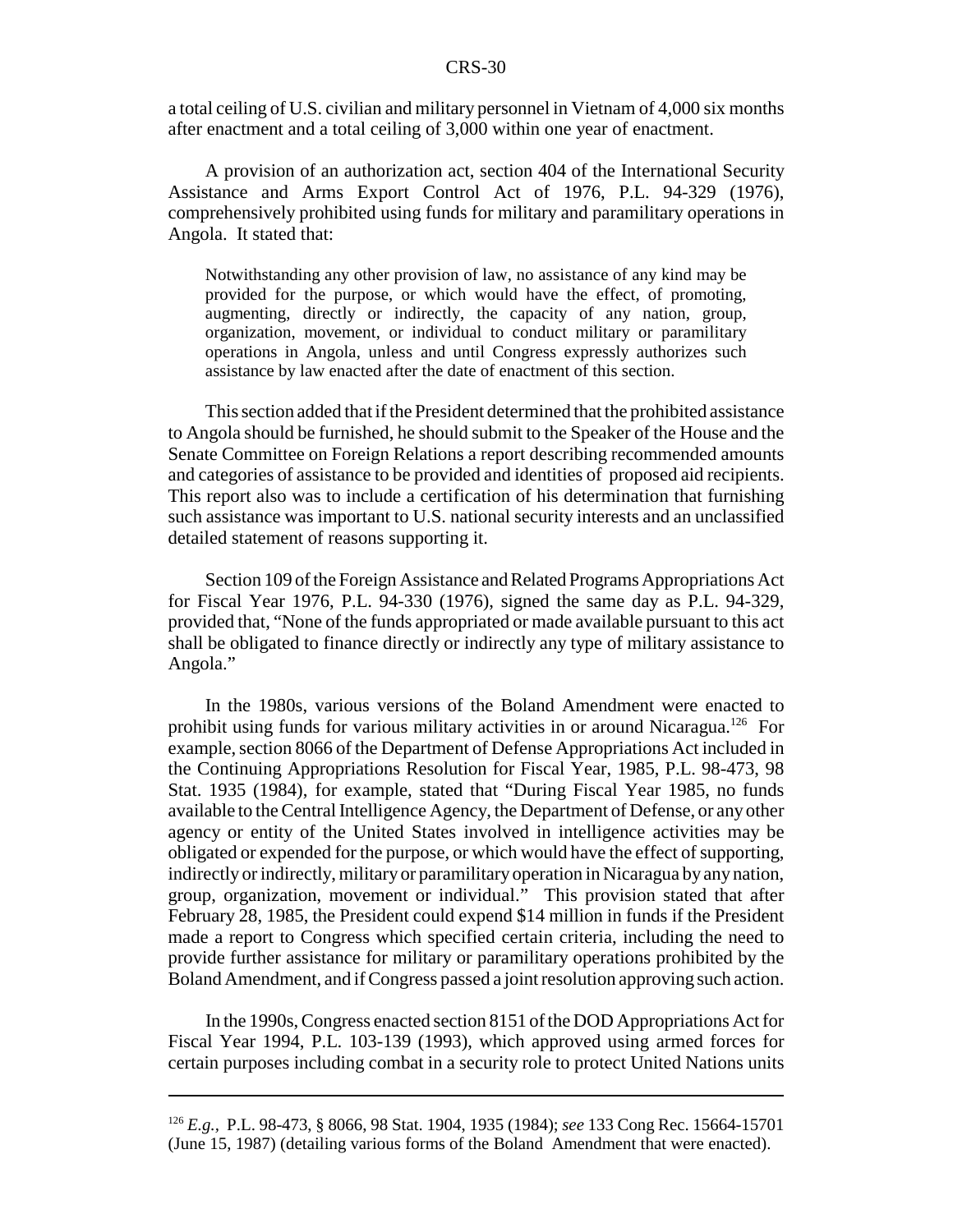in Somalia, but cut off funding after March 31, 1994, except for a limited number of military troops to protect American diplomatic personnel and American citizens unless further authorized by Congress. Section 8135 of the DOD Appropriations Act for Fiscal Year 1995, P.L. 103-335 (1994), provided that, "None of the funds appropriated in this act may be used for the continuous presence in Somalia of United States military personnel, except for the protection of United States personnel, after September 30, 1994." In title IX of the DOD Appropriations Act for Fiscal Year 1995, P.L. 103-335 (1994), Congress provided that, "No funds provided in this act are available for United States military participation to continue Operation Support Hope in or around Rwanda after October 7, 1994, except for any action that is necessary to protect the lives of United States citizens."

These examples reveal the approaches that Congress has employed to prohibit or restrict using military force. They have ranged from the least comprehensive "none of the funds appropriated in this act may be used" to the most comprehensive "notwithstanding any other provision of law, no funds may be used." The phrase "none of the funds appropriated in this act" limits only funds appropriated and made available in the act that carries the restriction, but not funds, if any, that may be available pursuant to other appropriations acts or authorizing statutes. To restrict funds appropriated and made available not only in the act that carries the restriction, but also pursuant to other appropriations acts, Congress has used the phrase "none of the funds appropriated in this act or any other act may be used." The most comprehensive restriction is "notwithstanding any other provision of law, no funds may be used." This language precludes using funds that have been appropriated in any appropriations acts as well as any funds that may be made available pursuant to any authorizing statutes including laws that authorize transfers of appropriated or nonappropriated funds.<sup>127</sup>

## **Procedural Considerations**

There is a parliamentary impediment to including the phrases "none of the funds appropriated in this act or any other act may be used" or "notwithstanding any other provision of law, no funds may be used" in a general appropriations bill. House Rule XXI, clause 2, makes subject to a point of order language that changes existing law (i.e., legislation) in a general appropriations bill (i.e., one providing appropriations for several agencies). A bill that appropriates funds for a single purpose or a single agency is not a general appropriations bill to which this restriction applies. The intent of Rule XXI, clause 2 is to separate the authorizing and appropriating functions and place them in separate committees.

<sup>&</sup>lt;sup>127</sup> *See, e.g.*, 31 U.S.C. chap. 15, subchap. III "Transfers and Reimbursements" for provisions that authorize transfers of funds, including the Economy Act, 31 U.S.C. §§ 1535 and 1536, which allows an agency to transfer funds to another agency if the receiving agency can provide or get by contract goods or services less expensively or more conveniently than the ordering agency can get goods or services by a contract with a commercial enterprise. Transfer authority also is included in some other provisions of the United States Code that apply to individual departments and agencies and sometimes in appropriations acts.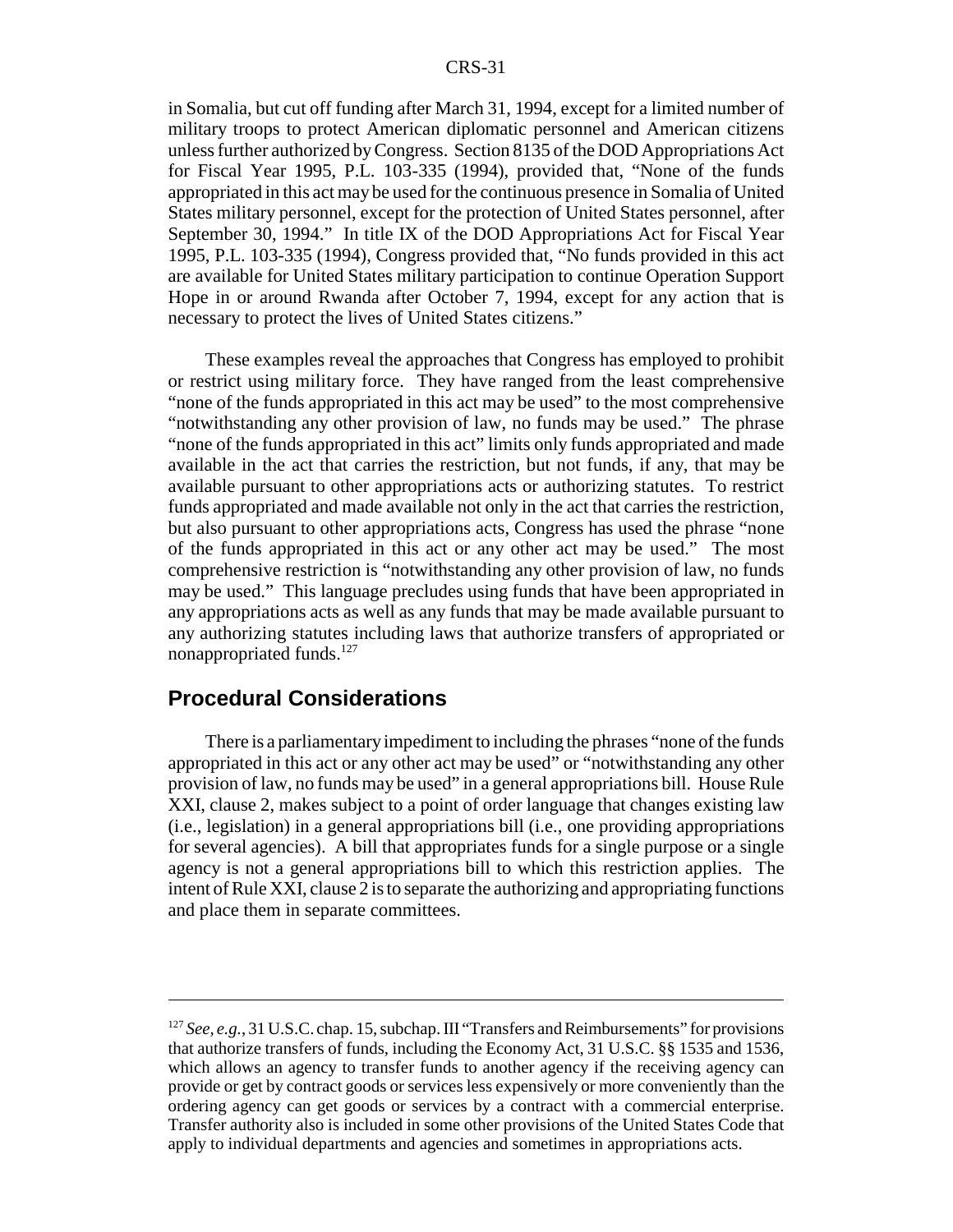Nonetheless, a practice has developed that just as the House may decline to appropriate funds for a purpose that has been authorized by law, it may by limitation prohibit appropriating money in a general appropriations bill for part of a purpose while appropriating funds for the remainder of it. Such a limitation "... may apply solely to the money of the appropriation under consideration" and "... may not apply to money appropriated in other acts."128 Thus, the phrase "none of the funds appropriated *in this act* may be used" is not subject to a point of order, but the phrase "none of the funds appropriated *in this act or any other act* may be used" and the phrase "notwithstanding any other provision of law, no funds may be used" do not appear to qualify as permissible limitations in a general appropriations bill and would be subject to points of order under Rule XXI, clause 2 because they are considered legislation. To avoid a point of order, a limitation in a general appropriations bill may not impose new or additional duties on an executive official, may not restrict authority to incur obligations, and may not make an appropriation contingent upon (i.e., "unless" or "until") the occurrence of an event not required by law.<sup>129</sup> If a Member raises a point of order that language in a general appropriations bill violates Rule XXI, clause 2, and the point of order is sustained by the chair, the legislative language is stricken.

Although legislation in a general appropriations bill is subject to a point of order under Rule XXI, clause 2, a restriction in a House rule is not self-enforcing. Consequently, legislation may be included in a general appropriations bill and become law if no point of order is raised, if a point of order is overruled, or if the House either suspends the rules or agrees to a special order known as a rule reported from the Committee on Rules that waives the point of order against including such legislation. $130$ 

Like House Rule XXI, clause 2, Senate Standing Rule XVI also prohibits including legislation in a general appropriations bill, but the Senate rule permits legislation to be included if it is germane to the subject matter of the bill under consideration. If a point of order that language constitutes legislation on an appropriations bill is raised, the proponent of the language may defend it by asserting that it is germane. The question of germaneness is not decided by the presiding officer; it is submitted to the Senate. If a majority of Senators vote that the language in question is germane, it remains in the bill and the point of order that it constitutes legislation is dismissed and is not presented to the presiding officer for a ruling. If a majority of the Senate votes that language is not germane, the presiding officer then rules on whether it constitutes legislation. If the point of order is sustained, the language is removed; if it is overruled, the language remains in the bill and can be enacted.<sup>131</sup>

<sup>128</sup> *See* John V. Sullivan, House Parliamentarian, *Constitution, Jefferson's Manual, and Rules of the House of Representatives One Hundred Ninth Congress*, H. DOC. 108-241, at § 1053 (2005).

<sup>&</sup>lt;sup>129</sup> *See id.* at §§ 1053-57 for an explanation of limitations.

<sup>130</sup> *Id.* at § 1058.

<sup>&</sup>lt;sup>131</sup> Floyd M. Riddick, Senate Parliamentarian Emeritus, and Alan S. Frumin, Senate (continued...)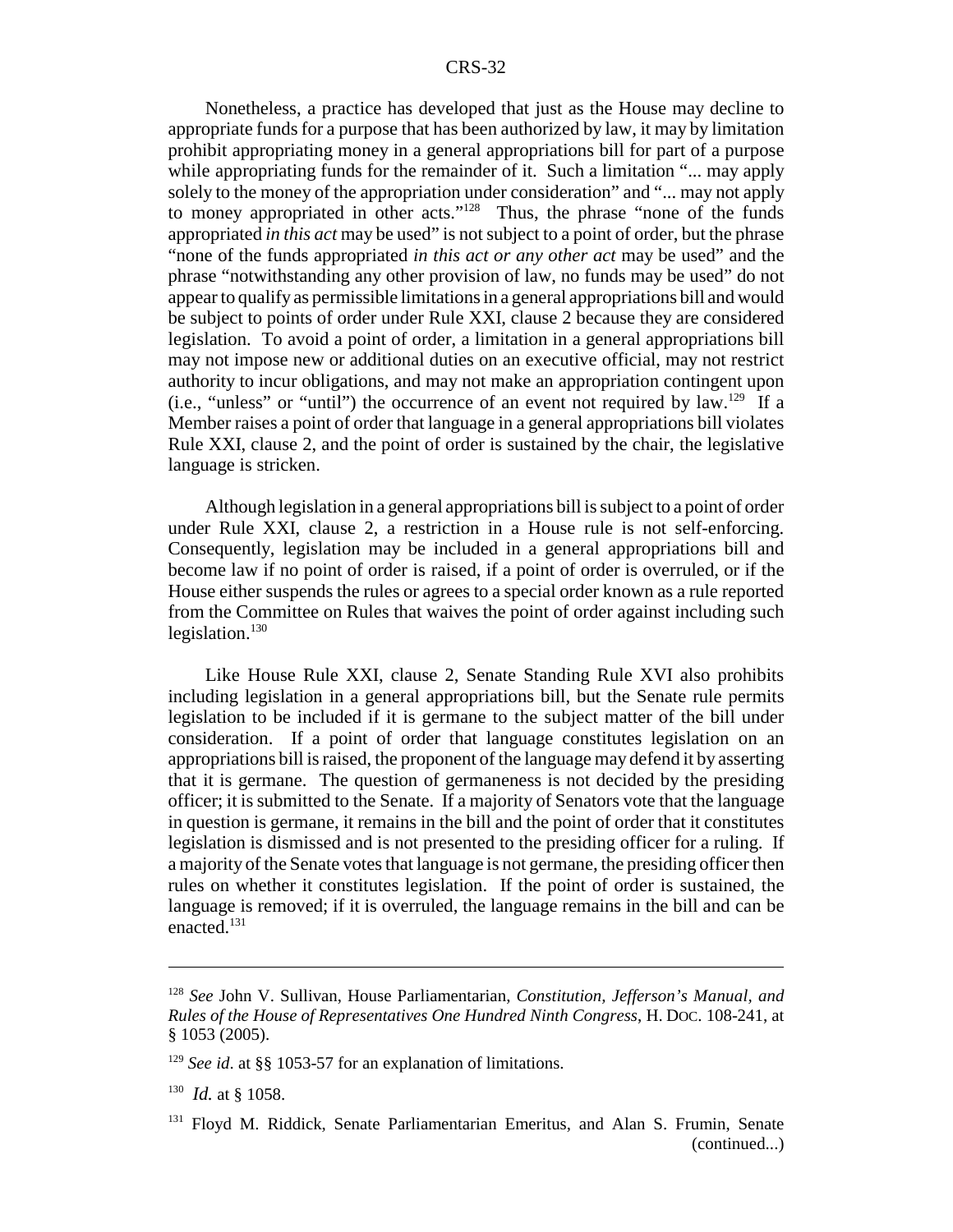As mentioned earlier, the intent of these House and Senate rules is to separate authorizing and appropriating functions by constraining the bodies from enacting legislation in appropriations bills, but prohibiting use of funds for a purpose or purposes does not contravene the House or Senate rule provided that the prohibition applies only to funds appropriated in the bill being considered.

Because an appropriations act generally funds programs for a fiscal year, each provision contained in the act is presumed to be in effect only until the end of the fiscal year. "A provision contained in an annual appropriation act is not to be construed as permanent legislation unless the language used therein or the nature of the provision makes it clear that Congress intended it to be permanent. The presumption can be overcome if the provision uses language indicating futurity or if the provision is of a general character bearing no relation to the object of the appropriation.... The most common word of futurity is 'hereafter' and provisions using this term have often been construed to be permanent."<sup>132</sup> Other words of futurity include "after the date of approval of this act,""henceforth," and specific references to future fiscal years.<sup>133</sup>

While including a word or words of futurity has the effect of making a provision extend beyond the fiscal year covered by an appropriations act, such a provision would constitute legislation that would appear to be subject to a point of order under House Rule XXI, clause 2 and Senate Standing Rule XVI during congressional consideration. If the parliamentary impediments can be overcome, however, such legislation may be enacted and become valid law.

## **Availability of Alternative Funds**

A fundamental principle in appropriations law is that appropriations may not be augmented with funds from outside sources without statutory authority.

As a general proposition, an agency may not augment its appropriations from outside sources without specific statutory authority. When Congress makes an appropriation, it also is establishing an authorized program level. In other words, it is telling the agency that it cannot operate beyond the level that it can finance under its appropriation. To permit an agency to operate beyond this level with funds derived from some other source without specific congressional sanction would amount to a usurpation of the congressional prerogative. Restated, the objective of the rule against augmentation of appropriations is to prevent a government agency from undercutting the congressional power of the purse by circuitously exceeding the amount Congress has appropriated for that activity.134

 $131$  (...continued)

Parliamentarian, *Riddick's Senate Procedure: Precedents and Practices*, S. DOC. 101-28, at 101 et seq. (1992).

<sup>&</sup>lt;sup>132</sup> GOVERNMENT ACCOUNTABILITY OFFICE, OFFICE OF GENERAL COUNSEL, I PRINCIPLES OF APPROPRIATIONS LAW 2-34 (3d ed. 2006) (footnotes omitted).

<sup>133</sup> *Id.* at 2-36.

<sup>&</sup>lt;sup>134</sup> GOVERNMENT ACCOUNTABILITY OFFICE, OFFICE OF GENERAL COUNSEL, II PRINCIPLES (continued...)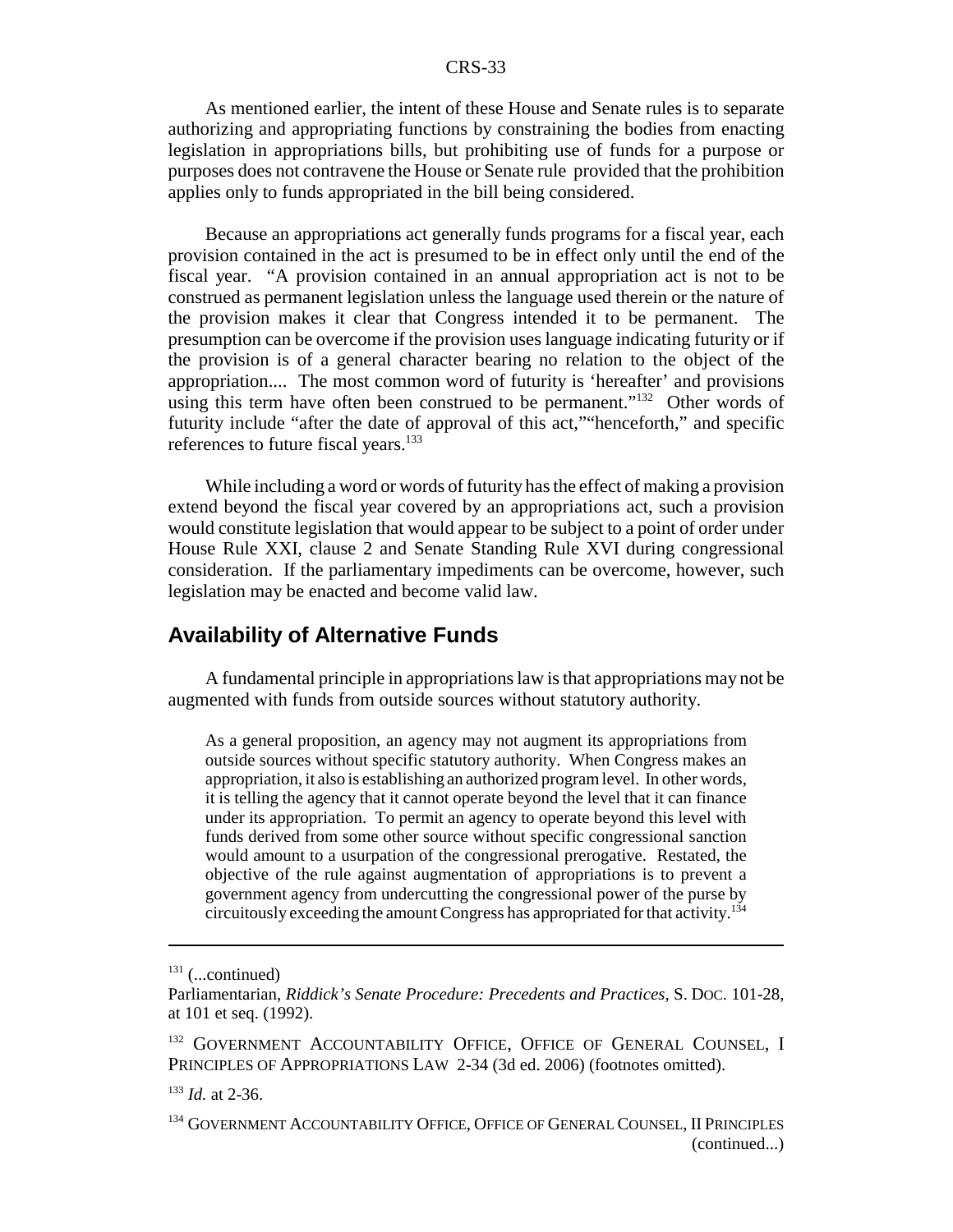While no statute in precise terms expressly prohibits augmenting appropriations, the concept is based on some appropriations laws. The Miscellaneous Receipts Statute, 31 U.S.C. § 3302(b), requires that a government official who receives money for the government from any source must deposit it in the U.S. Treasury as soon as practicable without deduction for any charge or claim. Under the Purpose Statute, 31 U.S.C. § 1301, appropriated funds may be used only for the purposes for which they are appropriated. A criminal provision, 18 U.S.C. § 209, prohibits supplementing the salary of an officer or employee of the government from any source other than the United States government.<sup>135</sup>

An example of a statute permitting gift funds from other countries to finance a war is section 202 of the Continuing Resolution for Fiscal Year 1991, P.L. 101-403 (1990), passed before the first Gulf war. Section 202 added a new section 2608 to title 10 of the United States Code to authorize any person, foreign government, or international organization to contribute money or real or personal property for use by the Department of Defense. However, before the Department of Defense could spend the funds, they had to be first appropriated by Congress.

The Purpose Statute states that funds may be used only for purposes for which they have been appropriated; by implication it precludes using funds for purposes that Congress has prohibited. When Congress states that no funds may be used for a purpose, an agency would violate the Purpose Statute if it should use funds for that purpose; it also in some circumstances could contravene a provision of the Antideficiency Act, 31 U.S.C. § 1341. Section 1341 prohibits entering into obligations or expending funds in advance of or in excess of an amount appropriated unless authorized by law. If Congress has barred using funds for a purpose, entering into an obligation or expending any amount for it would violate the act by exceeding the amount — zero — that Congress has appropriated for the prohibited purpose.<sup>136</sup>

To determine whether an agency has violated the Antideficiency Act, it would be necessary to review the language in an appropriations act or authorizing statute that includes a prohibition on using funds for a specific purpose. If an appropriations act prohibits using funds "in this act" for a purpose, for example, expending any amount from that act for the prohibited purpose would appear to contravene the Antideficiency Act because Congress has appropriated zero funds for it. Entering into obligations or expending funds, if any, that may be available from a different appropriations act or other fund for that purpose, however, would not appear to be prohibited by the Antideficiency Act; an agency would be able to use funds from sources other than the appropriations act that contains the prohibition or limitation.

Violating the Antideficiency Act would be significant because it has notification and penalty provisions not found in the Purpose Statute. The Purpose Statute does not expressly provide for penalties; it generally is enforced by imposing

 $134$  (...continued)

OF APPROPRIATIONS LAW, 6-162 (3d ed. 2006).

 $^{135}$  *Id.* at 6-163.

<sup>136</sup> *Id.* at 6-62.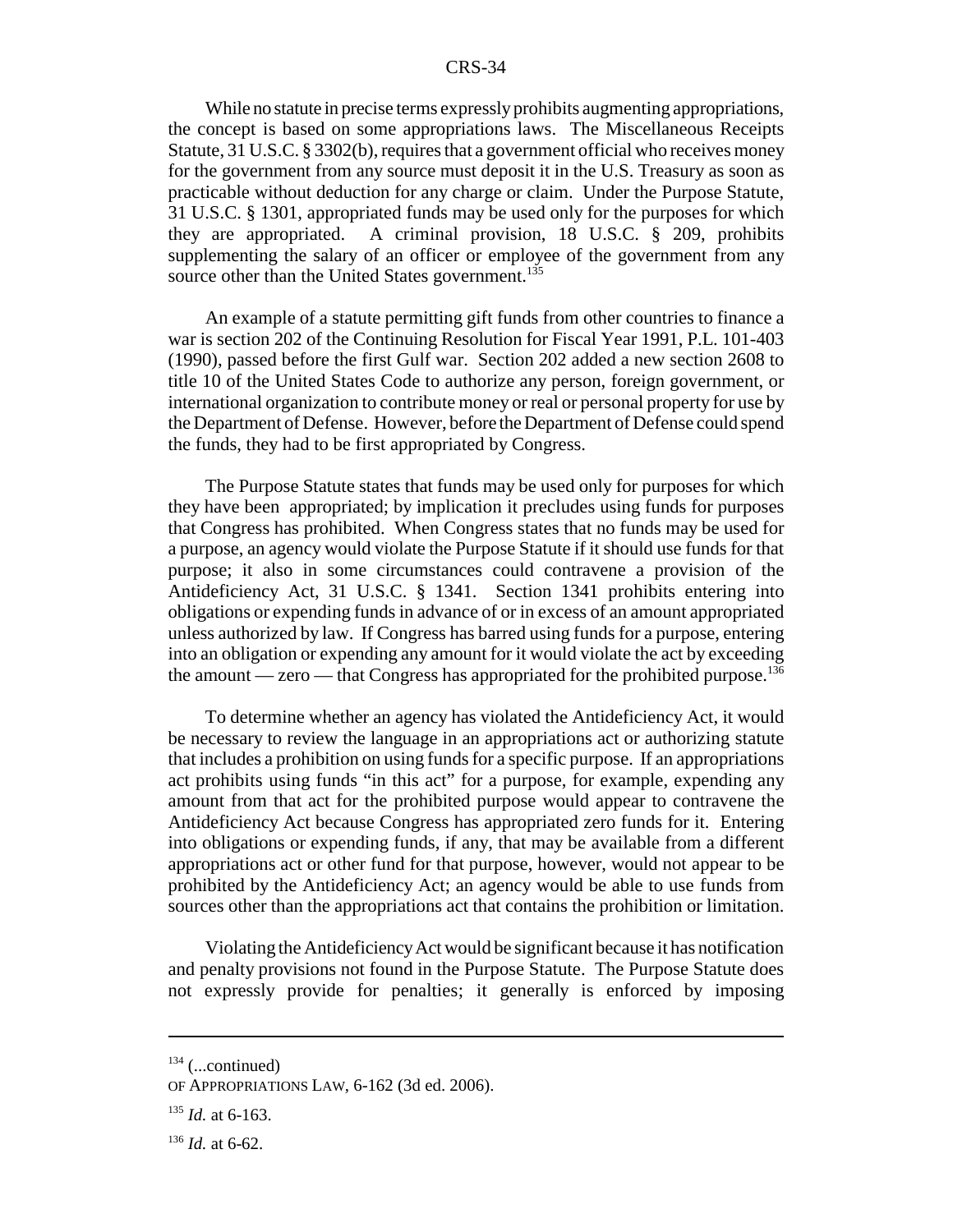administrative sanctions on the officer or employee who violates the statute.<sup>137</sup> The Antideficiency Act, by contrast, contains a provision that not only provides for administrative discipline, including, when circumstances warrant, suspension from duty without pay or removal from office, 31 U.S.C. § 1349, but also one that requires an immediate report of a violation to the President and Congress, 31 U.S.C. § 1351. Moreover, the Antideficiency Act has a criminal penalty provision: Section 1350 of title 31 provides that an officer or employee who "knowingly and willfully" violates the act "shall be fined not more than \$5,000, imprisoned for not more than two years, or both." Although the act has a criminal provision, no one appears to have been prosecuted or convicted for violating it.<sup>138</sup> Another criminal provision, 18 U.S.C. § 435, not part of the Antideficiency Act, makes punishable by a fine of \$1,000, imprisonment of not more than one year, or both, knowingly contracting to erect, repair, or furnish any public building or for any public improvement for an amount more than the amount appropriated for that purpose.

The Antideficiency Act prohibits entering into obligations or expending funds in advance of or in excess of an amount appropriated *unless authorized by law*. One law that authorizes entering into obligations in advance of appropriations is the Feed and Forage Act. Also referred to as Revised Statute 3732, the Feed and Forage Act is part of and an express exception to the Adequacy of Appropriations Act, 41 U.S.C. § 11. Section 11 generally states that no government contract or purchase may be made unless it is authorized by law or is under an appropriation adequate to its fulfillment. The Feed and Forage Act exception authorizes the Department of Defense and the Department of Transportation<sup>139</sup> with respect to the Coast Guard when it is not operating as service in the Navy to make contracts in advance of appropriations for clothing, subsistence, forage, fuel, quarters, transportation, or medical and hospital supplies. Obligations entered into pursuant to Feed and Forage Act authority must not exceed the necessities of the current year. The Secretary of Defense and the Secretary of Transportation immediately must advise Congress of the exercise of this authority and report quarterly on the estimated obligations incurred pursuant to it.140 Although the Feed and Forage Act authorizes *entering into obligations* such as contracts, *actual expenditures* are not permitted pursuant to this authority until Congress appropriates the necessary funds.<sup>141</sup>

<sup>137</sup> *Id.* at 6-78.

<sup>138</sup> *Id.* at 6-141.

 $139$  6 U.S.C. § 468 transfers the Coast Guard to the Department of Homeland Security, but a corresponding change to 41 U.S.C. § 11 has not been enacted.

<sup>140</sup> *See* LOUIS FISHER, PRESIDENTIAL SPENDING POWER 238-247 (1975) for an explanation of the Feed and Forage Act.

<sup>141</sup> *See* Secretary of Defense (Comptroller), *Budget Execution Flexibilities, Fiscal Year 2005* (2004), *available at* [http://www.dod.mil/comptroller/execution/Final\_Budget\_ Execution.pdf].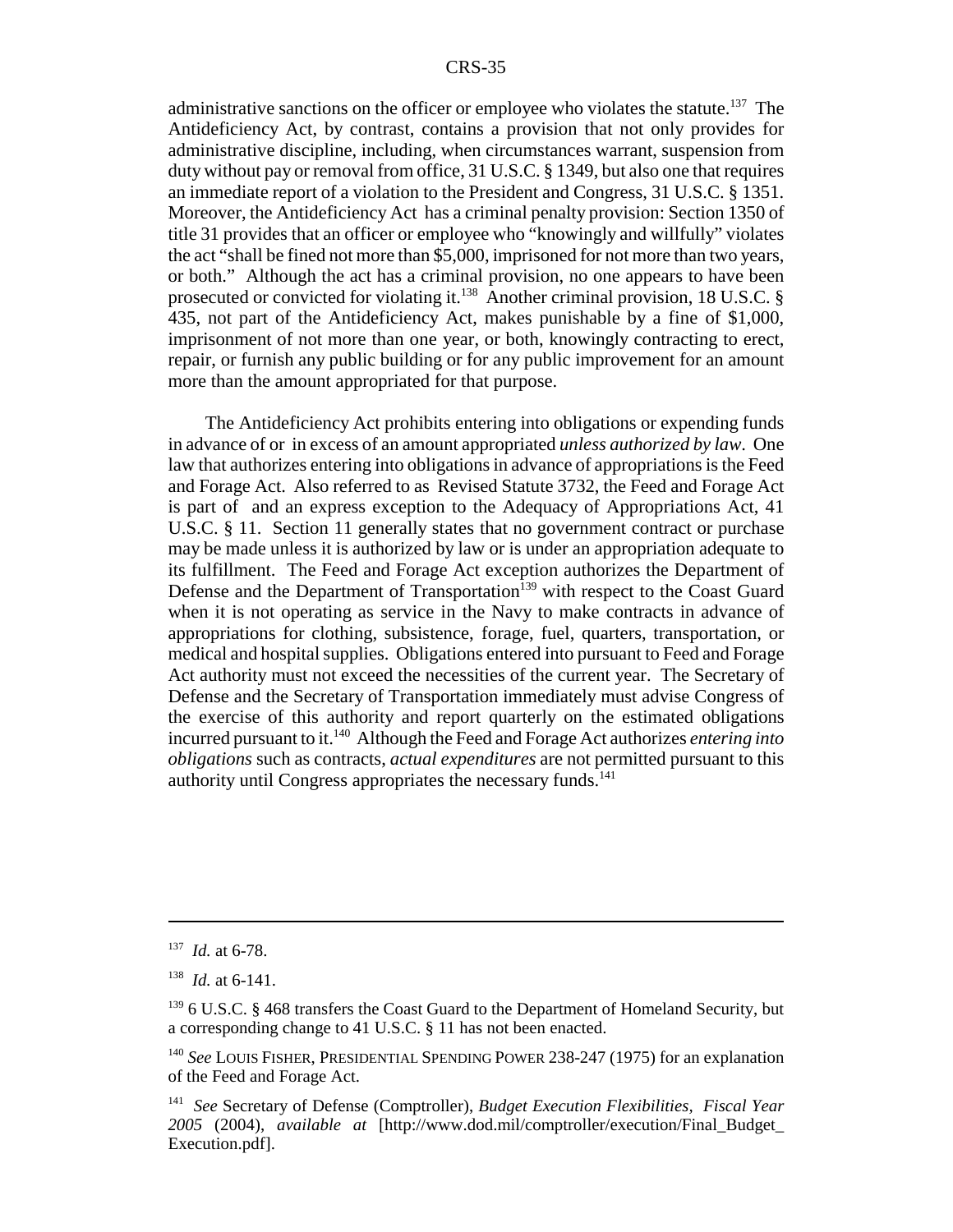## **Redeployment from Iraq: Provisions in the Vetoed Supplemental**

On May 1, 2007, President George W. Bush vetoed the U.S. Troop Readiness, Veterans' Care, Katrina Recovery, and Iraq Accountability Appropriations Act, H.R.  $1591<sup>142</sup>$  In his veto message, the President said that the bill was objectionable because it would set an arbitrary date to begin withdrawing American forces from Iraq and would micromanage commanders in the field by restricting their ability to fight. He also objected to the inclusion of billions of dollars of spending and other provisions not related to the war. Finally, he asserted that the bill was unconstitutional because it "purport[ed] to direct the conduct of operations of war in a way that infringes upon the powers vested in the presidency by the Constitution, including as commander in chief of the Armed Forces."<sup>143</sup> The next day, the House of Representatives, by a vote of 222 to 203 — two-thirds not voting in the affirmative — failed to override the veto. $144$ 

**Criteria Relating to Troops.** Section 1901 of H.R. 1591, had it become law, would have provided that none of the funds appropriated or made available in the supplemental appropriations bill or in any other act could be used to deploy any armed forces unit unless the chief of the military department concerned certified in writing to the Committees on Appropriations and the Committees on Armed Services in advance of deployment that the unit was "fully mission capable" (i.e., "capable of performing assigned mission essential tasks to prescribed standards under the conditions expected in the theater of operations, consistent with the guidelines set forth in the Department of Defense readiness reporting system"). The President would have had the authority to waive the capability requirement on a unit-by-unit basis if he certified in writing to the appropriate committees that deploying a unit that is not fully mission-capable were required for reasons of national security and transmitted a report detailing the reason or reasons.

Under section 1902, no funds appropriated or made available in the supplemental or in any other act would have been permitted to be obligated or expended to initiate developing, to continue developing, or to execute any order that would have the effect of extending the deployment of any Army, Army Reserve, or

 $142$  The House agreed to its version of H.R. 1591 by a vote of 218 to 212 on March 23, 2007. 153 CONG. REC. H2999 (daily ed. March 23, 2007). On March 29, 2007, the Senate agreed to its version of H.R. 1591 by a vote of 51 to 47. 153 CONG. REC. S4093 (daily ed. March 29, 2007). The House agreed to the conference report to accompany H.R. 1591 on April 25, 2007, by a vote of 218 to 208. 153 CONG. REC. H4157-H4158 (daily ed. April 25, 2007). See 153 CONG. REC. H3823 (daily ed. April 24, 2007) for a reprint of the conference report, H.Rept. 110-107. The Senate agreed to the conference report on April 26, 2007, by a vote of 51 to 46. 153 CONG. REC. S5153 (daily ed. April 26, 2007). For a comprehensive discussion of H.R. 1591 and the status of followup legislation, see CRS Report RL33900, *FY2007 Supplemental Appropriations for Defense, Foreign Affairs, and Other Purposes*, by Stephen Daggett, Amy Belasco, Pat Towell, Susan B. Epstein, Connie Veillette, Curt Tarnoff, Rhoda Margesson, and Bart Elias.

<sup>&</sup>lt;sup>143</sup> See 153 CONG. REC. H4315 (daily ed. May 2, 2007) for a reprint of the veto message.

<sup>144</sup> *Id.* at H4326.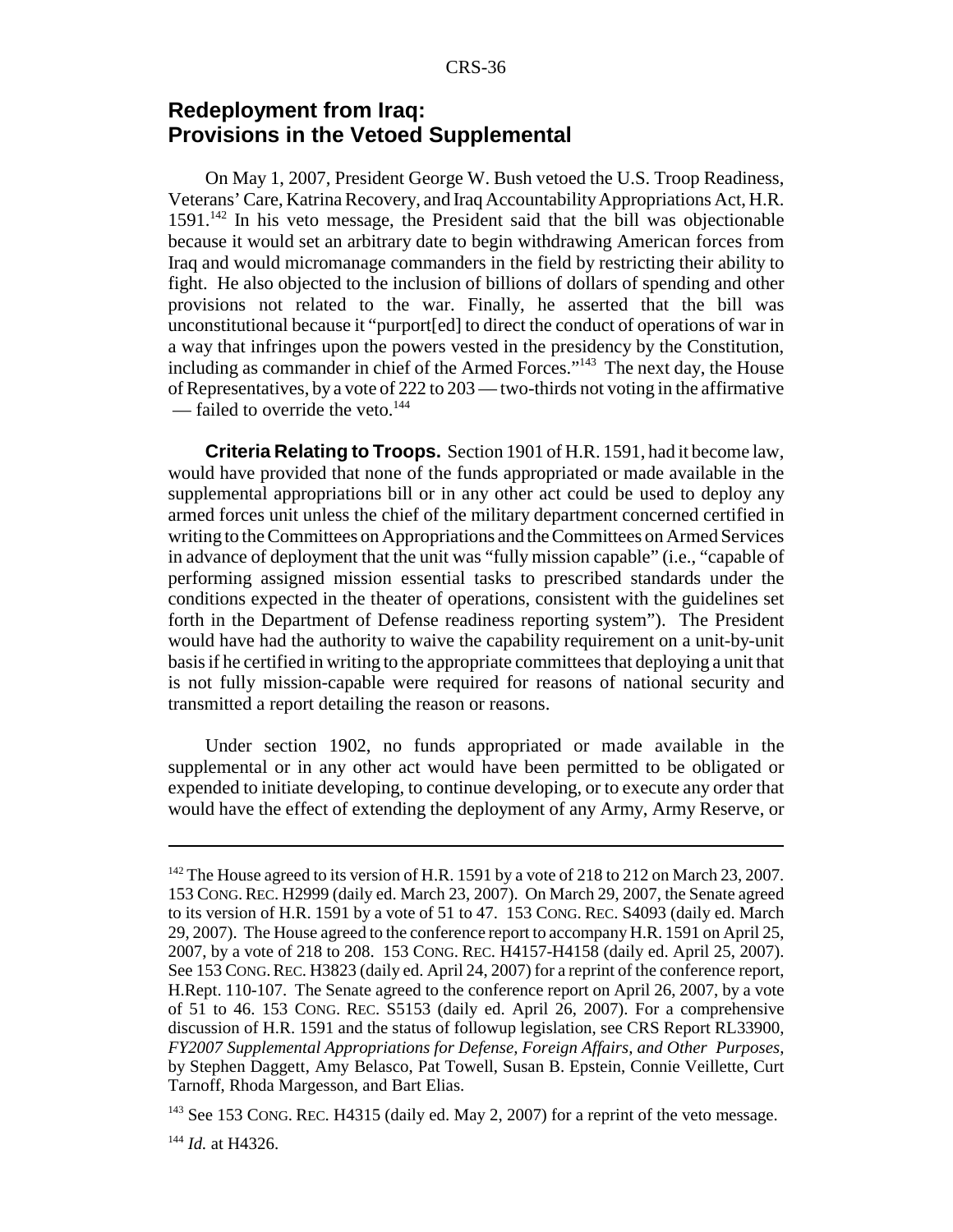Army National Guard unit beyond 365 days or of any Marine Corps or Marine Corps Reserve unit beyond 210 days. This limitation was not to be construed to require force levels in Iraq to be decreased below the total U.S. force levels in Iraq prior to January 10, 2007. The President would have had the authority to waive this limitation on a unit-by-unit basis by certifying in writing national security reasons and reporting details to the Committees on Appropriations and the Committees on Armed Services.

Pursuant to section 1903, no funds in the supplemental or in any other act were to be available for deploying Army, Army Reserve, or Army National Guard units for Operation Iraqi Freedom if such unit had been deployed within the previous 365 days, or for deploying any Marine Corps or Marine Corps Reserve unit if such unit had been deployed within the previous 210 days. This limitation was not to be construed to require force levels in Iraq to be decreased below the levels in that country prior to January 10, 2007. Like the limitations in sections 1901 and 1902, this one would have been subject to waiver by the President on a unit-by unit basis under the certification and notification procedures prescribed in the earlier limitations.

**Benchmarks for Iraqi Government and Dates for Redeployment.** Section 1904 modified House and Senate language relating to Iraqi benchmarks and timetables. It would have required the President by July 1, 2007, to make and report to Congress determinations relating to progress that the government of Iraq is making in meeting benchmarks taken from the House and Senate bills. The President's inability to make any of the determinations relating to the benchmarks was to have resulted in the commencement of troop redeployment from Iraq no later than July 1, 2007, with a goal of completing redeployment within 180 days. If the President were able to make the determinations, the Secretary of Defense would have been required to commence redeploying forces from Iraq not later than October 1, 2007, with a goal of completing redeployment within 180 days. In either case, funds appropriated or otherwise made available in the bill or any other act were to be immediately available to plan and execute a safe and orderly redeployment of the Armed Forces from Iraq.

Section 1904(a) of H.R. 1591 would have directed the President to determine and report findings to Congress on or before July 1, 2007, that relate to several matters including whether the Iraqi government —

- has given U.S. and Iraqi forces authority to pursue all extremists and is making substantial progress in delivering Iraqi forces to Baghdad and protecting them from political interference;
- is making substantial progress in meeting its commitment to pursue reconciliation initiatives, including enacting a hydro-carbon law, adopting legislation for conducting provincial and local elections, reforming current laws governing the de-Baathification process, amending the Iraqi constitution, and allocating Iraqi revenues for reconstruction projects;
- is making, with U.S. armed forces, substantial progress in reducing the level of sectarian violence in Iraq; and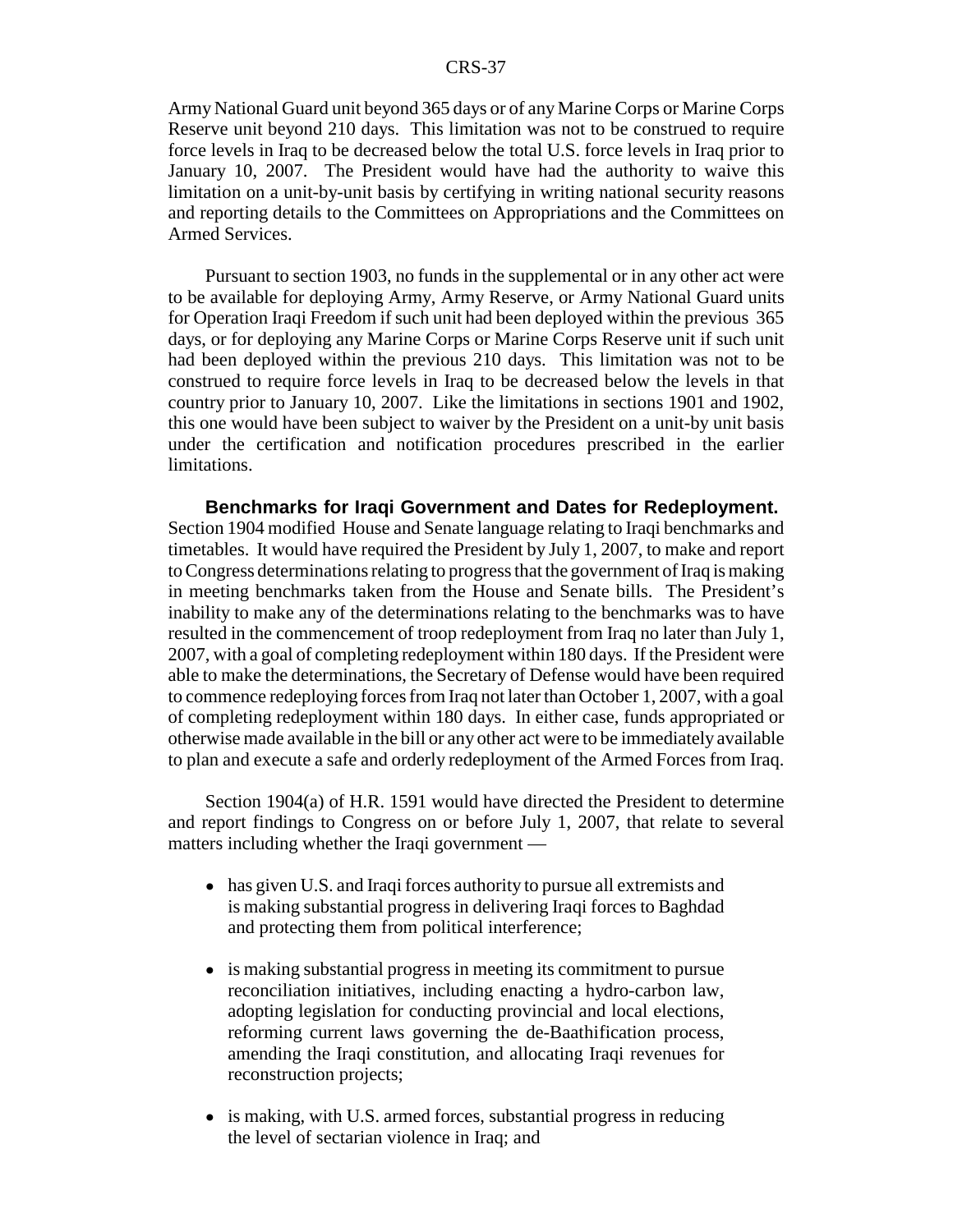• is ensuring the rights of minority political parties in the Iraqi Parliament are protected.

Under section 1904(e), after the conclusion of the 180-day redeployment period specified above, the Secretary of Defense would not be permitted to deploy or maintain members of the U.S. armed forces for any purpose other than the following:

- ! protecting American diplomatic facilities and American citizens, including U.S. armed forces;
- serving in roles consistent with customary diplomatic positions;
- engaging in targeted special actions limited in duration and scope to killing or capturing members of al-Qaeda and other terrorist organizations with global reach; or
- training members of the Iraqi security forces.

Section 1904(f) would have required that 50% of funds for assistance to Iraq under the headings "Economic Support Fund" and "International Narcotics Control and Law Enforcement" was to be withheld from obligation until the President had made a determination that the government of Iraq has met certain benchmarks.

Finally, Section 1904(h) would have required that, beginning on September 1, 2007, and every 60 days thereafter, the Commander of the Multi-National Forces, Iraq, and the U.S. Ambassador to Iraq were jointly to submit to Congress a report describing and assessing in detail the progress that the government of Iraq is making regarding benchmarks listed in section 1904(a).

**Other Restrictions.** Section 1311 would have prohibited the use of funds in the supplemental or in any other act to establish any military installation or base for the permanent stationing of U.S. military forces in Iraq or to exercise U.S. control over oil revenues in Iraq. Section 1312 would have denied authority to use funds in the supplemental to contravene several conventions and laws, including the United Nations Convention Against Torture and Other Cruel, Inhuman or Degrading Treatment or Punishment and 18 U.S. Code section 2340A. This limitation also applied to renditions. Section 1313 contained a requirement for the Secretary of Defense, within 30 days of enactment and every 90 days thereafter, to submit to the congressional defense committees a classified report assessing the individual transition readiness of units of Iraqi and Afghan security forces.

## **Provisions from the Enacted Supplemental, P.L. 110-28**

The House and Senate agreed to H.R. 2206, the U.S. Troop Readiness, Veterans' Care, Katrina Recovery, and Iraq Accountability Act Appropriations Act, P.L. 110-28, on May 24, 2007,<sup>145</sup> and the President signed it on May 25. This act

<sup>&</sup>lt;sup>145</sup> The House divided the question and held two votes; the first one on \$10.8 billion in (continued...)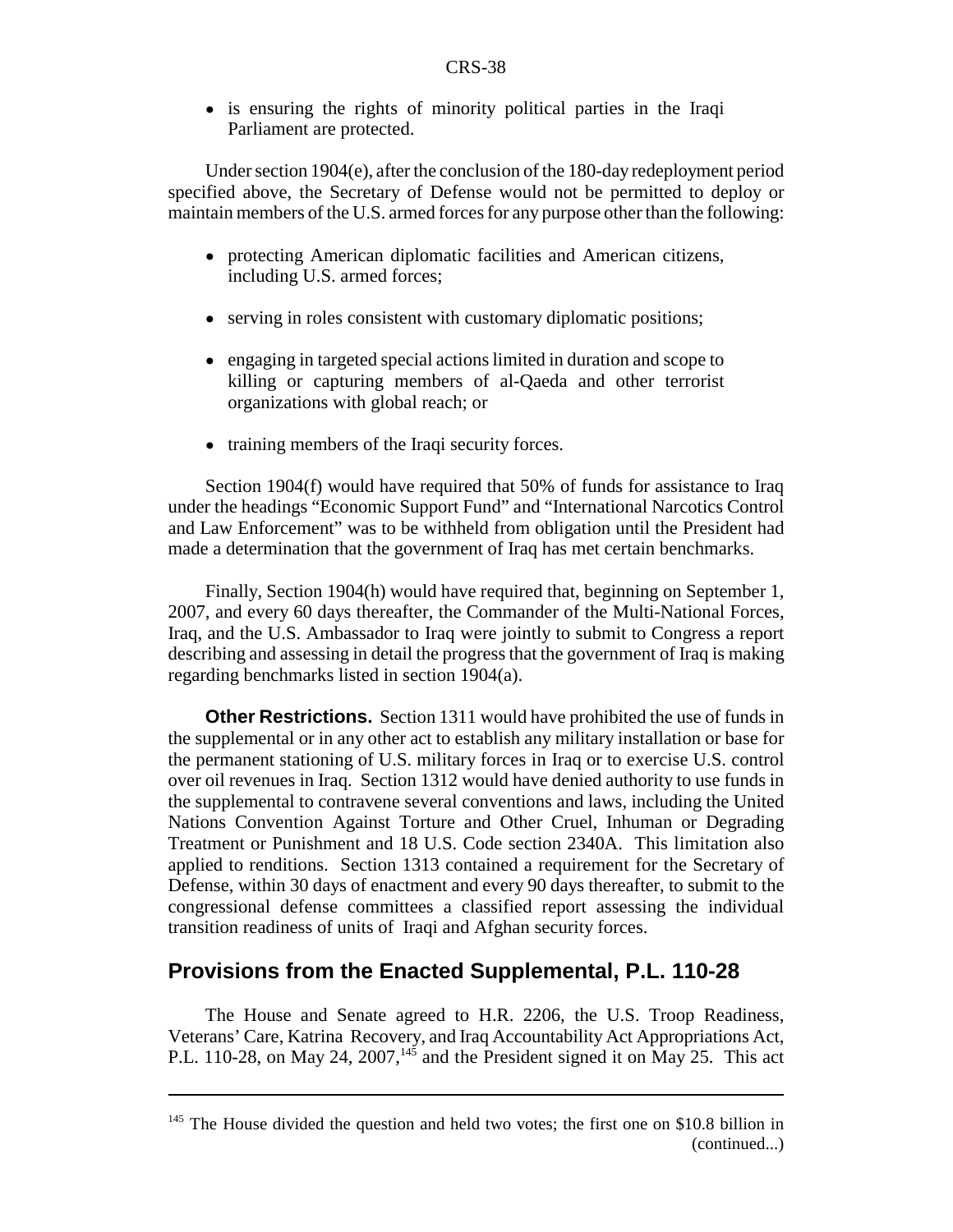provides supplemental funding through September 30, 2007, with no timetable for withdrawing troops. Section 1314 contains the major provisions relating to Iraq; it establishes 18 political and security benchmarks for the Iraqi government to meet. These benchmarks, similar to those that were included in the vetoed H.R. 1591, include enacting and implementing legislation on de-Baathification and on ensuring equitable distribution of hydrocarbon resources, increasing the number of Iraqi security forces units capable of operating independently, and allocating \$10 billion in Iraqi revenues for reconstruction projects, including delivering essential services, on an equitable basis.

The President is required to submit reports to Congress by July 15, 2007, and by September 15, 2007, on whether the Iraqi government is making sufficient progress in achieving these benchmarks. Obligation of reconstruction assistance to Iraq in the Economic Support Fund, about \$1.6 billion, is prohibited unless the President certifies in both reports that Iraq is making progress on all the benchmarks or waives this requirement with a detailed rationale. The act requires an assessment of progress by the Iraqi government in meeting the benchmarks from the Government Accountability Office and an assessment of combat readiness of Iraqi security forces from an independent private sector entity selected by the Department of Defense.

P.L. 110-28 does not include criteria relating to United States forces including mission readiness, periods between deployments, and duration of deployments, which were a part of the vetoed H.R. 1591 and could have been waived on a unit-byunit basis by the President for national security reasons.

An earlier version of H.R. 2206, passed by the House, would have split the total amount into two portions. The first portion, about \$47.6 billion, would have been available immediately to fund about two additional months of military operations. The second portion, about \$53.2 billion, would have been available only if the President on or before July 13, 2007, submitted a report to Congress detailing progress of the Iraqi government in meeting political and security benchmarks, similar to those that were included in the vetoed H.R. 1591, and a joint resolution of approval was enacted into law.<sup>146</sup> The Senate passed on May 17, 2007, a version of H.R. 2206 that expressed the sense of Congress in support of United States forces and requested a conference with the House.<sup>147</sup> The House earlier rejected by a vote

 $145$  (...continued)

congressional additions to the request by the Department of Defense passed by a vote of 348 to 73, and the second one on \$88.5 billion requested by DOD passed by a vote of 280 to 142. See 153 CONG. REC. H5909-5911 (daily ed. May 25, 2007, which continued proceedings of May 24) for these votes and 153 CONG.REC. H5776-H5800 and H5801-5805 (daily ed. May 25, 2007) for the text of the first and second amendments, respectively. The Senate agreed to H.R. 2206 by a vote of 80 to 14. 153 CONG. REC. S6823 (daily ed. May 24, 2007).

<sup>&</sup>lt;sup>146</sup> The House agreed to its May 10 version of H.R. 2206 by a vote of 221 to 205. See 153 CONG.REC. H4831-H4854 and H4866-H4867 (daily ed. May 11, 2007) for the text and vote on H.R. 2206, respectively.

 $147$  The Senate agreed to its May 17 version of H.R. 2206 by a vote of 94 to 1. See 153 CONG. REC. S6218-6219 (daily ed. May 17, 2007) for the text and vote on H.R. 2206, (continued...)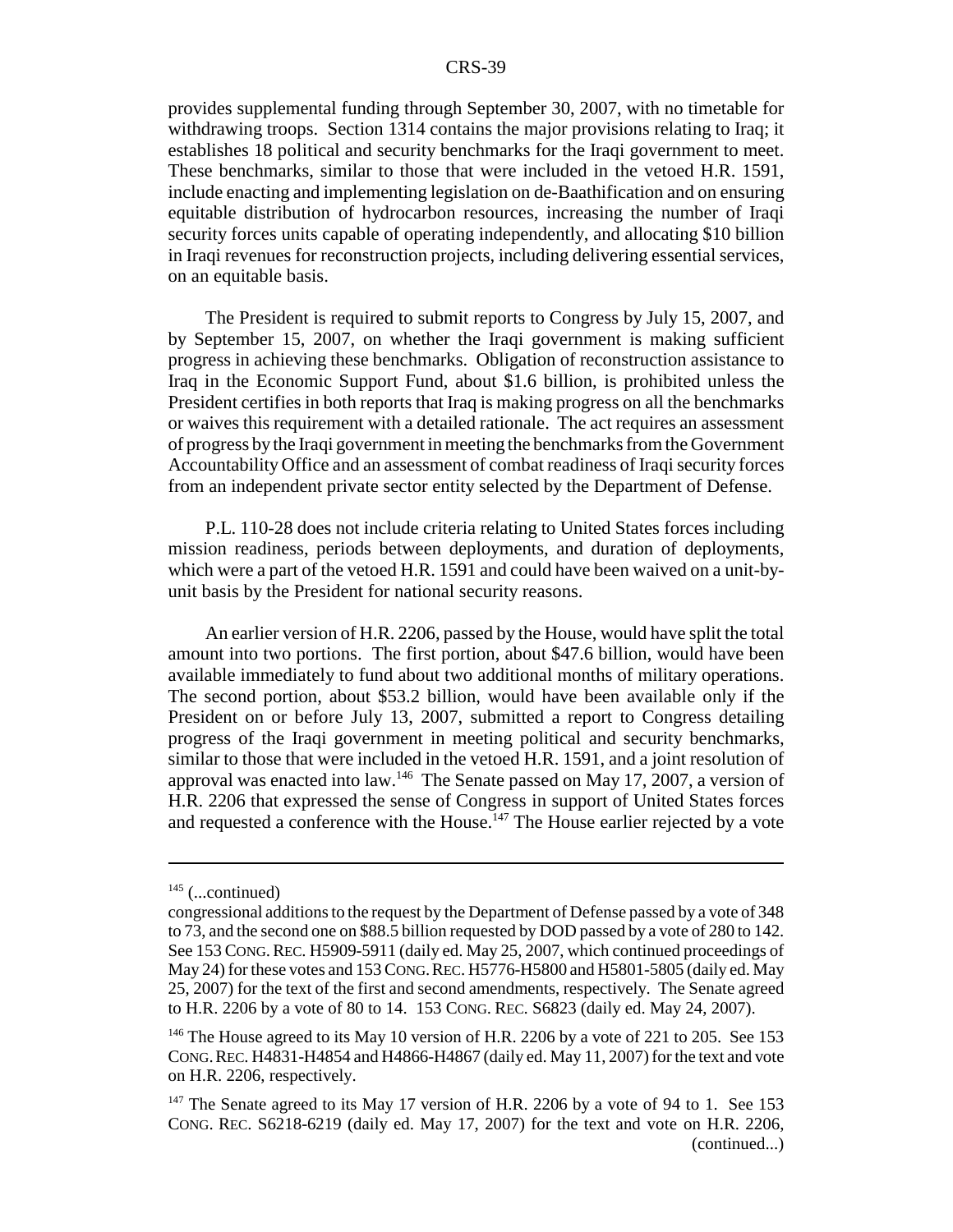of 171 to 255 H.R. 2337, a bill to require the Department of Defense to redeploy service members and contractors from Iraq within 180 days.<sup>148</sup>

The rule reported by the Committee on Rules which provided for consideration of H.R. 2206 in the House of Representatives, H.Res. 486,  $110^{th}$  Cong.,  $1^{st}$  Sess., makes in order as an amendment the text of H.R. 2451, which requires withdrawing most United States forces from Iraq by June 28, 2008, when the House considers supplemental appropriations for military operations in Iraq or Afghanistan for FY2008.149

## **Provisions from the Consolidated Appropriations Act, P.L. 110-161**

The Senate on December 18, 2007,<sup>150</sup> and the House the following day<sup>151</sup> passed H.R. 2764, the Consolidated Appropriations Act, 2008 (P.L. 110-161), <sup>152</sup> which the President signed on December 26, 2007. The act provides \$70 billion in supplemental appropriations for military activities in Iraq. Language requiring redeployment of U.S. armed forces from Iraq is not included, but Section 609 of Division L of the act mandates that the Secretary of Defense should report to Congress on progress toward stability in Iraq within 60 days after enactment and every 90 days thereafter. The Secretary's reports should address several matters including measures of political stability, primary indicators of the degree of security in Iraq, estimated strength of the insurgency, criteria for assessing capabilities and readiness of Iraqi military forces and police, and an assessment of U.S. military requirements, including planned force rotations through the end of calendar year 2008. The supplemental funds for these military activities and the report requirement were part of a floor amendment that the Senate agreed to by a vote of 70 to 25 on December 18.<sup>153</sup>

Earlier that day, the Senate rejected an amendment that would have expressed the sense of the Senate that the missions of U.S. armed forces in Iraq should change to more limited ones announced by the President in a September 13, 2007, address to the nation — counterterrorism operations; training, equipping, and supporting Iraqi forces; and the necessary mission of force protection, with the goal of completing that

150 153 CONG. REC. S15888 (daily ed. Dec. 18, 2007).

151 153 CONG. REC. H16913 (daily ed. Dec. 19, 2007).

 $147$  (...continued)

respectively.

<sup>&</sup>lt;sup>148</sup> See 153 CONG. REC. H4796 and H4807 (daily ed. May 10, 2007) for the text and vote on H.R. 2337, respectively.

 $149$  The House agreed to H.Res. 438 by a vote of 218 to 201. See 153 CONG. REC. H 5730 and 5748 for the text and vote on H.Res. 438, respectively.

<sup>152</sup> See CRS Report RL34278, *FY2008 Appropriations for Global War on Terror Military Operations, International Affairs, and Other Purposes*, by Stephen Daggett, Coordinator, for more information.

<sup>153 153</sup> CONG. REC. S15927 and S15860-S15861 (daily ed. Dec. 18, 2007) for the text and vote, respectively.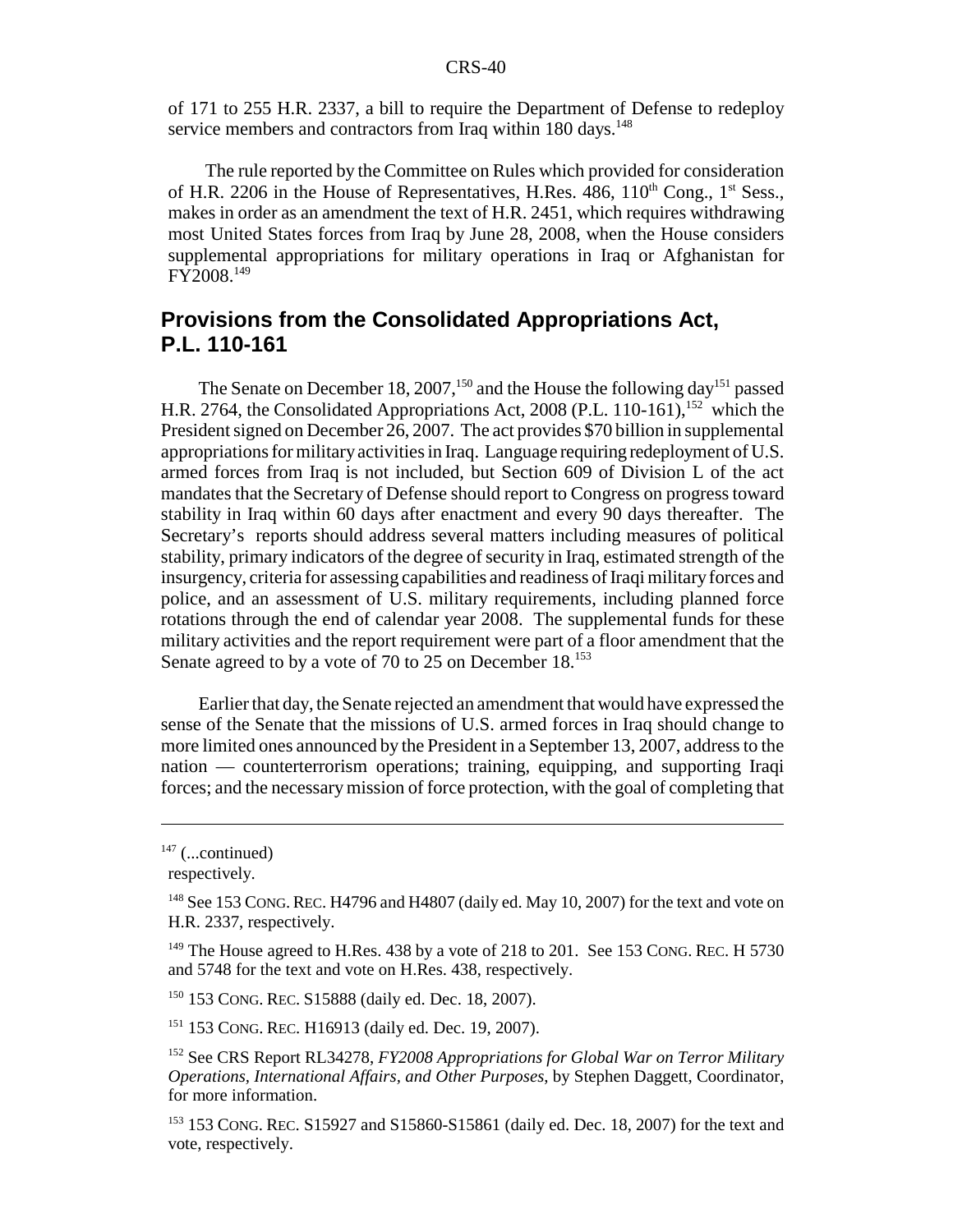transition by the end of 2008. The vote was 50 to 45, with 60 votes required for passage.154 An amendment that would have directed the President to commence redeploying U.S. armed forces from Iraq within 90 days after enactment and prohibited funding continued deployments in Iraq after nine months from the enactment date except for limited missions also did not pass by a vote of  $24$  to  $71$ .<sup>155</sup> Because these amendments did not get 60 votes, they were withdrawn under the terms of the unanimous consent agreement.

On November 14, 2007, the House by a vote of 218 to 203 and 1 present passed H.R. 4156, the Orderly and Responsible Iraq Redeployment Appropriations Act, 2008,156 that would have provided \$50 billion in supplemental funds for military activities in Iraq. A provision would have directed the President within 30 days after enactment to commence an immediate and orderly redeployment of U.S. armed forces from Iraq with a goal of completing a transition to a limited presence and missions not later than December 15, 2008. After concluding the transition, the Secretary of Defense would have been able to deploy or maintain U.S. armed forces in Iraq only to protect U.S. diplomatic facilities, U.S. armed forces, and American citizens; to conduct limited training, equipping, and providing logistical support to Iraqi security forces; and to engage in targeted counterterrorism operations against al-Qaeda, al-Qaeda infiltrated groups, and other terrorist organizations in Iraq.

Other provisions of House-passed H.R 4156 would have prohibited using funds for any treatment or technique not authorized in the Army Field Manual or in contravention of some statutes enacted to implement the U.N. Convention Against Torture and denied funds to deploy any U.S. armed forces unit to Iraq unless the President certified it as fully mission capable or waived the certification requirement for national security reasons. They also would have mandated reports on plans to achieve the transition of the U.S. mission in Iraq, on performance measures for military and political stability in Iraq, and on a comprehensive regional stability plan for the Middle East.

The Senate on November 16, 2007, rejected a motion to close further debate on a motion to proceed to H.R. 4156 by a vote of 53 to 45, with 60 needed for passage.<sup>157</sup>

## **IV. Limiting Deployment of Military Personnel**

The Constitution accords Congress with ample authority to regulate the use of military personnel. Among other things, Congress is designated with the power "To raise and support Armies;" "To provide and maintain a Navy;" "To make Rules for the Government and Regulation of the land and naval Forces;" and "To provide for organizing, arming, and disciplining, the Militia, and for governing such Part of them

<sup>&</sup>lt;sup>154</sup> *Id.* at S15929 and S15860 for the text and vote, respectively.

<sup>&</sup>lt;sup>155</sup> *Id.* at S15845 and S15853 for the text and vote, respectively.

 $156$  See 153 CONG. REC. H13917 and 13943 (daily ed. Nov. 14, 2007) for the text and vote, respectively.

<sup>&</sup>lt;sup>157</sup> 153 CONG. REC. S14591 (Nov. 16, 2007).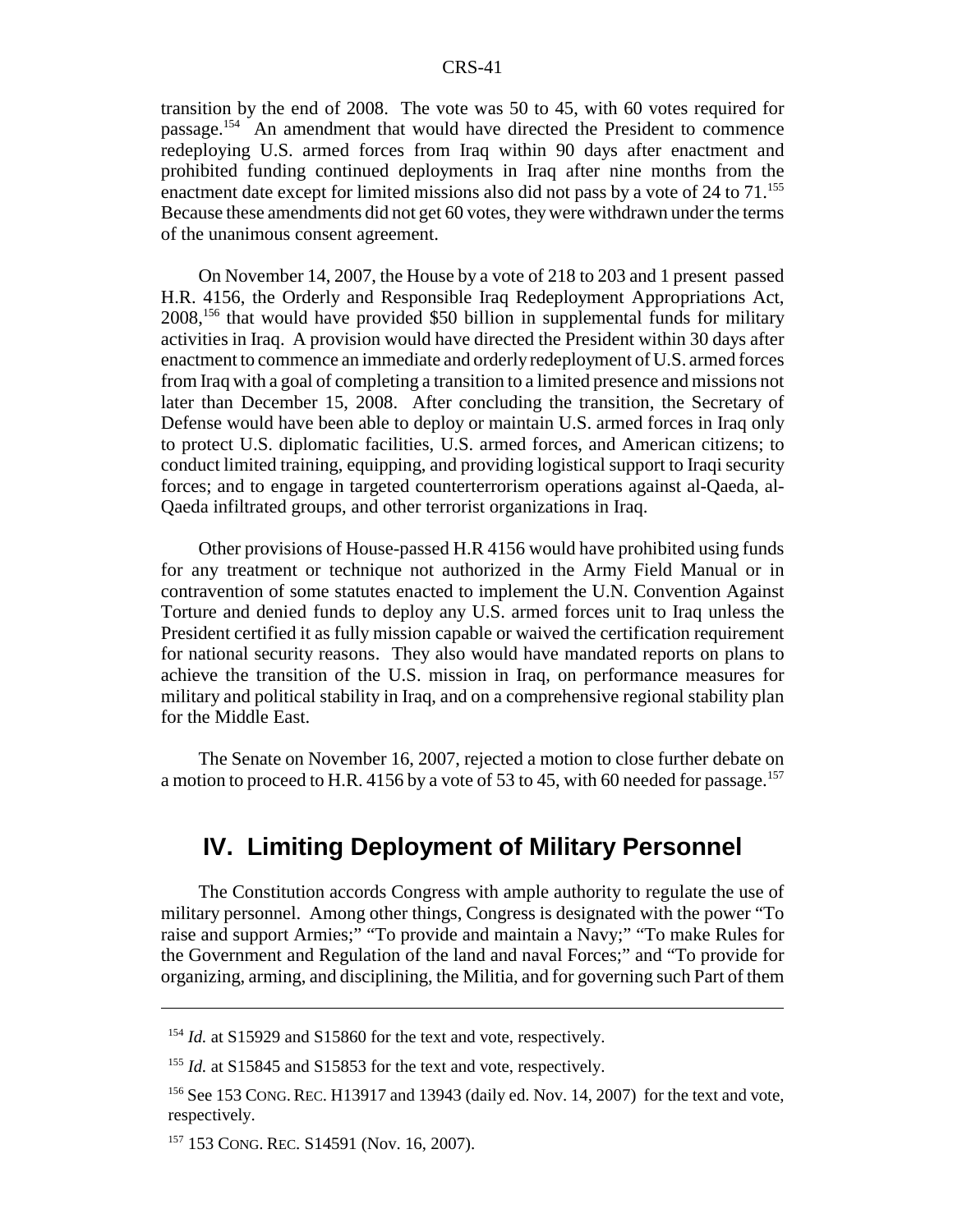as may be employed in the Service of the United States."<sup>158</sup> In the 110<sup>th</sup> Congress, several legislative proposals have been introduced that would limit the deployment of certain military personnel to Iraq.<sup>159</sup> Some have argued that congressional action limiting the use of particular troops during wartime would, at least in certain circumstances, infringe upon the President's authority as commander in chief to conduct a military campaign in a manner that he deems appropriate.<sup>160</sup>

As a matter of historical practice, Congress has occasionally imposed limitations and other requirements on the deployment of U.S. troops, including during wartime. These limitations have been effectuated either through the statutory prohibition on the use of military personnel for a particular purpose, or via the denial of appropriations in support of a particular operation. The following are examples in which Congress has limited the President's ability to use particular military personnel for certain purposes:

- **1915** The Army appropriations act restricted Army tours of duty in the Philippines to two years and tours in the Canal Zone to three years, unless the servicemember requested otherwise or in cases of insurrection or actual or threatened hostilities.<sup>161</sup> The restriction was amended in 1934 to provide for two-year tours and in both areas as well as certain other foreign duty stations.<sup>162</sup> The restriction was repealed in 1945,<sup>163</sup> and replaced with a requirement for the Secretary of Defense to report twice annually to the Armed Services committees regarding regulations governing the lengths of tours of duty for the Army and Air Force outside the continental United States.
- **1933** The Treasury and Post Office Appropriation Act for FY1934,<sup>164</sup> provided that "Assignments of officers of the Army, Navy, or Marine Corps to permanent duty in the Philippines, on the

<sup>158</sup> U.S. CONST. art. I, § 8.

<sup>159</sup> *See, e.g.,* H.R. 1591 (as passed by both Houses and vetoed by the President) , §§ 1902- 1903 (limiting deployment of U.S. troops to Iraq); S.Amdt. 2012 to H.R. 1585 (requiring minimum periods between deployment for units and members of the armed forces for Operation Iraqi Freedom and Operation Enduring Freedom); H.R. 1234 (barring funds from being appropriated for further deployment of U.S. military personnel to Iraq); S. 670 (limiting funds for deployment of additional U.S. troops to Iraq unless Secretary of Defense certifies that troops are adequately trained and prepared).

<sup>160</sup> *See* Rivkin and Casey, *supra* note 4 ("Congress cannot, in other words, act as the president's puppet master, and so long as currently authorized and appropriated funding lasts, the president can dispatch additional troops to Iraq with or without Congress's blessing.").

<sup>161 38</sup> Stat. 1078.

<sup>&</sup>lt;sup>162</sup> P.L. 73-266, 48 Stat. 815, 816.

<sup>163</sup> P.L. 80-436, 62 Stat. 70-71.

<sup>&</sup>lt;sup>164</sup> 47 Stat. 1516, § 12.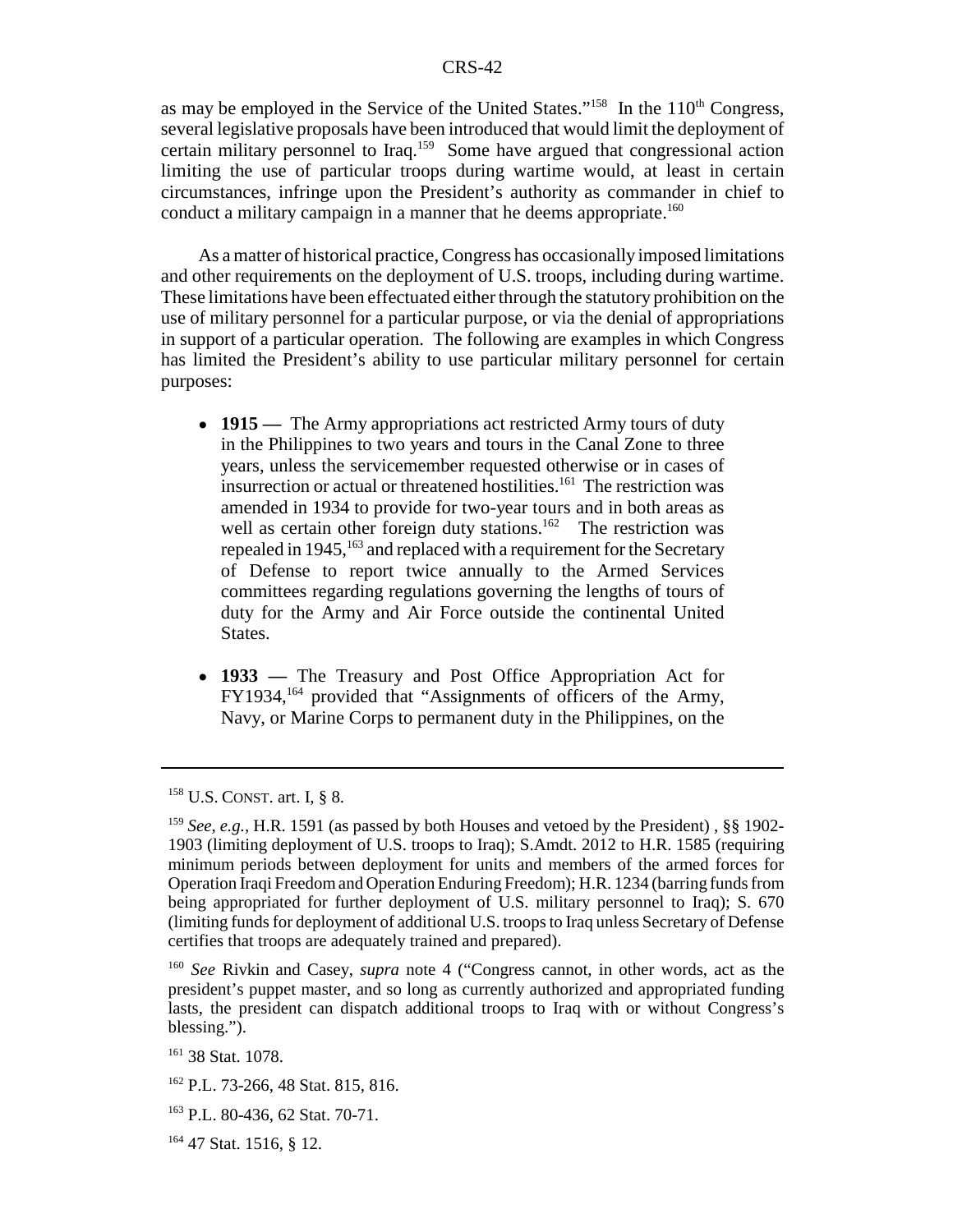Asiatic Station, or in China, Hawaii, Puerto Rico, or the Panama Canal Zone shall be for not less than three years. No such officer shall be transferred to duty in the continental United States before the expiration of such period unless the health of such officer or the public interest requires such transfer, and the reason for the transfer shall be stated in the order directing such transfer."

- **1940** The Selective Training and Service Act of 1940 provided that "Persons inducted into the land forces of the United States under this Act shall not be employed beyond the limits of the Western Hemisphere except in the Territories and possessions of the United States, including the Philippine Islands."165
- **1945** In an act extending the Selective Training and Service Act until the end of World War II, as determined by the earlier of dates proclaimed by the President or by concurrent resolution by both Houses of Congress, provided that no inductee under the age of nineteen "shall be ordered into actual combat service until after he has been given at least six months of [appropriate] military training...."<sup>166</sup>
- **1948** The Selective Service Act of 1948 provided that eighteenand nineteen-year old enlistees for one-year tours could not be assigned to land bases outside the continental United States.<sup>167</sup>
- **1951** The Universal Military Training and Service Act of 1951 required inductees, enlistees, and other persons called to active duty to receive at least four months' "full and adequate" training prior to deployment overseas, and prohibited the expenditure of funds to transport or maintain a servicemember overseas in violation of the provision.168
- **1956** 10 U.S.C. § 6015 prohibited assignment of female servicemembers to duty on combat aircraft and all vessels of the Navy.<sup>169</sup> 10 U.S.C.  $\S$  6018 prohibited the assignment of Navy 10 U.S.C.  $\S$  6018 prohibited the assignment of Navy officers to shore duty not explicitly authorized by law.170
- **1985** The National Defense Authorization Act, 1985 prohibited the expenditure of funds to support an end strength of U.S. Armed Forces personnel stationed in NATO countries above a level of

- 166 P.L. 79-54, § 2, 59 Stat. 166-67.
- 167 P.L. 80-759, § 4(h), 62 Stat. 604, 608.
- 168 P.L. 82-51, § 1(d), 65 Stat. 75, 78.
- 169 70A Stat. 375-76.
- <sup>170</sup> 70A Stat. 376.

<sup>165</sup> P.L. 76-783, § 3(e), 54 Stat. 885, 886.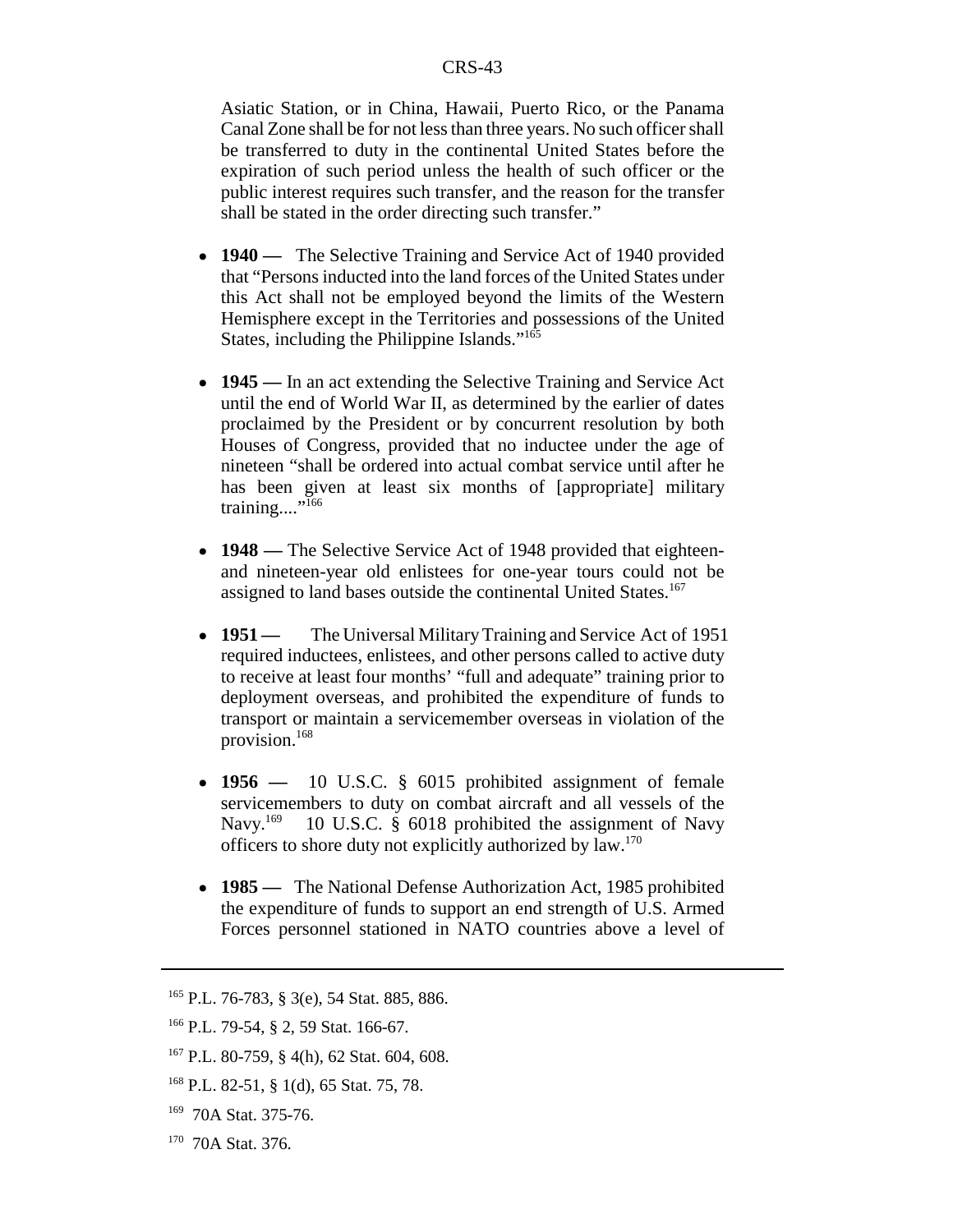$326,414$ <sup>171</sup> The measure was later modified to reduce the level further but to provide waiver authority to the President to increase the force level to up to 311,855, upon notification to Congress, if he determined the national security interests required exceeding the ceiling.172

• **1992** — The National Defense Authorization Act for FY1992 prohibited the use of appropriated funds to support an end strength level of members of the Armed Forces of the United States assigned to permanent duty ashore in nations outside the United States at any level in excess of 60 percent of the end strength level of such members on September 30, 1992, with exceptions in the event of declarations of war or emergency.<sup>173</sup>

The precise scope of Congress's ability to limit the deployment of U.S. military forces has not been ruled upon by the courts, and it is therefore unclear whether legislative measures limiting the use of particular military personnel during wartime would ever be deemed to be an unconstitutional infringement upon the President's authority as Commander in Chief.<sup>174</sup> Nonetheless, historical practice suggests that, at least in some circumstances, Congress may oblige the President to comply with certain requirements on the deployment of particular military personnel, including during periods of armed conflict.

## **Analysis and Conclusion**

Much of the historical debate over war powers has taken place in the context where a President has initiated the use of military force with ambiguous or no congressional authorization, which is not the case here. There is no obvious reason, however, to suppose that Congress's constitutional power to limit hostilities depends on whether the hostilities were initiated with Congress's express approval at the outset.175 Likewise, it does not seem consistent to suggest that Congress's authority to limit the scope of hostilities may be exercised validly only at the initiation of hostilities, without opportunity for changing course once troops are engaged.

In modern times, federal courts have been reticent to decide cases involving war powers on the merits,<sup>176</sup> including those involving appropriations measures.<sup>177</sup>

<sup>&</sup>lt;sup>171</sup> 98 P.L. 525, § 1002(c)(1), 98 Stat. 2575.

<sup>&</sup>lt;sup>172</sup> P.L. 101-510, 104 Stat. 1546 (1990).

<sup>173</sup> P.L. 102-484, § 1302, 106 Stat. 2545.

 $174$  For example, some have suggested that Congress could not bar the President from using military force to respond to a foreign invasion. *See* Sidak, *supra* note 85, at 51-55.

<sup>175</sup> *See* Tiefer, *supra* note 4, at 310-12 (outlining possible arguments for differentiating between authorized and unauthorized wars).

<sup>176</sup> *See* Jonathan L. Entin, *The Dog That Rarely Barks: Why the Courts Won't Resolve the* (continued...)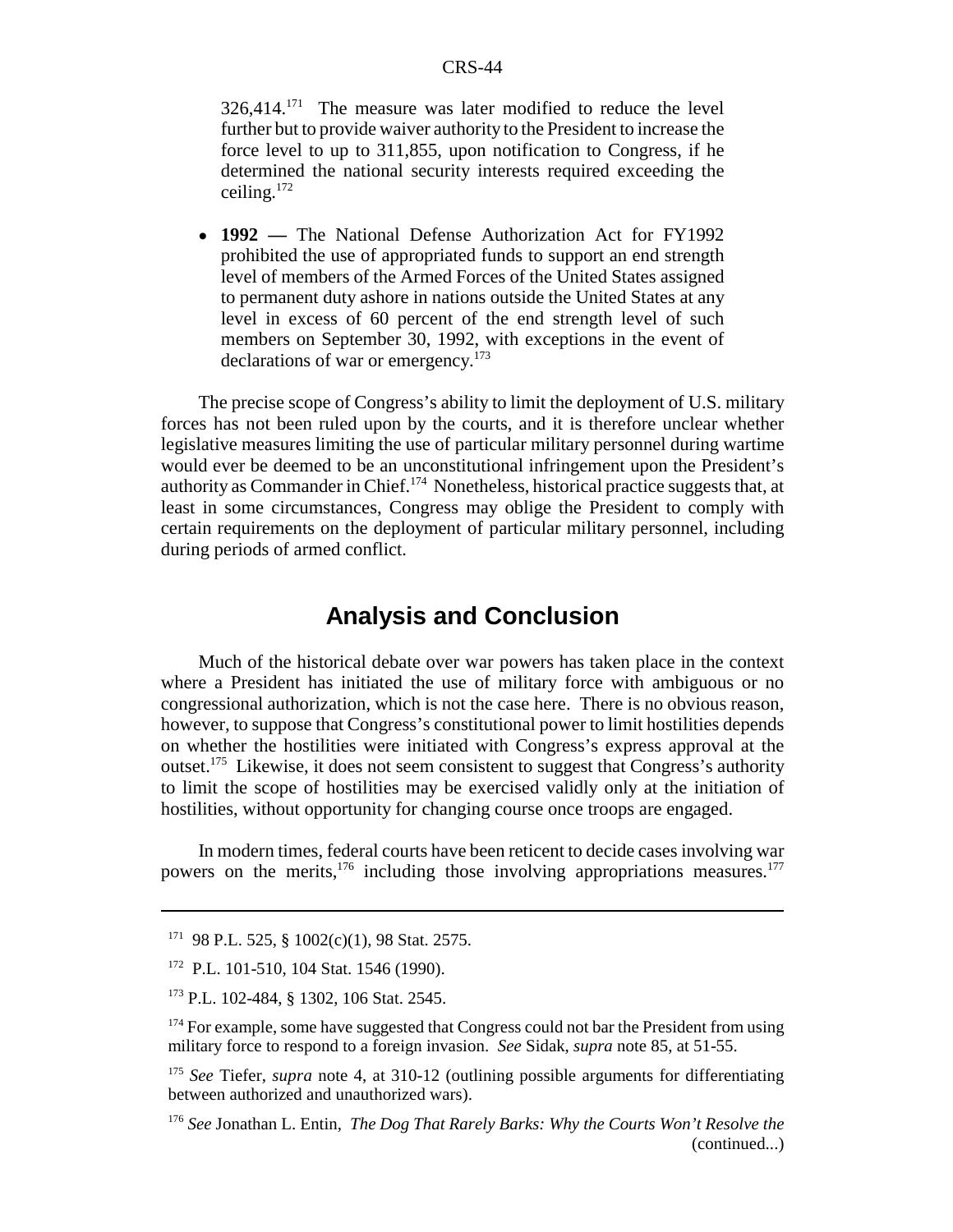However, in discussing whether a particular challenge raises non-justiciable political questions involving matters textually committed to the political branches by the Constitution, $178$  courts have generally reiterated the understanding of a shared allocation of war powers.179 That is, it is generally agreed that Congress cannot "direct campaigns," but that Congress can regulate the conduct of hostilities, at least to some degree, and that Congress can limit military operations without the risk of a presidential veto by refusing to appropriate funds.

In 1970, in response to a challenge related to the Vietnam conflict, a federal district court<sup>180</sup> expanded on the theme of congressional authority, with particular reference to Congress's appropriations power:

The power to commit American military forces under various sets of circumstances is shared by Congress and the Executive.... The Constitutional expression of this arrangement was not agreed upon by the Framers without considerable debate and compromise. A desire to facilitate the independent functioning of the Executive in foreign affairs and as commander-in-chief was tempered by a widely shared sentiment opposing the concentration of unchecked military power in the hands of the president. Thus, while the president was designated commander-in-chief of the armed forces, Congress was given the power to declare war. However, it would be shortsighted to view Art. I, § 8, cl. 11 as the only limitation upon the Executive's military powers.... [I]t is evident that the Founding Fathers envisioned congressional power to raise and support

 $178$  Baker v. Carr, 369 U.S. 186, 211-12 (1962) (noting that justiciability of a foreign affairs matter is determined "in terms of the history of its management by the political branches, of its susceptibility to judicial handling in the light of its nature and posture in the specific case, and of the possible consequences of judicial action"); Powell v. McCormack, 395 U.S. 486, 521 (1969)(making "a textually demonstrable constitutional commitment of the issue to a coordinate political department" the dominant factor for determining justiciability).

 $179$  Massachusetts v. Laird, 451 F.2d 26, 31-32 ( $1<sup>st</sup>$  Cir. 1971)("The Congress may without executive cooperation declare war, thus triggering treaty obligations and domestic emergency powers. The executive may without Congressional participation repel attack, perhaps catapulting the country into a major conflict. But beyond these independent powers, each of which has its own rationale, the Constitutional scheme envisages the joint participation of the Congress and the executive in determining the scale and duration of hostilities."). Another court found justiciable the question of whether military operations were constitutional, proclaiming the test to be "whether there is any action by the Congress sufficient to authorize or ratify the military activity in question," Orlando v. Laird, 443 F.2d 1039 (2d Cir. 1971), *cert. denied*, 404 U.S. 869 (1971). The same court, however, found a determination of the effects of Congress's repeal of the Gulf of Tonkin Resolution to be a non-justiciable political question. DaCosta v. Laird, 448 F.2d 1368 (2d Cir. 1971), *cert. denied* 405 U.S. 979 (1972).

180 Davi v. Laird, 318 F.Supp. 478, 480 (W.D. Va. 1970).

 $176$  (...continued)

*War Powers Debate*, 47 CASE W. RES. L. REV. 1305 (1997)(explaining paucity of court decisions regarding war powers).

<sup>177</sup> *See* Stith, *supra* note 9, at 1387 (noting that courts have declined to enforce executive compliance with appropriations limitations, "particularly in areas where the Executive's powers constitutional are significant").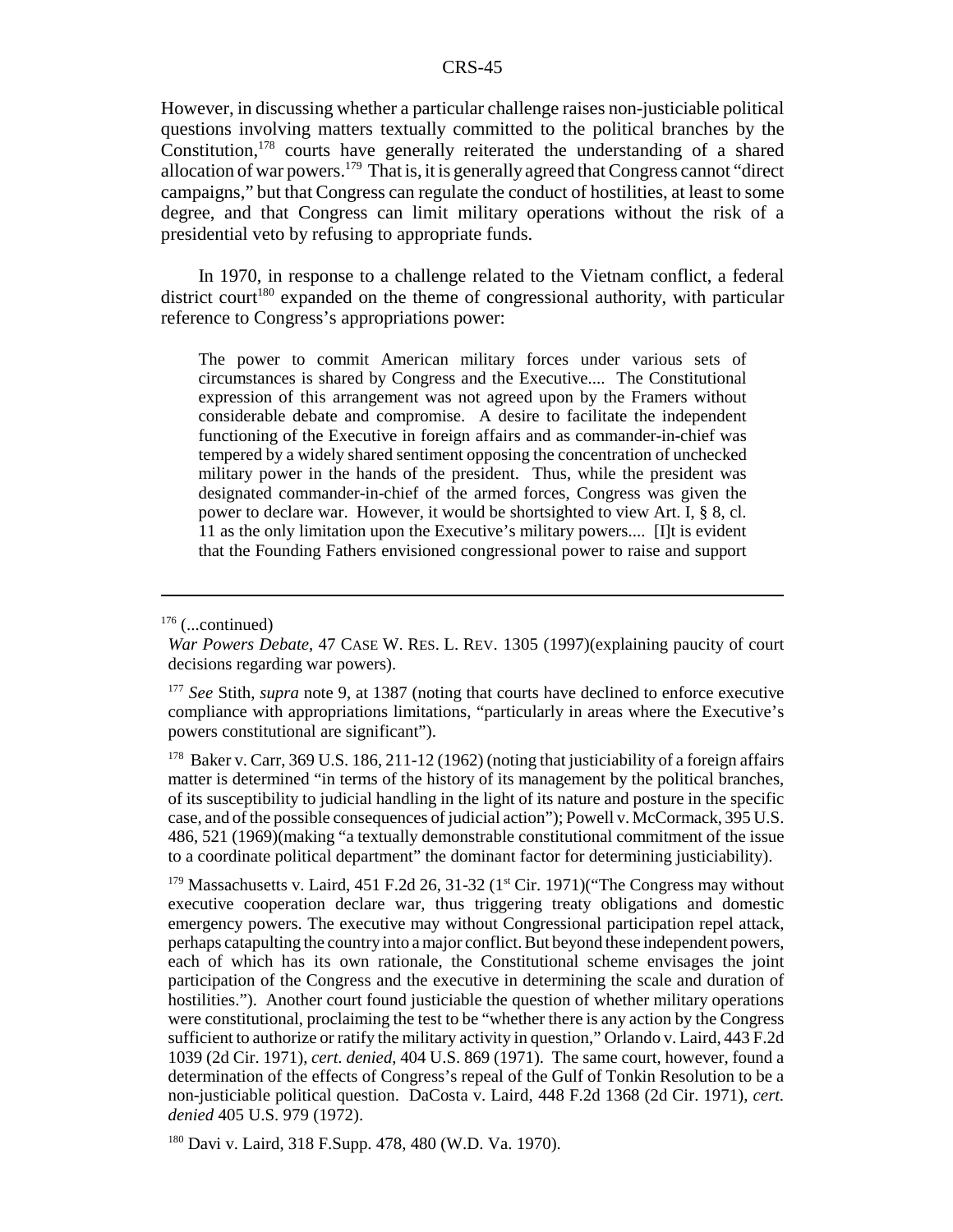military forces as providing that body with an effective means of controlling presidential use thereof. Specifically, the House of Representatives ... was viewed by the Framers as the bulwark against encroachment by the other branches. In *The Federalist* No. 58 (Hamilton or Madison), we find:

The House of Representatives cannot only refuse, but they alone can propose, the supplies requisite for the support of government. They, in a word, hold the purse — that powerful instrument by which we behold in the history of the British Constitution, an infant and humble representation of the people gradually enlarging the sphere of its activity and importance, and finally reducing, as far as it seems to have wished, all the overgrown prerogatives of the other branches of the government. This power over the purse may, in fact, be regarded as the most complete and effectual weapon with which any constitution can arm the immediate representatives of the people, for obtaining a redress of every grievance, and for carrying into effect every just and salutary measure.

Despite Congress's well-established authority over appropriations, it has been argued that the power of the purse cannot be wielded in such a way as to fetter the discretion of the Commander in Chief.<sup>181</sup> Congress's power of the purse is subject to the same constitutional restrictions as any other legislative enactment, including those that affect allocation of powers among the three branches.<sup>182</sup> That is, Congress cannot use appropriations measures to achieve unconstitutional results, although it might, in some circumstances, achieve a similar result simply by failing to appropriate money.<sup>183</sup> The doctrine of "unconstitutional conditions," most frequently applicable to laws conditioning benefits for states or private citizens on their relinquishment of constitutional rights, is said to apply as well to legislation authorizing presidential

<sup>181</sup> *See* Rivkin and Casey, *supra* note 4; *see also* Rosen, *supra* note 15, at 14-18 (outlining theories but questioning their validity).

<sup>&</sup>lt;sup>182</sup> Marbury v. Madison, 5 U.S. (1 Cr.) 137 (1803)(Congress may not enlarge the original jurisdiction of the Supreme Court); United States v. Klein, 80 U.S. (8 Wall.) 128 (1872) (Congress may not nullify effects of a presidential pardon or prescribe a rule of decision in a court case ); United States v. Lovett, 328 U.S. 303 (1946)(Congress may not create a bill of attainder by means of an appropriations measure denying money to pay salaries of named officials); Reid v. Covert, 354 U.S. 1 (1957)(Congress may not displace judicial role by subjecting civilians to military courts-martial during time of peace); INS v. Chadha, 462 U.S. 919 (1983)(Congress may not invalidate executive decisions by one-house "legislative veto").

<sup>183</sup> For example, in *United States v. Klein*, the Supreme Court invalidated a statute that prohibited the Court of Claims from receiving evidence of a presidential pardon in support of a claim against the government, finding the law interfered with the judicial power and the President's pardon power. However, the Court upheld a statute that prohibited payment of the same claims out of the Treasury. Hart v. United States, 118 U.S. 62 (1886). Congress's failure to appropriate funds for constitutionally mandated activities might itself be unconstitutional, but neither the courts nor the President would have the authority in such a case to mandate the expenditure of funds from the Treasury for the activity. *See* Stith, *supra* note 9, at 1351.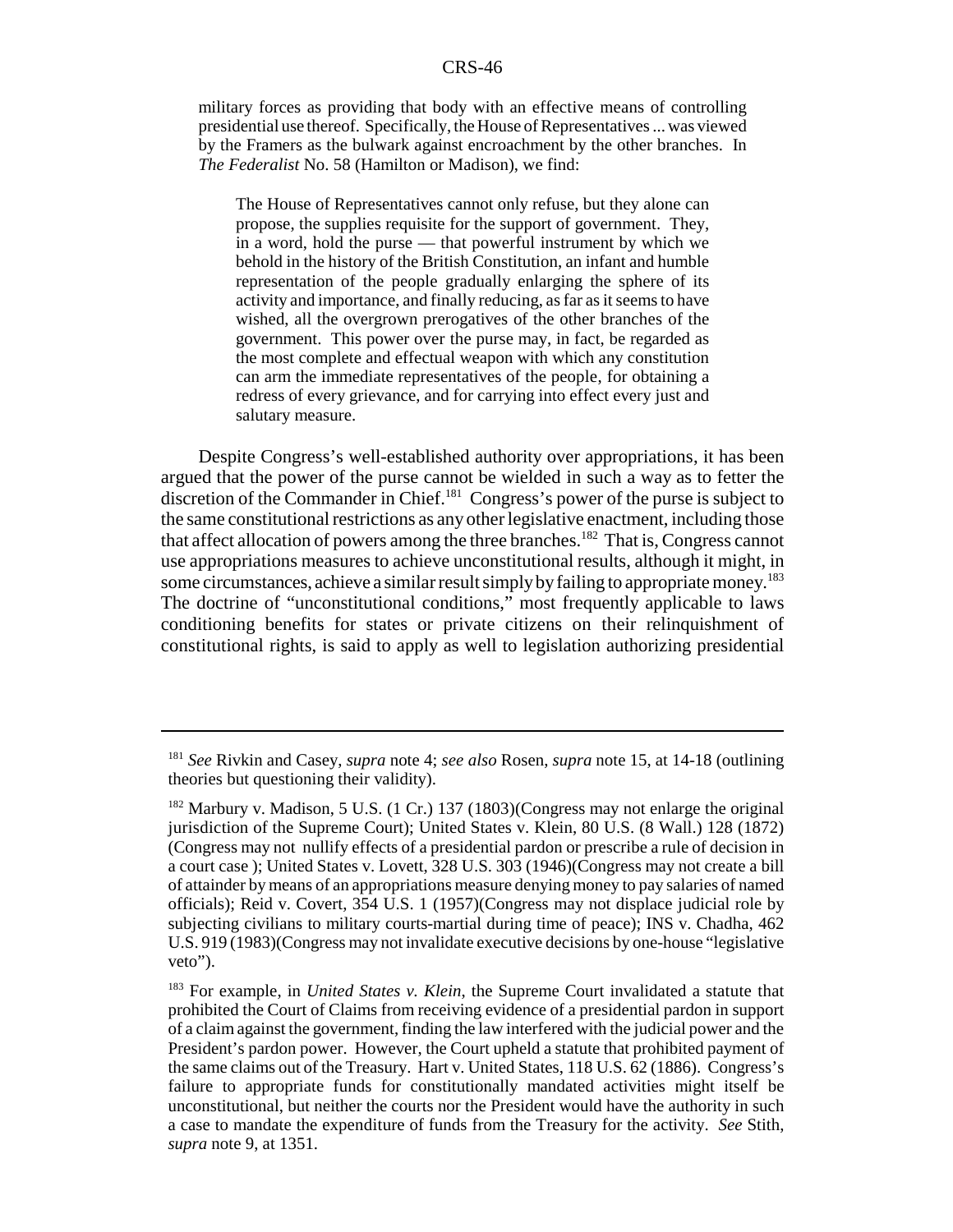action.184 This notion, however, adds little to the analysis. Congress has ample constitutional authority to enact legislation that restricts the scope of military operations. If Congress can enact a limitation on the conduct of military operations directly, it can do so through appropriations. The larger question remains whether the limitation enacted amounts to an unconstitutional usurpation of the actual conduct of war.

Some commentators agree that Congress has the authority to cut off funds for military operations entirely, but assert that a partial cut-off or limitation on the use of funds would amount to an unconstitutional condition by interfering with the President's authority to conduct battlefield operations.<sup>185</sup> There has been some suggestion in the past that the President's responsibility to provide for troops in the field justifies further deployments without prior authorization from Congress,186 with some arguing that the President has an independent implied spending power to carry out these responsibilities.187 These arguments do not easily square with Congress's established prerogative to limit the scope of wars through its war powers, and do not conform with Congress's absolute authority to appropriate funds.

Congress has frequently, although not invariably, acceded to presidential initiatives involving the use of military force. While a history of congressional acquiescence may create a gloss on the Constitutional allocation of powers,<sup>188</sup> such a gloss will not necessarily withstand an express statutory mandate to the contrary. It does not appear that Congress has developed a sufficiently consistent or lengthy historical practice to have abandoned either its war power or its authority over appropriations. The executive branch has objected to legislative proposals it views as intrusive into presidential power, including conditions found in appropriations measures.189 And it remains possible to construe the function of "conducting military operations" broadly to find impermissible congressional interference in even the most mundane statutes regulating the armed forces. To date, however, no court has invalidated a statute passed by Congress on the basis that it impinges the

<sup>184</sup> *See, e.g.,* John Norton Moore, *Do We Have an Imperial Congress?*, 43 U. MIAMI L. REV. 139, 145 & n25 (1988)("Congress cannot condition funding or authority for the President to act in the foreign affairs arena upon the President's surrender of his own constitutionally grounded duties and privileges.").

<sup>185</sup> *See* Rivkin and Casey, *supra* note4 ("Under our constitutional system ... the power to cut off funding does not imply the authority to effect lesser restrictions, such as establishing benchmarks or other conditions on the president's direction of the war.").

<sup>186</sup> *See* Tiefer, *supra* note4, at 314-15 (describing the Nixon Administration's legal rationale for expanding the Vietnam conflict into Cambodia and Laos).

<sup>187</sup> *See* Rosen, *supra* note 15, at 14-18 (summarizing theories).

<sup>188</sup> *See* Dames & Moore v. Regan, 453 U.S. 654 (1981) (executive agreements settling claims with Iran subsequent to the 1979-1981 hostage crisis held to be within President's power, in part because of unbroken historical practice of Congress acceding to Presidential settlement of foreign claims by executive agreement).

<sup>189</sup> *See* H. Jefferson Powell, *The President's Authority over Foreign Affairs: An Executive Branch Perspective*, 67 GEO. WASH. L. REV. 527, 565-75 (1999)(surveying historical examples of disagreements involving commander-in-chief powers).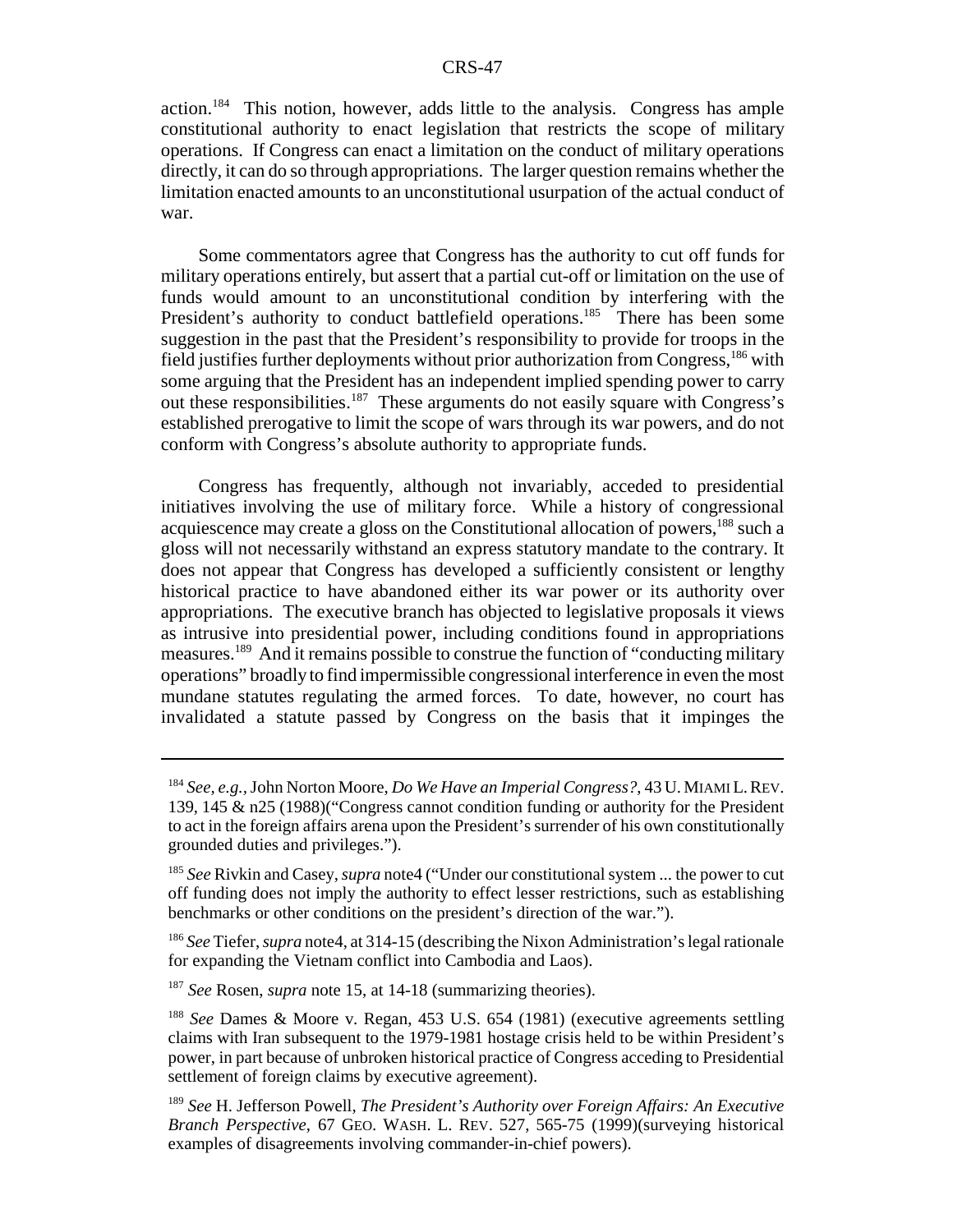constitutional authority of the Commander in Chief, $190$  whether directly or indirectly through appropriations. In contrast, presidential assertions of authority based on the Commander-in-Chief Clause, in excess of or contrary to congressional authority, have been struck down by the courts.<sup>191</sup>

On the other hand, Presidents have sometimes deemed such limitations to be unconstitutional or merely precatory, and have at times not given them the force of law.<sup>192</sup> In other words, Administrations have relied on an argument based on the doctrine of "unconstitutional conditions" to justify the President's authority to reject a limitation on national security spending while continuing to spend the funds.<sup>193</sup> Whether or not the President is constitutionally entitled to spend funds without

*Id.* at 557-58. Even recognizing the inherent power of the president to convene courtsmartial, however, the Court proceeded to explore whether the Articles of War had been properly applied. The case appears to demonstrate that Congress may regulate the exercise of inherent commander-in-chief powers as long as it does not extinguish them completely.

<sup>191</sup> *See* Little v. Barreme, 6 U.S. (2 Cr.) 170 (1804); *Ex parte* Milligan, 71 U.S. (4 Wall.) 2 (1866); Youngstown Sheet and Tube Co. v. Sawyer, 343 U.S. 579 (1952); Hamdan v. Rumsfeld, 126 S.Ct. 2749 (2006).

<sup>192</sup> *See* Powell*, supra* note 181, at 552-53.

 $190$  In one case, the Supreme Court agreed with the Court of Claims that a law passed pursuant to Congress's authority to regulate the armed forces could not restrict a President's commander-in-chief powers, and interpreted the statute accordingly. In *Swaim v. United States*, 165 U.S. 553 (1897), an officer challenged his court-martial on the grounds that it had been ordered by the President himself, where contemporary statute provided for the convening of courts-martial by certain commanders. The Court held the President had the inherent authority to convene courts-martial, citing with approval the legislative record describing the Articles of War as "not [intended] to exclude the inherent power residing in the president of the United States under the Constitution." *Id.* at 557. The Senate Committee explained further

In this state of the history of legislation and practice, and in consideration of the nature of the office of commander in chief of the armies of the United States, the committee is of opinion that the acts of congress which have authorized the constitution of general courts-martial by an officer commanding an army, department, etc., are, instead of being restrictive of the power of the commander in chief, separate acts of legislation, and merely provide for the constitution of general courts-martial by officers subordinate to the commander in chief, and who, without such legislation, would not possess that power, and that they do not in any manner control or restrain the commander in chief of the army from exercising the power which the committee think, in the absence of legislation expressly prohibitive, resides in him from the very nature of his office, and which, as has been stated, has always been exercised.

<sup>&</sup>lt;sup>193</sup> See Tiefer, *supra* note 4, at 312 (providing examples of the "say no, but keep the dough" approach for circumventing appropriations limitations viewed as unconstitutional); Powell, *supra* note 181, at 553 (describing executive branch formula for determining the effect on an appropriation of an invalid condition to be based on "whether Congress's main purpose in enacting the appropriation was to create a means of forcing the congressional policy embodied in the condition on the President").